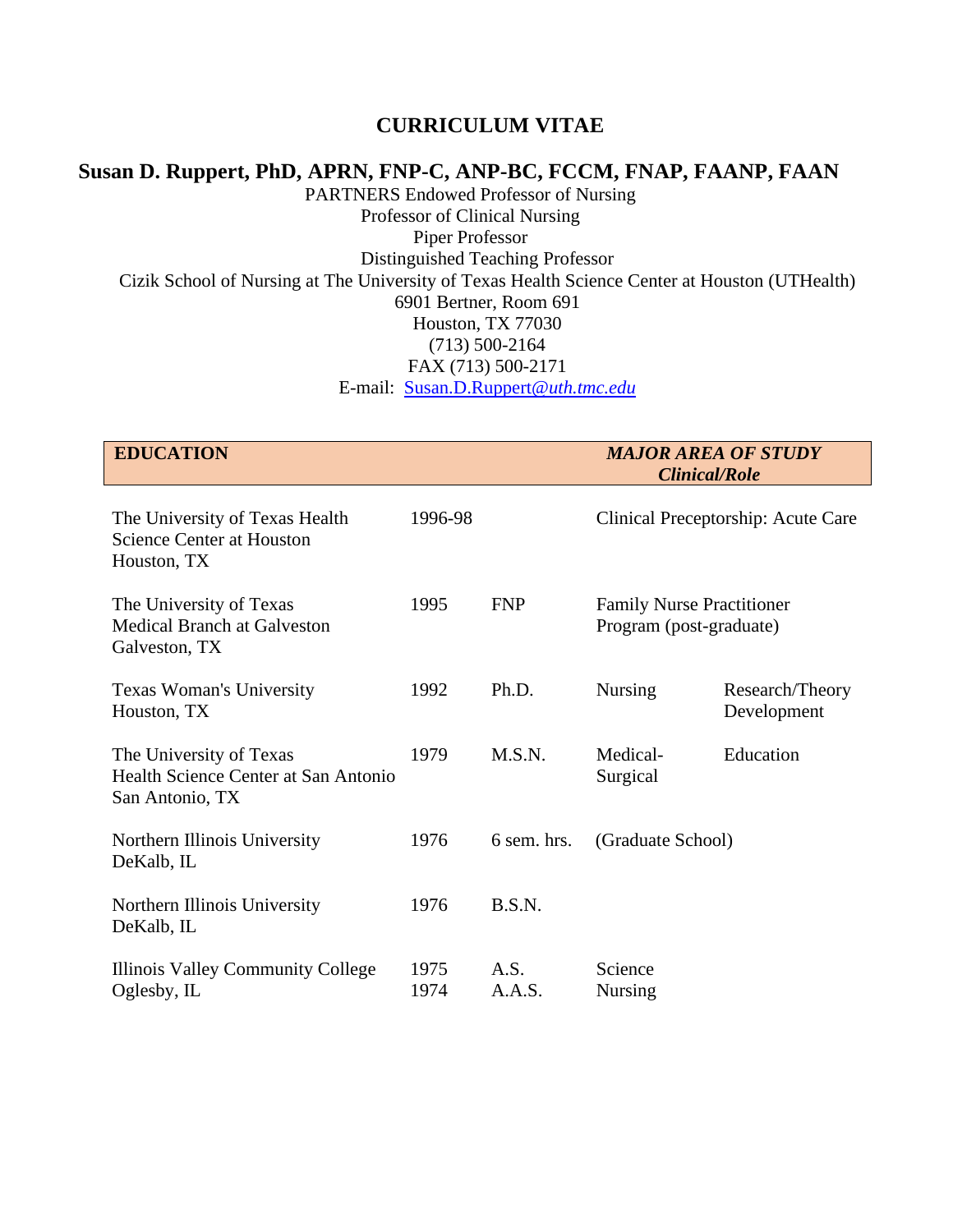Texas 440932 (Active Status; APRN with prescriptive authority AP104573) Approved by Texas Board of Nursing as an Advanced Practice Nurse (Family Nurse Practitioner), 1996

 Approved by Texas Board of Nurse Nursing as an Advanced Practice Nurse (Clinical Nurse Specialist, Medical/Surgical Nursing), 1992

| Iowa                  | 060510                                                             | Illinois 041-156963 (Active Status; Registered Nurse)<br>(Inactive Status; Registered Nurse)             |              |
|-----------------------|--------------------------------------------------------------------|----------------------------------------------------------------------------------------------------------|--------------|
|                       | <b>Family Nurse Practitioner</b>                                   | American Academy of Nurse Practitioners Certification Board<br>*Recertified 2001, 2006, 2011, 2015, 2021 | 1996-2026    |
|                       | <b>Adult Nurse Practitioner</b>                                    | <b>American Nurses Credentialing Center</b><br>*Recertified 2001, 2006, 2011, 2015, 2021                 | 1996-2026    |
|                       | <b>CCRN</b> Certification<br><b>AACN</b> Certification Corporation |                                                                                                          | 1979-2002    |
| <b>Alumnus Status</b> |                                                                    | *Recertified 1981, 1984, 1987, 1990, 1993, 1996, 1999                                                    | 2002-Present |

### **PROFESSIONAL EXPERIENCE**

#### **Education Positions**

| The University of Texas Health Science Center at Houston         | <b>1989 - Present</b> |
|------------------------------------------------------------------|-----------------------|
| Cizik School of Nursing                                          |                       |
| Houston, TX                                                      |                       |
| <b>PARTNERS Endowed Professorship in Nursing</b>                 | 2018-Present          |
| <b>Professor of Clinical Nursing</b>                             | 2008-Present          |
| <b>Distinguished Teaching Professor</b>                          | 2019-Present          |
| <b>Associate Dean; Department of Graduate Studies</b>            | 9/2018-Present        |
| <b>MSN Program Coordinator</b>                                   | 9/2021-Present        |
| <b>MSN</b> Program Director (Acting)                             | 8/2020-8/2021         |
| Assistant Dean & Department Chair (Interim)                      | 2017-2018             |
| Department of Acute & Continuing Care                            |                       |
| Coordinator, Master of Science in Nursing Program                | 2015-2018             |
| Assistant Dean & Department Chair $(08/15/11 - 01/01/13)$        | 2011-2013             |
| Department of Acute & Continuing Care                            |                       |
| Assistant Dean & Department Chair (Interim) (03/1/10 - 08/14/11) | 2010-2011             |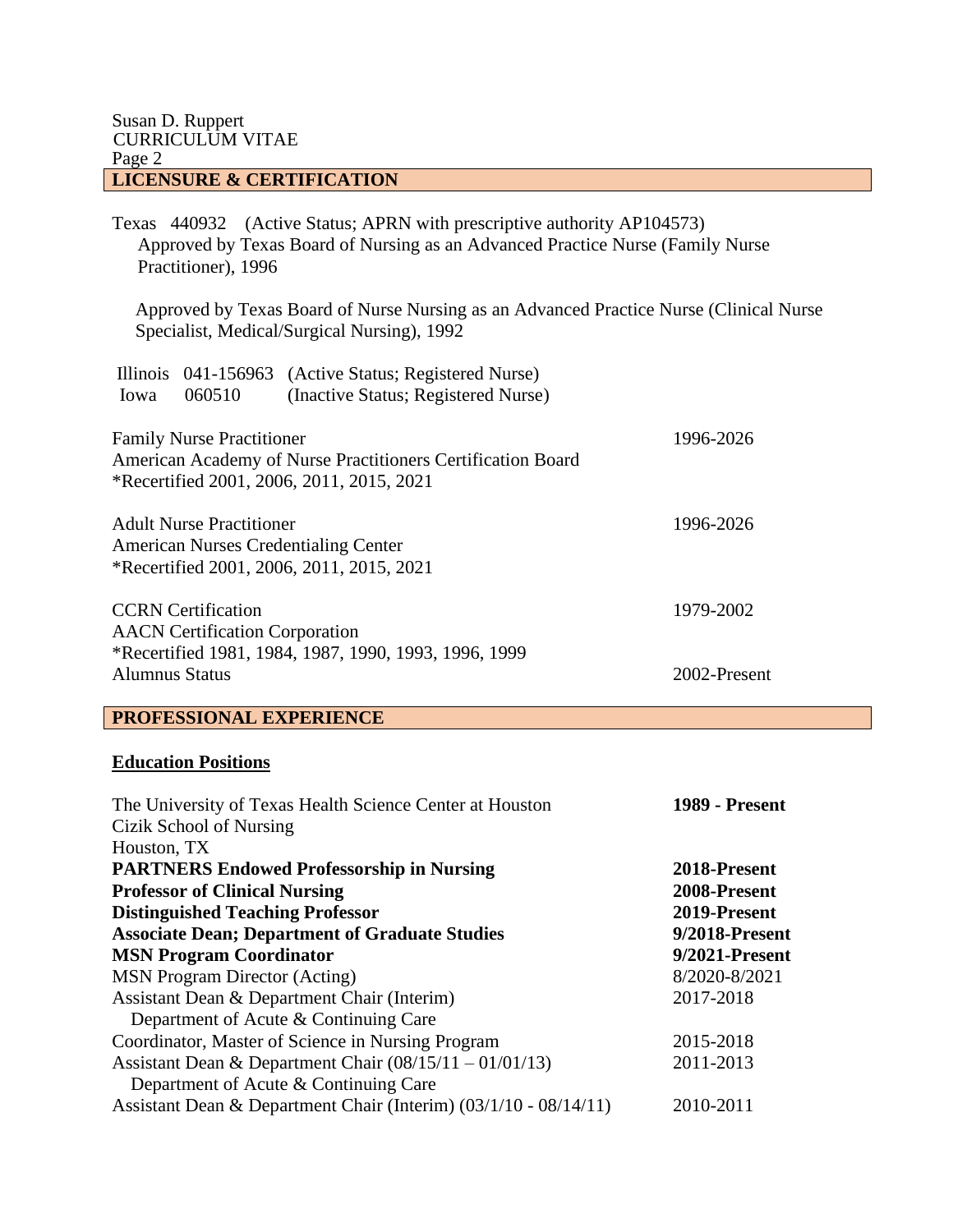| Susan D. Ruppert<br><b>CURRICULUM VITAE</b>                      |           |
|------------------------------------------------------------------|-----------|
| Page 3                                                           |           |
| Department of Acute & Continuing Care                            |           |
| Division Head – Advanced Care (Emergency, Acute & Critical Care) | 2006-2018 |
| Director - Adult/Gerontology Primary Care                        | 2010-2018 |
| <b>Nurse Practitioner Track</b>                                  |           |
| Director - Acute Care Nurse Practitioner/                        | 2006-2009 |
| <b>Critical Care Clinical Nurse Specialist Tracks</b>            |           |
| Acting Division Head, Acute and Critical Care                    | 2004      |
| Acting Director, Acute Care Nurse Practitioner/                  | 2004      |
| <b>Critical Care Clinical Nurse Specialist Tracks</b>            |           |
| <b>Associate Professor</b>                                       | 1994-2008 |
| <b>Assistant Professor</b>                                       | 1989-1994 |
| Program Director - Valley/Border Health Services Delivery        | 1992-1994 |
| Project Continuing Nursing Education Program                     |           |
| <b>Coordinator of Continuing Education</b>                       | 1989-1994 |
| The Methodist Hospital                                           | 1981-1989 |
| <b>Central Education (Department of Nursing Education)</b>       |           |
| Houston, TX                                                      |           |
| Program Coordinator (Continuing Education)                       |           |
| <b>Practitioner-Teacher</b>                                      |           |
| (Continuing Education/Curriculum Design)                         |           |
|                                                                  |           |
| The University of Iowa                                           | 1979-1981 |
| College of Nursing                                               |           |
| Iowa City, IA                                                    |           |
| Instructor                                                       |           |
| Illinois Valley Community College                                | 1977      |
| Oglesby, IL                                                      |           |
| <b>Clinical Instructor</b>                                       |           |
|                                                                  |           |
|                                                                  |           |
| <b>Clinical Positions</b>                                        |           |
| University of Houston-Downtown Student Health Clinic             | 2018-2019 |
| Houston, TX                                                      |           |
| <b>Nurse Practitioner</b>                                        |           |
|                                                                  |           |
| Memorial Hermann Medical Group                                   | 2014-2017 |
| Houston, TX                                                      |           |
|                                                                  |           |
|                                                                  |           |
| Nurse Practitioner – Internal/Family Medicine                    |           |
| San Jose Clinic                                                  | 2013-2015 |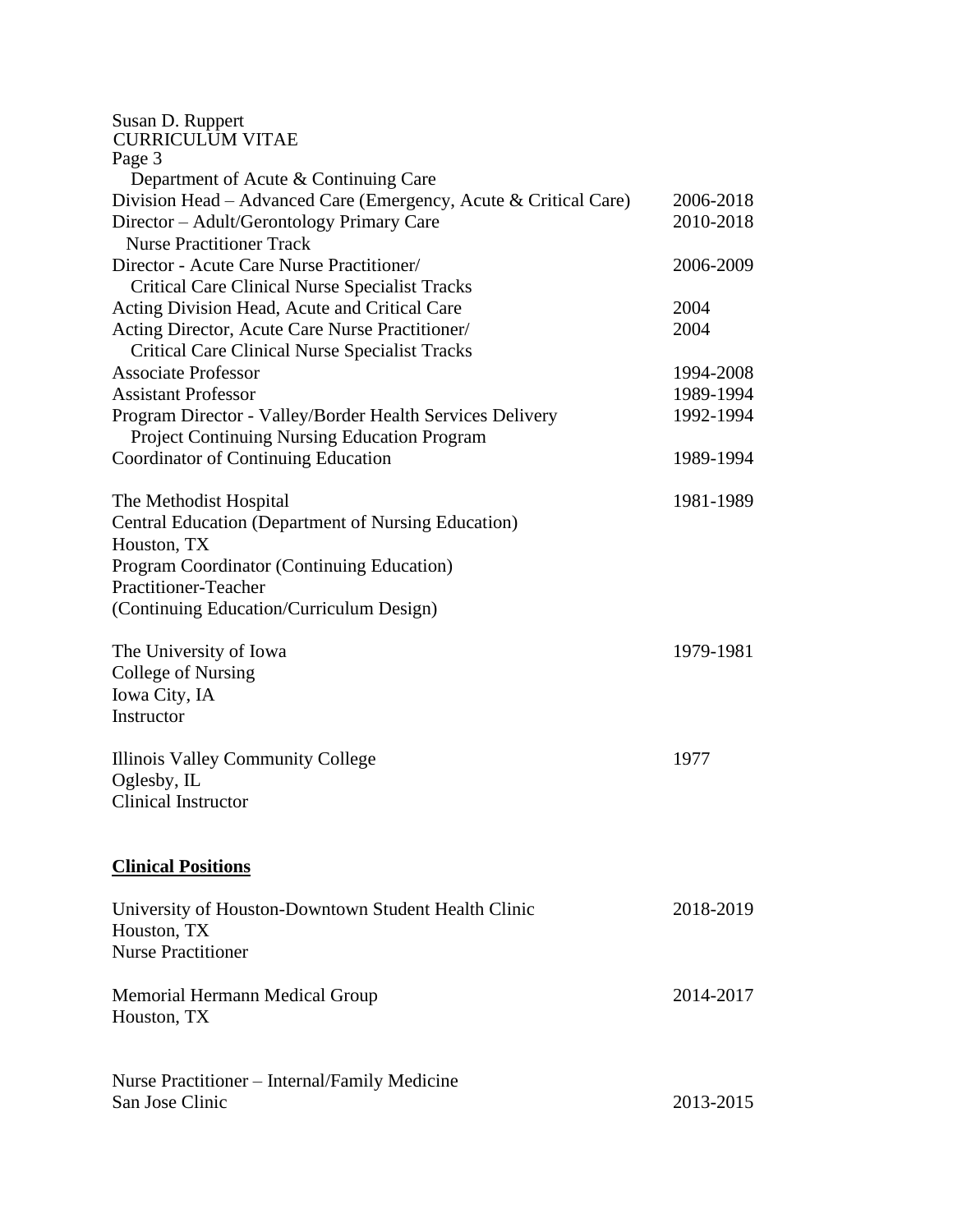Susan D. Ruppert CURRICULUM VITAE Page 4 Houston, TX

| Nurse Practitioner – Adult Medicine (volunteer)                                                                  |                         |
|------------------------------------------------------------------------------------------------------------------|-------------------------|
| UT Physicians - Cinco Ranch<br>Katy, TX<br>Nurse Practitioner - Internal Medicine/Endocrinology                  | 2013                    |
| University of Texas Health Services (UTHS)<br>Houston, TX<br><b>Nurse Practitioner - Adult Medicine</b>          | 2009-2013, 2020-Present |
| Fort Bend Family Health Center<br>Richmond, TX<br><b>Nurse Practitioner - Adult Medicine</b>                     | 2000-2008               |
| Kelsey-Seybold Palm Center Clinic<br>Houston, TX<br><b>Nurse Practitioner - Internal Medicine</b>                | 1996-2000               |
| The Methodist Hospital<br>Houston, TX<br>Staff Nurse (part-time) – Surgical Intensive Care Unit (SICU)           | 1989-1996               |
| The University of Iowa Hospitals and Clinics<br>Iowa City, IA<br>Staff Nurse (part-time/full-time summer) - SICU | 1980-1981               |
| Metropolitan General Hospital<br>San Antonio, X<br>Evening Supervisor (Relief)                                   | 1978-1979               |
| Southwest Texas Methodist Hospital<br>San Antonio, TX<br><b>Staff Nurse- MICU</b>                                | 1977-1978               |
| United States Naval Regional Medical Center<br>Okinawa, Japan<br>Staff Nurse - Medical & Coronary Care ICU       | 1977                    |
| St. Margaret's Hospital<br>Spring Valley, IL<br>Staff Nurse - ICU                                                | 1976-1977               |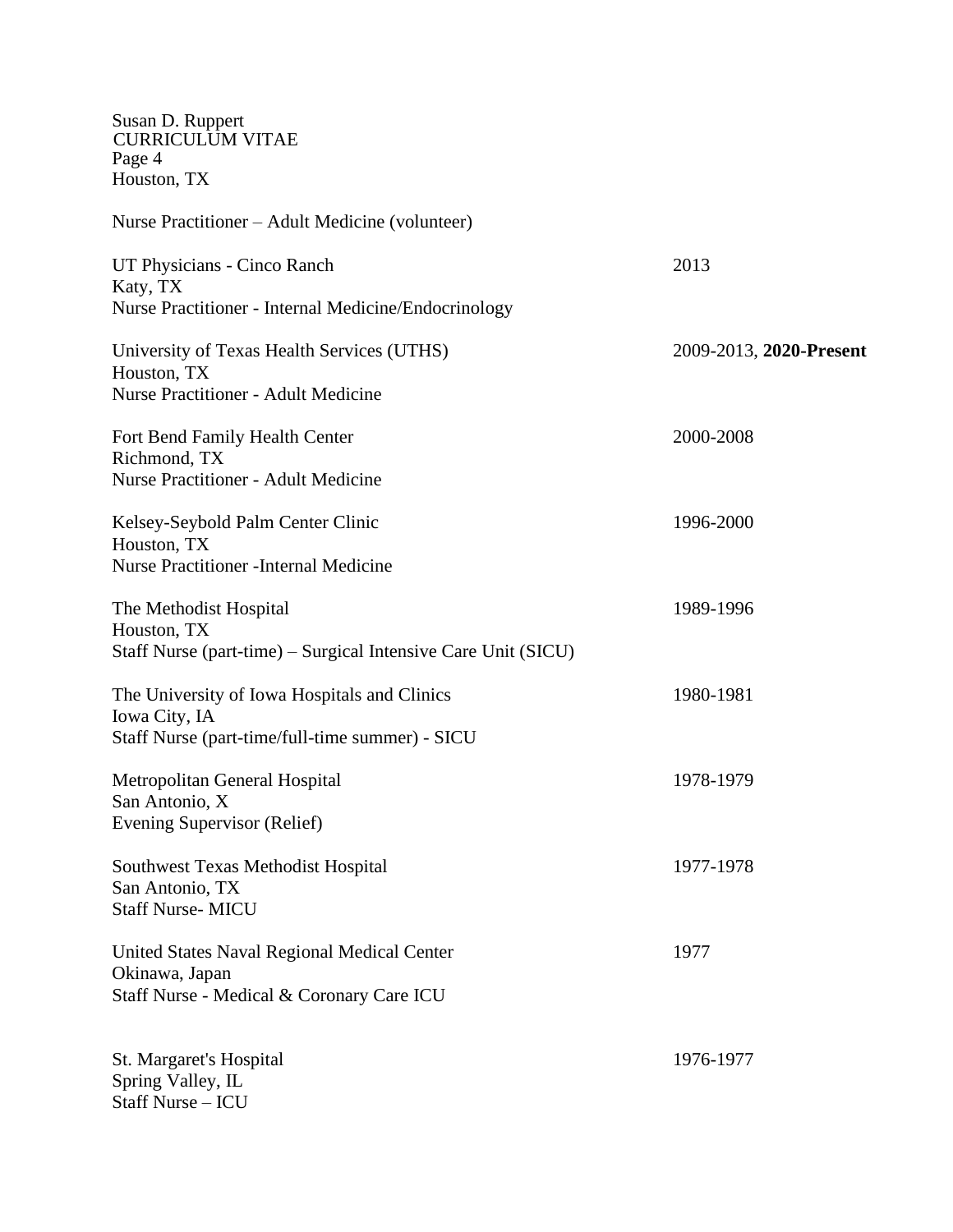| Susan D. Ruppert<br><b>CURRICULUM VITAE</b><br>Page 5                                                                                                 |           |
|-------------------------------------------------------------------------------------------------------------------------------------------------------|-----------|
| Northern Illinois University Student Health Center<br>DeKalb, IL<br><b>Staff Nurse-Emergency Room</b>                                                 | 1975-1976 |
| St. Margaret's Hospital<br>Spring Valley, IL                                                                                                          | 1974-1975 |
| Staff Nurse - Medical-Surgical,<br>Pediatrics & ICU                                                                                                   |           |
| <b>HONORS &amp; AWARDS</b>                                                                                                                            |           |
| Piper Professor Award (state)<br>Minnie Stevens Piper Foundation                                                                                      | 2021      |
| Selected for American Association of Colleges of Nursing/<br>Wharton Executive Leadership (Fellow) Program<br>(postponed until 2022) (national)       | 2020      |
| Visionary Leader Award (national)<br><b>School of Nursing</b><br>The University of Texas Health Science Center at San Antonio                         | 2019      |
| Distinguished Teaching Professor & Inductee (state)<br>The University of Texas Kenneth I. Shine, M.D.,<br>Academy of Health Science Education         | 2019      |
| University of Texas System Regents' Outstanding Teaching Award (state) 2018                                                                           |           |
| Hall of Fame (state)<br><b>School of Nursing</b><br>The University of Texas Medical Branch at Galveston                                               | 2018      |
| 50 Top Gerontology Professors (international)<br><b>Healthcare Administrator</b><br>http://healthcareadministrator.org/top-50-gerontology-professors/ | 2016      |
| Top 15 Adult Gerontology Nursing Professors (national)<br><b>Nurse Practitioner Schools Website</b>                                                   | 2014      |

<http://www.nursepractitionerschools.com/blog/top-adult-gerontology-professors>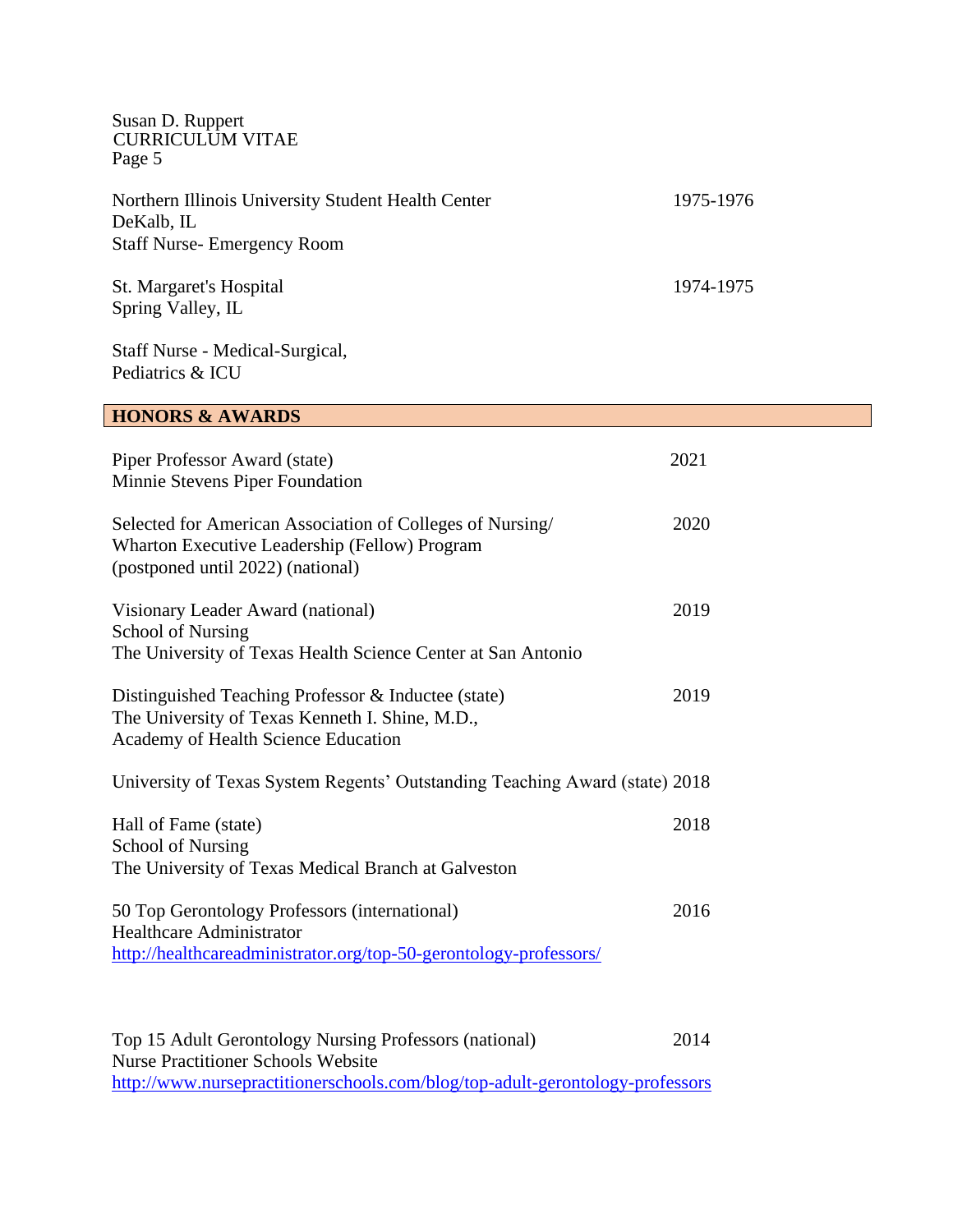| Susan D. Ruppert<br><b>CURRICULUM VITAE</b><br>Page 6                                                                                       |      |
|---------------------------------------------------------------------------------------------------------------------------------------------|------|
| Top 16 Acute Care Nursing Professors (national)                                                                                             | 2014 |
| <b>Nurse Practitioner Schools Website</b>                                                                                                   |      |
| http://www.nursepractitionerschools.com/blog/acute-care-nursing-professors                                                                  |      |
| Inducted as a Distinguished Scholar & Fellow of the<br>National Academies of Practice (FNAP) [Nursing] (national)                           | 2013 |
| Inducted as Fellow of the American Academy<br>of Nursing (FAAN) (international)                                                             | 2012 |
| Top 25 Nursing Professors in Texas (state)<br>StateStats.org                                                                                | 2012 |
| http://onlineschoolstexas.com/top-college-professors-in-texas/nursing/                                                                      |      |
| Recognition for Professional Performance & Contributions (regional)<br>Nursing Excellence Awards 2012<br>Nurse.com/Gannett Healthcare Group | 2012 |
| <b>Bronze Medalist</b><br>Good Samaritan Excellence in Nursing Awards<br>Nursing Education – Faculty (local)                                | 2009 |
| Inducted as Fellow of the American<br>Academy of Nurse Practitioners (FAANP) (national)                                                     | 2008 |
| Senior Fellow – Medical Community Class 2<br>American Leadership Forum (national)<br>Houston/Gulf Coast Chapter                             | 2008 |
| Finalist<br>Advancing the Profession Category (regional)<br><b>NurseWeek Nursing Excellence Award</b>                                       | 2002 |
| Great 100 Nursing Alumni<br>Texas Woman's University (national)                                                                             | 2001 |
| Information Technology Award for Knowledge Advancement<br>Sigma Theta Tau International (international)                                     | 1999 |
| Inducted as a Fellow of the American College<br>of Critical Care Medicine (FCCM) (international)                                            | 1999 |
| <b>Excellence in Nursing Education Award</b><br>Zeta Pi Chapter - Sigma Theta Tau International (local)                                     | 1999 |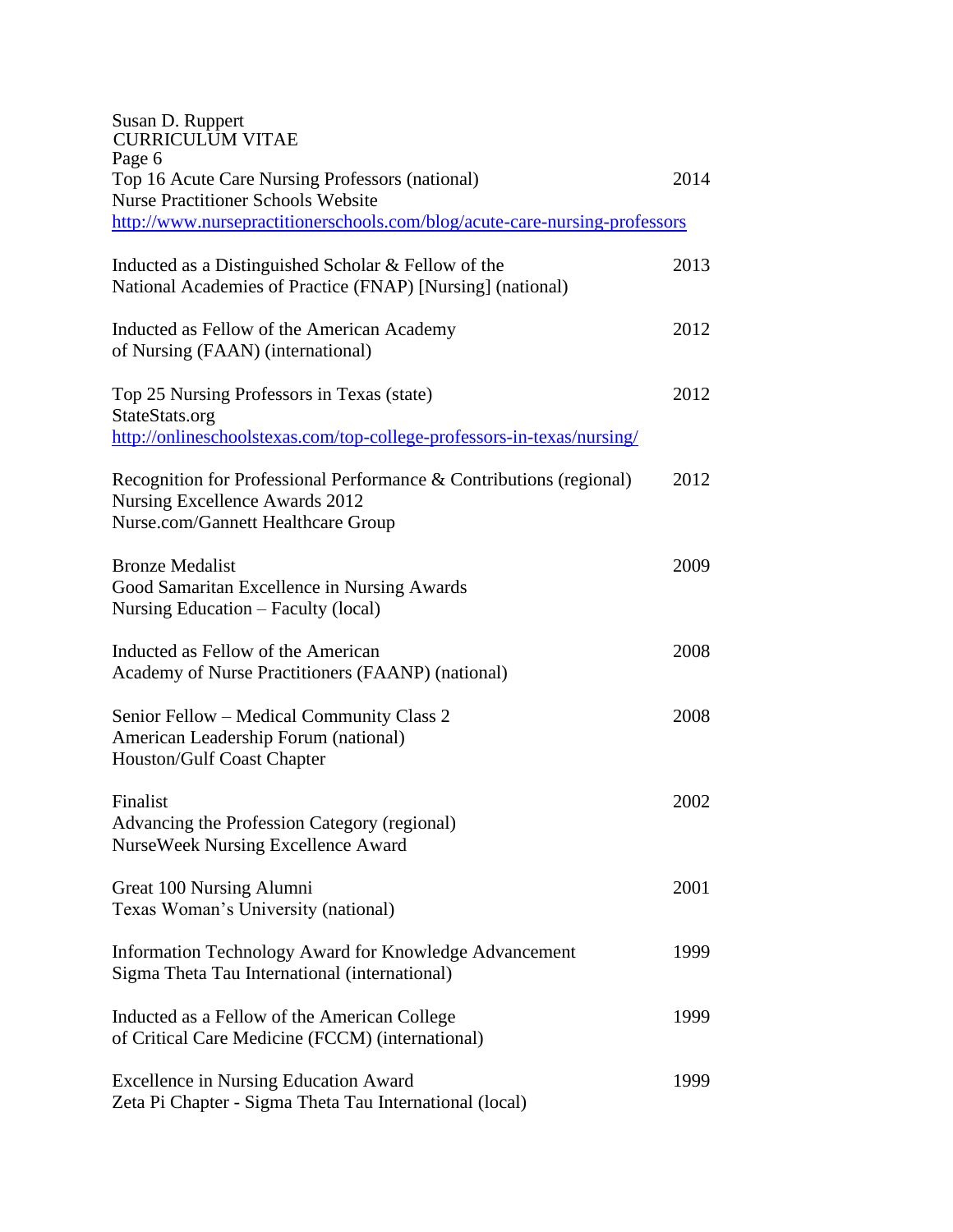| Dean's Award for Teaching Excellence<br>The University of Texas Health Science Center<br>at Houston School of Nursing (local)                         | 1999, 1996, 1993 |
|-------------------------------------------------------------------------------------------------------------------------------------------------------|------------------|
| <b>Outstanding Nurse in Houston</b><br>Nursing Celebration '95<br>Texas Nurses Association District 9 (regional)                                      | 1995             |
| <b>Excellence in Critical Care Education Award</b><br>American Association of Critical-Care Nurses (national)                                         | 1995             |
| Nurse of the Year<br>Majors Scientific Books, Inc. (regional)                                                                                         | 1995             |
| <b>Outstanding Young Alumni</b><br>Northern Illinois University Alumni Association (national)                                                         | 1993             |
| Regional Dissertation Award (Region 3)<br>Sigma Theta Tau International (regional)                                                                    | 1992             |
| <b>American Nurses Association Council on Continuing</b><br><b>Education and Staff Development</b><br>Scholarship Award for Doctoral Study (national) | 1989             |
| Certificate of High Scholastic Achievement<br>Phi Kappa Phi Honor Society<br>Texas Woman's University (national)                                      | 1988/89          |
| Sigma Theta Tau Inductee, Alpha Delta Chapter<br>The University of Texas Health Science<br>Center at San Antonio-School of Nursing (national)         | 1979             |

# **GRANTS**

# **Research**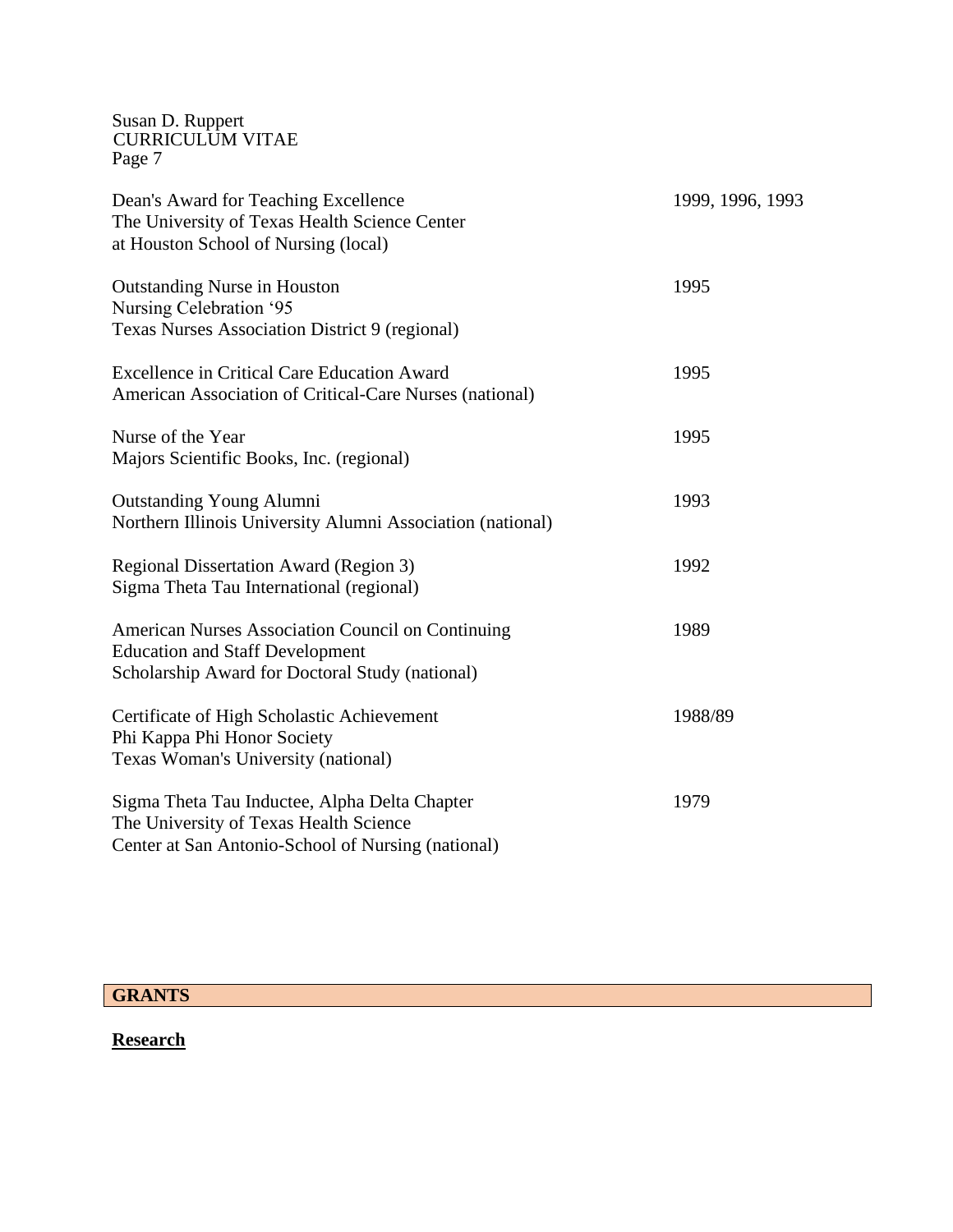#### Susan D. Ruppert CURRICULUM VITAE Page 8 Research grant, C. Ledbetter (P.I.), R. Vogler, & **S. Ruppert**, "United States Air Force Air Reserve Component (ARC) Health Status and Risk Factor Survey". Research grant for \$177,231 submitted to Department of Defense TriService Nursing Research Program, 1997, unfunded.

Dean's Research Award (Intramural grant), C. Levine, **S. Ruppert**, C. Thompson, and A. Shinn, "A Meta-Analysis of the Effects of Positioning on Hemodynamic Variables", 1995, funded for \$2500.

Research grant, **S. Ruppert**, "Wives' Perceptions of Situational Experiences During Critical Care Hospitalization: A Phenomenological Study", submitted to Houston Gulf-Coast Chapter - American Association of Critical-Care Nurses, 1992, funded for \$1,000.

## **Training/Project**

Training grant, E. Ramirez (P.I.), **S. Ruppert**, P. Laird, D. Fowler. "Emergency/Trauma Graduate Nursing Concentration". Training grant submitted to the Texas Higher Education Coordinating Board Emergency and Trauma Care Education Partnership Program, 2012, funded for \$891,611.

Training grant, C. Levine (P.I.), B. Juneau, **S. Ruppert**, & J. Hickey, "Acute Care Nurse Practitioner Program". Training grant for \$635,633 submitted to Department of Health and Human Services, Public Health Service, Health Resources and Services Administration, 1997. Resubmitted for \$416,375, 1997, funded for \$116,496 (Year One).

Training grant, C. Levine (P.I.), B. Juneau, & **S. Ruppert**, "Acute Care Nurse Practitioner Program". Training grant for \$746,189 submitted to Department of Health and Human Services, Public Health Service, Health Resources and Services Administration, 1996, unfunded.

Project Co-Director with G. Sherwood (P.I.), "Continuing Education for Nurses in the Rio Grande Valley". Training grant for \$449,429 submitted to Department of Health and Human Services, Bureau of Health Promotion, Division of Nursing, approved, 1995, funded for \$449,429.

Project Director. Training grant for \$12,000 submitted to RGK Foundation for "Breaking Down Barriers: Elder Care Strategies and Solutions", 1991, unfunded.

Project Co-Director with G. Sherwood (P.I.). Training grant for \$10,000 submitted to RGK Foundation for "Creating the Vision: Geriatric Care in the 1990's", 1990. Funded for \$5,000.

#### **RESEARCH**

Starck, P., & **Ruppert, S.** (2013-2014). Economic Relationships: Physicians to Nurse Practitioners in Texas. The University of Texas Health Science Center at Houston School of Nursing (internal funding).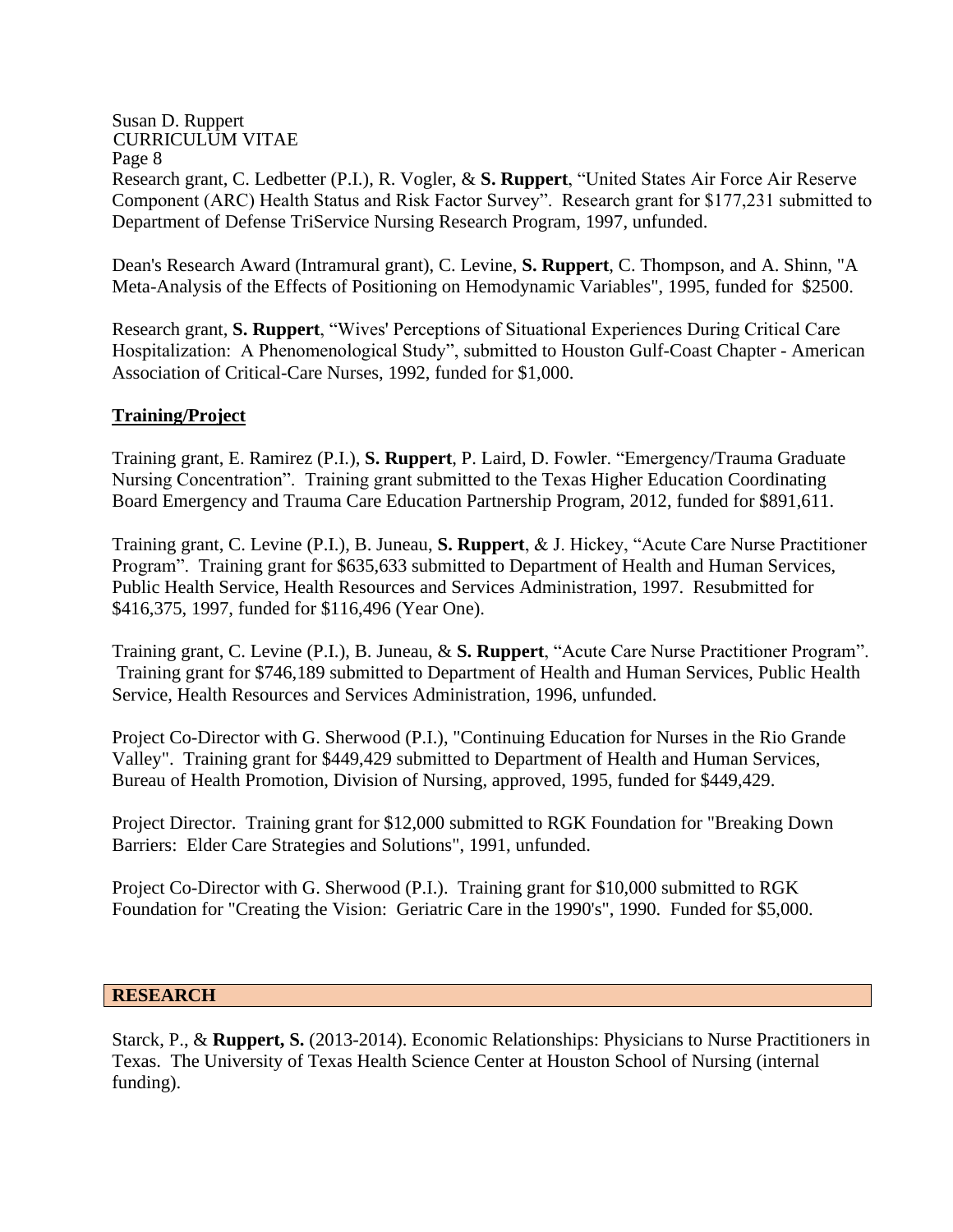### Page 9

Levine C., **Ruppert, S.**, Thompson, C., & Shinn, A. (1993-1994). A Meta-Analysis of the Effects of Positioning on Hemodynamic Parameters. American Association of Critical-Care Nurses Houston-Gulf Coast Chapter Research Committee.

**Ruppert, S.** (1992). Wives' Perceptions of Situational Experiences During Critical Care Hospitalization: A Phenomenological Study. Doctoral Dissertation.

Participant. (1986-1987). Measurement of Clinical and Educational Nursing Outcomes. Department of Health and Human Services funded project. The University of Maryland School of Nursing.

### **CONTRACTS/FUNDING**

Project Director. "Issues in Transplantation: A Multidisciplinary Approach". Extramural funding from numerous companies, 1994. \$14,681.

Project Director. "Caregivers, Caremakers: Architects of Psychiatric Care". Extramural funding from numerous companies, 1993. \$4100.

Project Director. "Substance Abuse: Implications for Practice and Education". Extramural funding from numerous companies, 1993. \$250.

Project Director. "Issues in Transplantation: A Multidisciplinary Approach". Extramural funding from numerous companies, 1993. \$15,579.

Project Director. "Issues in Transplantation: A Multidisciplinary Approach". Extramural funding from numerous companies, 1992. \$11,270.

Project Director. "Joy in the Journey: Paths to Healthy Aging", 1992. \$600.

Project Director. Contract with Prudential Insurance Company, PASS Division Continuing Nursing Education, January-December 1992. \$600.

Project Director. "Breaking Down Barriers: Elder Care Strategies and Solutions". Extramural funding from numerous companies, 1991. \$3,055.

Project Director. "Issues in Transplantation: A Multidisciplinary Approach". Extramural funding from numerous companies, 1991. \$12,000. Project Director. "Pragmatic Innovations and Applications: Shaping Our Clinical Future". Extramural funding from numerous agencies and companies, 1991. \$6,800.

Project Director. "Issues in Transplantation: A Multidisciplinary Approach." Extramural funding from numerous companies, 1990. \$9,913.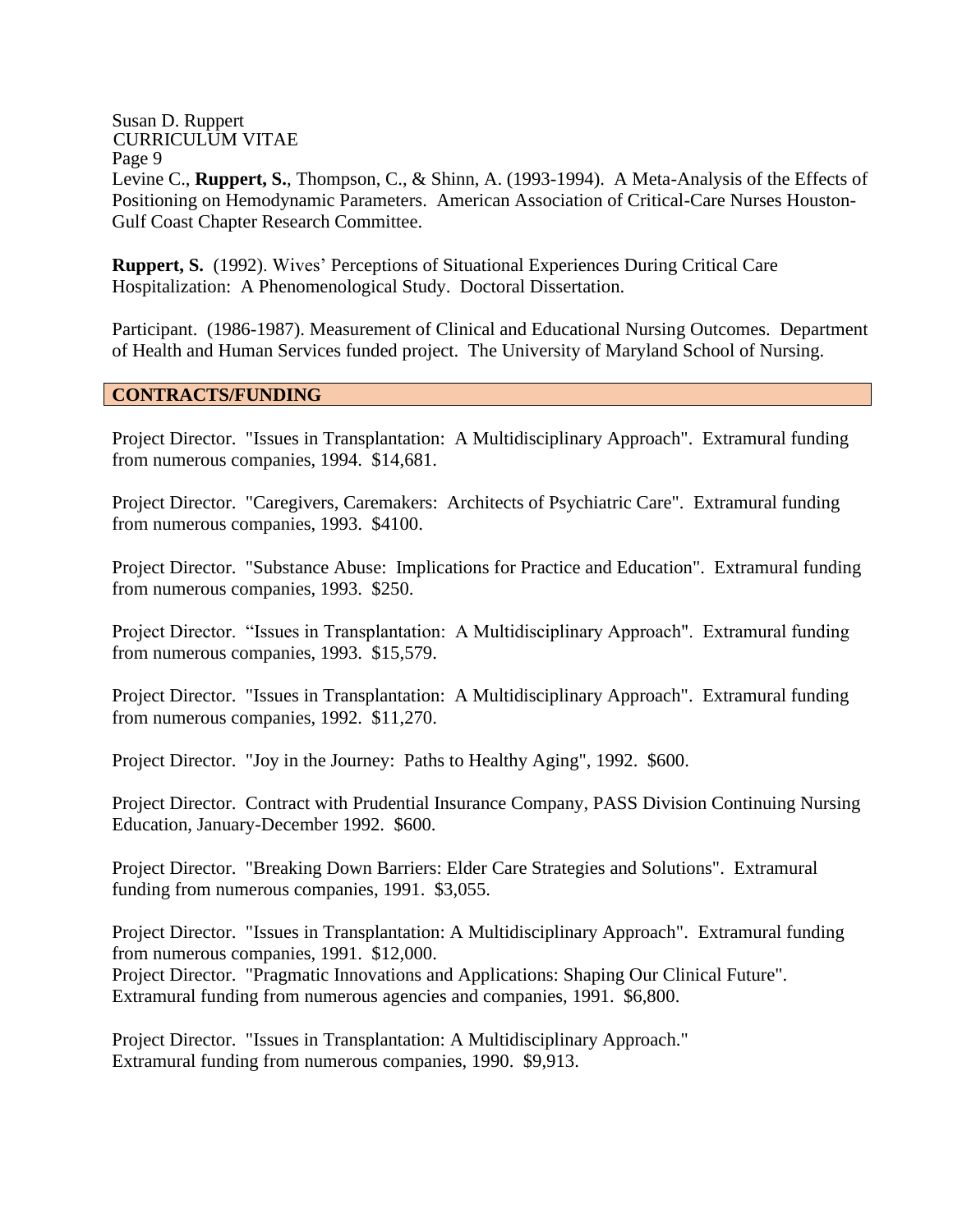Susan D. Ruppert CURRICULUM VITAE Page 10 Project Director. "Creating the Vision: Geriatric Care in the 1990's". Extramural funding from numerous companies, 1990. \$1,625.

### **PUBLICATIONS**

#### **Peer Reviewed Publications**

- **Ruppert, S.D.**, & Roberts, M.E. (2022). Recognizing diversity, equity, and inclusion in scientific writing: Not just sticks and stones. *Journal of the American Association of Nurse Practitioners* (accepted for publication).
- Kobeissi, M. M., & **Ruppert, S.D.** (2021). Remote patient triage: Shifting towards safer telehealth practice. *Journal of the American Association of Nurse Practitioners* (published ahead of print September 13, 2021). doi: 10.1097/JXX.0000000000000655
- Roberts, M.E., **Ruppert, S.D.**, Tyler, D., & Meadows, R. (2020). The value of faculty during student on-site evaluations. *Journal of the American Association of Nurse Practitioners*, *32*(9), 618-620. doi: 10.1097/JXX.0000000000000497
- Berg, J., & **Ruppert, S.D**. (2019). Fostering promotion and protection of the professional nurse practitioner role: A call to action. *Journal of the American Association of Nurse Practitioners*, *31*(1), 3-5. doi: 10.1097/JXX.0000000000000180
- D'Souza, M. S., **Ruppert, S.D.**, Parahoo, K., et. al. (2016). Foot care behaviors among adults with type 2 diabetes. *Primary Care Diabetes, 10*(6), 442-451. doi: [10.1016/j.pcd.2016.04.002](https://doi.org/10.1016/j.pcd.2016.04.002)
- D'Souza, M. S., Venkatesaperumal, R., **Ruppert, S. D**., Karkada, S. N., & Jacob, D. (2016). Health related quality of life among Omani men and women with type 2 diabetes. *Journal of Diabetes Research*, vol. 2016, 10 pages. doi:10.1155/2016/8293579.
- **Ruppert, S.,** & Fay, V. (2015). Pharyngitis: Soothing the sore throat. *Nurse Practitioner*, *40*(7), 18-25. doi: [10.1097/01.NPR.0000466498.57296.60](https://doi.org/10.1097/01.npr.0000466498.57296.60)
- **Ruppert, S.** (2013). Recognizing and managing acute anaphylaxis. *Nurse Practitioner, 38*(9), 10- 13. doi: [10.1097/01.NPR.0000433082.01313.c2](https://doi.org/10.1097/01.npr.0000433082.01313.c2)
- Ikpeama, L.C., & **Ruppert, S.** (2013). ST-segment elevation myocardial infarction: Part II management. *The Internet Journal of Advanced Nursing Practice, 12*(1).
- **Ruppert, S.**, & Fay, V. (2012). Evaluation of tinnitus in primary care. *Nurse Practitioner, 37*(10), 20-26. doi: [10.1097/01.NPR.0000419297.02688.f4](https://doi.org/10.1097/01.npr.0000419297.02688.f4)

Banks-Gonzales, V., & **Ruppert, S.** (2012). Thrombophilia and hypercoagulation: Assessment and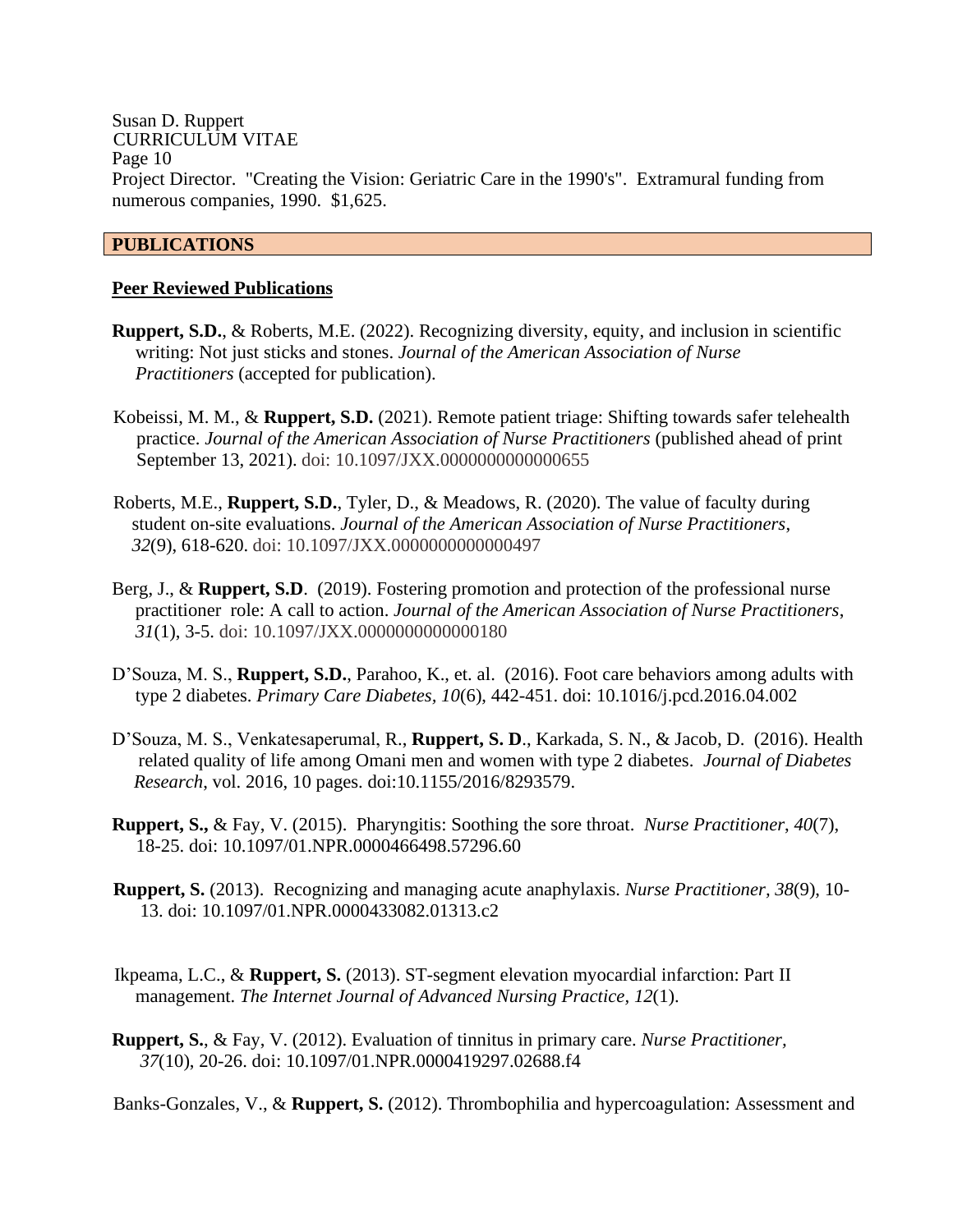Susan D. Ruppert CURRICULUM VITAE Page 11 screening. *Journal for Nurse Practitioners, 8*(8), 649-655.

- Ikpeama, L. C., & **Ruppert, S.** (2012). ST-segment elevation myocardial infarction. Part I diagnosis: A case study approach. *The Internet Journal of Advanced Nursing Practice, 11*(2). doi:10.5580/2c01.
- Warren, M., & **Ruppert, S.** (2012). Management of a patient with severe sepsis. *Critical Care Nursing Quarterly, 35*(2), 134-143.
- Livesay, S., & **Ruppert, S.** (2012). Pneumonia and encephalopathy in a patient with Parkinson's disease and dementia *Critical Care Nursing Quarterly,35*(2), 160-172.
- Livesay, S., & **Ruppert, S.** (2012). Acute chest syndrome of sickle cell disease. *Critical Care Nursing Quarterly*, *35*(2), 183-195.
- Laird, P., & **Ruppert, S.** (2012). Stent thrombosis in a clopidogrel non-responder. *Critical Care Nursing Quarterly, 35*(2), 151-159.
- Warren, M., & **Ruppert, S.** (2011). Ischemic middle cerebral artery stroke A case study. *Critical Care Nursing Quarterly, 34*(3), 218-226.
- Kincaid, K., **& Ruppert, S.** (2011). Rattlesnake envenomation and compartment syndrome: A case study. *The Internet Journal of Advanced Nursing Practice, 11*(1). doi: 10.5580/49e.
- Laird, P., & **Ruppert, S.** (2011). Adult respiratory distress syndrome –A case study. *Critical Care Nursing Quarterly, 34*(2), 165-174.
- Laird, P., & **Ruppert, S.** (2011). Ischemic colitis A case study. *Critical Care Nursing Quarterly, 24*(2), 159-164.
- TolentinoDelosReyes, A., **Ruppert, S**., & Shiao, S. (2007). Evidence-based practice: Application of ventilator bundle for the prevention of ventilator-associated pneumonia. *American Journal of Critical Care, 16*(1), 20-27.
- **Ruppert, S**., & Hickey, J. (2006). Should interdisciplinary practice teams be used as models for nurse practitioner students? *Journal for Nurse Practitioners, 2*(9), 608-609.
- **Ruppert, S.** (1997). Chest pain: A diagnostic dilemma. *The Internet Journal of Advanced Nursing Practice, 1*(1). doi: 10.5580/257d.
- **Ruppert, S.** (1996). Differential diagnosis of pediatric conjunctivitis (red eye). *Nurse Practitioner, 21(*7), 12-26.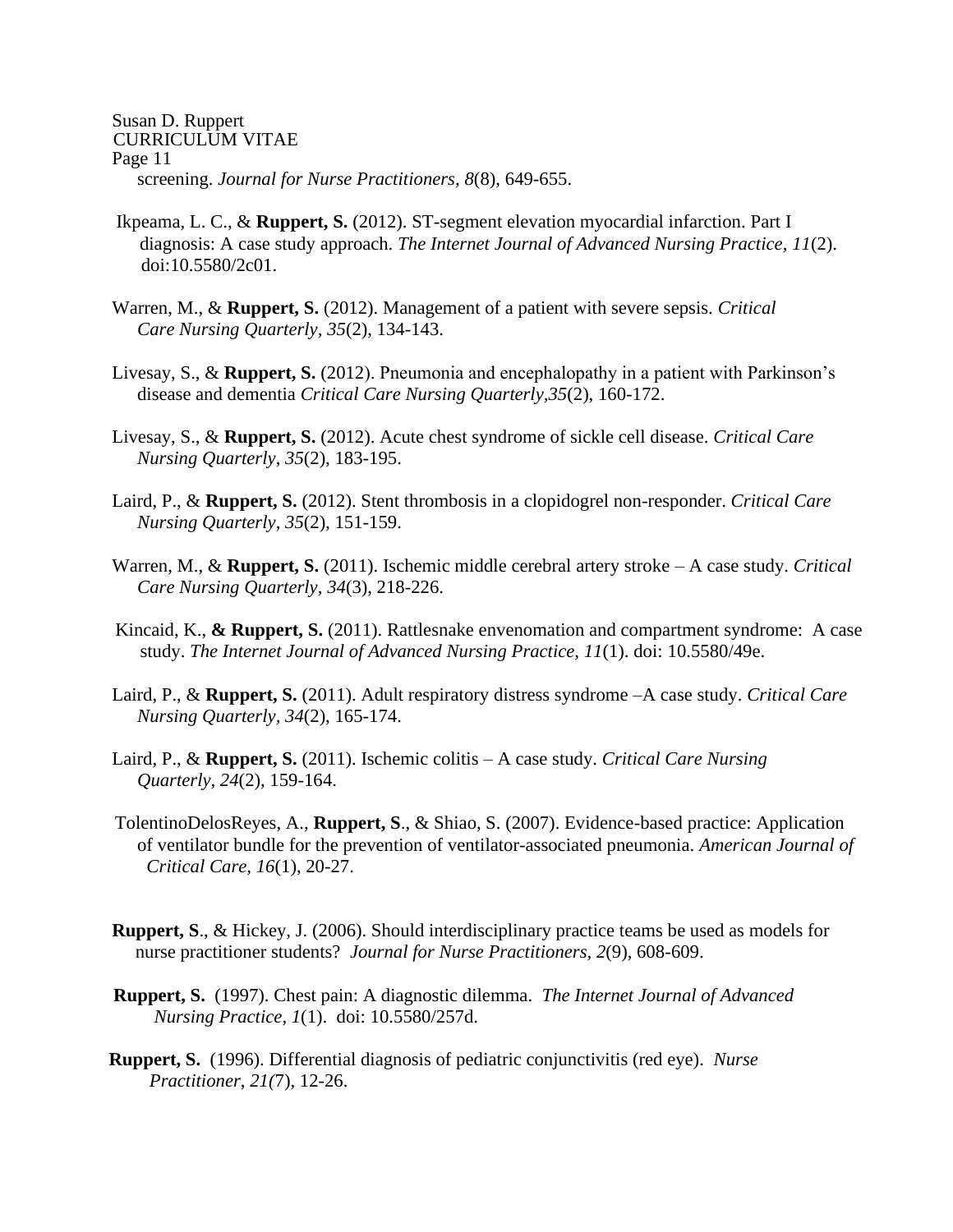Susan D. Ruppert

CURRICULUM VITAE

Page 12

- **Ruppert, S.** (1996). Alcohol abuse in the elderly: Implications for critical care. *Critical Care Nursing Quarterly, 19*(2), 62-70.
- **Ruppert, S.** (1996). Differential diagnosis of common causes of pediatric pharyngitis. *Nurse Practitioner, 21*(4), 1-6.

#### **Non-Peer Reviewed Publications**

- **Ruppert, S.** (2013). The Gulf Coast Regional Leadership Team: One of 8 regional teams working to achieve the institute of Medicine Future of Nursing recommendations. *Texas Nursing Voice, 7*(3), 18.
- **Ruppert, S.** (1991). Detecting and managing hepatic failure. *Nursing, 21*(4), 32N.
- **Ruppert, S.** (1990). Recognizing and managing cholelithiasis. *Nursing, 20*(11), 32J.
- **Ruppert, S.** (1990). Detecting and managing pancreatitis. *Nursing, 20*(9), 64A-64D.
- **Ruppert, S.** (1987). How to be prepared for hepatic failure. *Nursing, 17*(11), 72D-72K.
- **Ruppert, S.** (1979). A brief overview of credentialing. *Focus on AACN, 8*(4), 20-22.

#### **Books & Chapters/Sections**

- **Ruppert, S.** (2019). Iron deficiency anemia. In L. Kennedy-Malone, L. Martin-Plank, & E. Duffy (Eds.). *Advanced practice nursing in the care of older adults*, (2nd ed.). Philadelphia, PA: FA Davis.
- **Ruppert, S.** (2019). Anemia of chronic disease. In L. Kennedy-Malone, L. Martin-Plank, & E. Duffy (Eds.). *Advanced practice nursing in the care of older adults*, (2<sup>nd</sup> ed.). Philadelphia, PA: FA Davis.
- **Ruppert, S.** (1998). Alcohol abuse in the elderly: Implications for critical care. In C. Guzzetta (Ed.), *Essential readings in holistic nursing*. Boston, MA: Jones & Bartlett.
- **Ruppert, S**., Kernicki, J., & Dolan, J. (Eds.). (1996). *Critical care nursing: Clinical management through the nursing process*  $(2^{nd}$  ed.). Philadelphia, PA: F. A. Davis.
- **Ruppert, S.** (1996). Nursing management of the patient with disseminated intravascular coagulation. In **S. Ruppert**, J. Kernicki, & J. Dolan (Eds.), *Critical care nursing: Clinical management through the nursing process (2<sup>nd</sup> ed.).* Philadelphia, PA: F. A. Davis.
- **Ruppert, S.**, & Meisel, M. (1996). Psychosocial implications in the care of the critically ill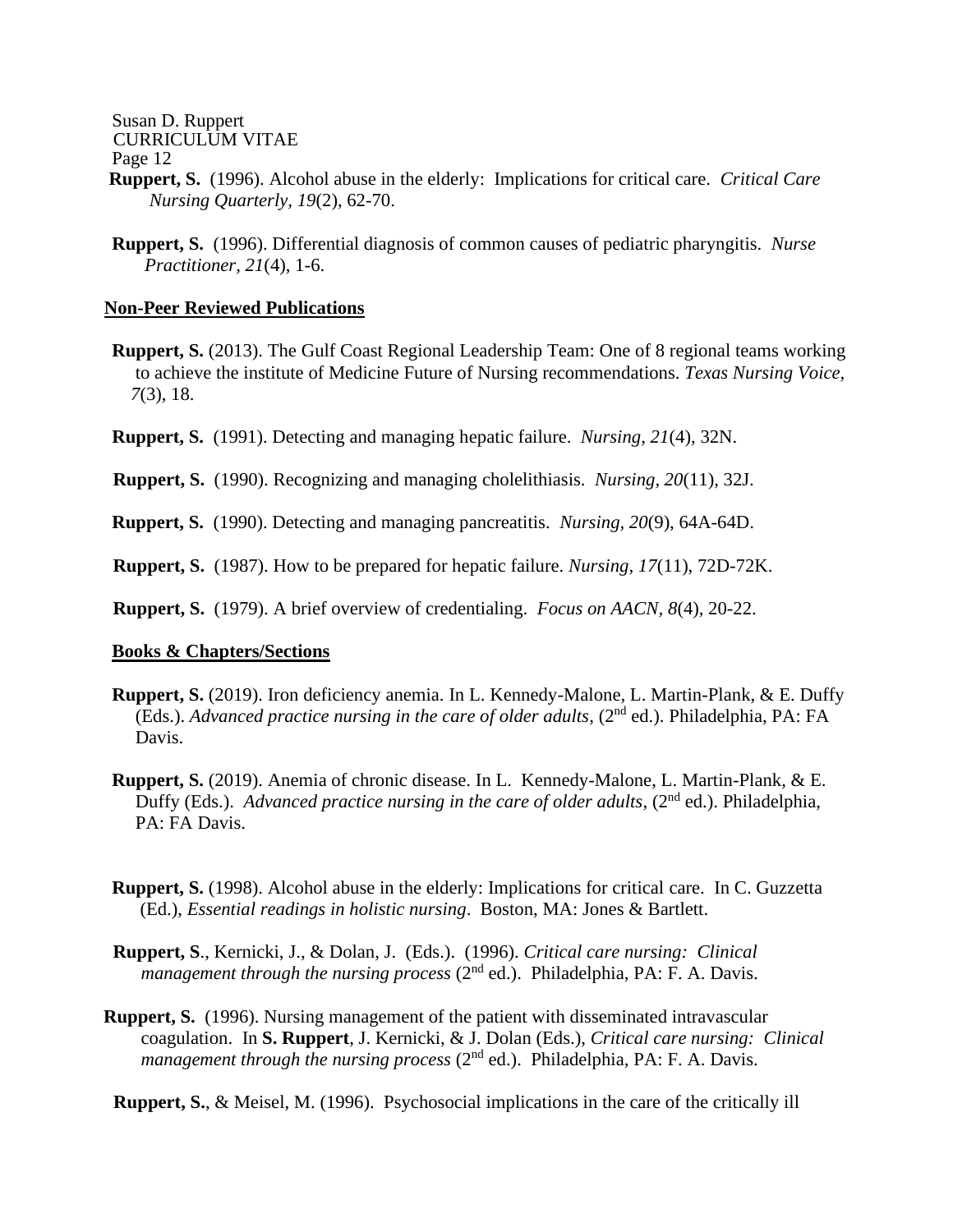patient and family in critical care. In **S. Ruppert**, J. Kernicki, & J. Dolan (Eds.), *Critical care nursing: Clinical management through the nursing process (2<sup>nd</sup> ed.). Philadelphia, PA:* F. A. Davis.

- **Ruppert S.**, & Englert, D. (1996). Patients with gastrointestinal bleeding. In J. Clochesy et al. (Eds.), *Critical care nursing* (2nd ed.). Philadelphia, PA: Saunders.
- Englert, D., & **Ruppert, S.** (1993). Patients with gastrointestinal bleeding. In J. Clochesy et al. (Eds.), *Critical care nursing* (pp. 945-969). Philadelphia, PA: Saunders.
- **Ruppert, S.** (1986). Gallbladder and biliary tract disorders: Bile flow disruptions. In *Nurse Review* (pp. 115-124). Springhouse, PA: Springhouse.
- **Ruppert, S.** (1986). Pancreatic disorders: Digestive enzyme abnormalities. In *Nurse Review* (pp. 103-113). Springhouse, PA: Springhouse.
- **Ruppert, S.** (1986). Liver disorders: Metabolic disturbances. In *Nurse Review* (pp 90-102). Springhouse, PA: Springhouse.

### **White Paper**

National Organization of Nurse Practitioner Faculties Curricular Leadership Committee. (2014). *Independent practice & the certified nurse practitioner*. (Contributing author). <http://c.ymcdn.com/sites/www.nonpf.org/resource/resmgr/Docs/IndepenPracPPRFinal2013.pdf>

#### **Abstracts**

- **Ruppert, S.** (1993). Wives' perceptions of situational experiences during critical care hospitalization: A phenomenological study. *Dissertation Abstracts International*. (University Microfilms No. 9312904).
- **Ruppert, S.** (1993). Wives' perceptions of situational experiences during critical care hospitalization. *American Journal of Critical Care, 2*(3), 263. (From NTI Research Abstracts, 1993)
- **Ruppert, S.** (1993, May). Wives' perceptions of situational experiences during critical care hospitalization: A phenomenological study (abstract). In American Association of Critical- Care Nurses (Ed.), *Proceedings of the National Teaching Institute 1993*, 399.
- **Ruppert, S.** (1993). Wives' perceptions of situational experiences during critical care hospitalization: A phenomenological study (abstract). Sigma Theta Tau International (Ed.), *1993 Scientific Sessions Abstracts, 119*.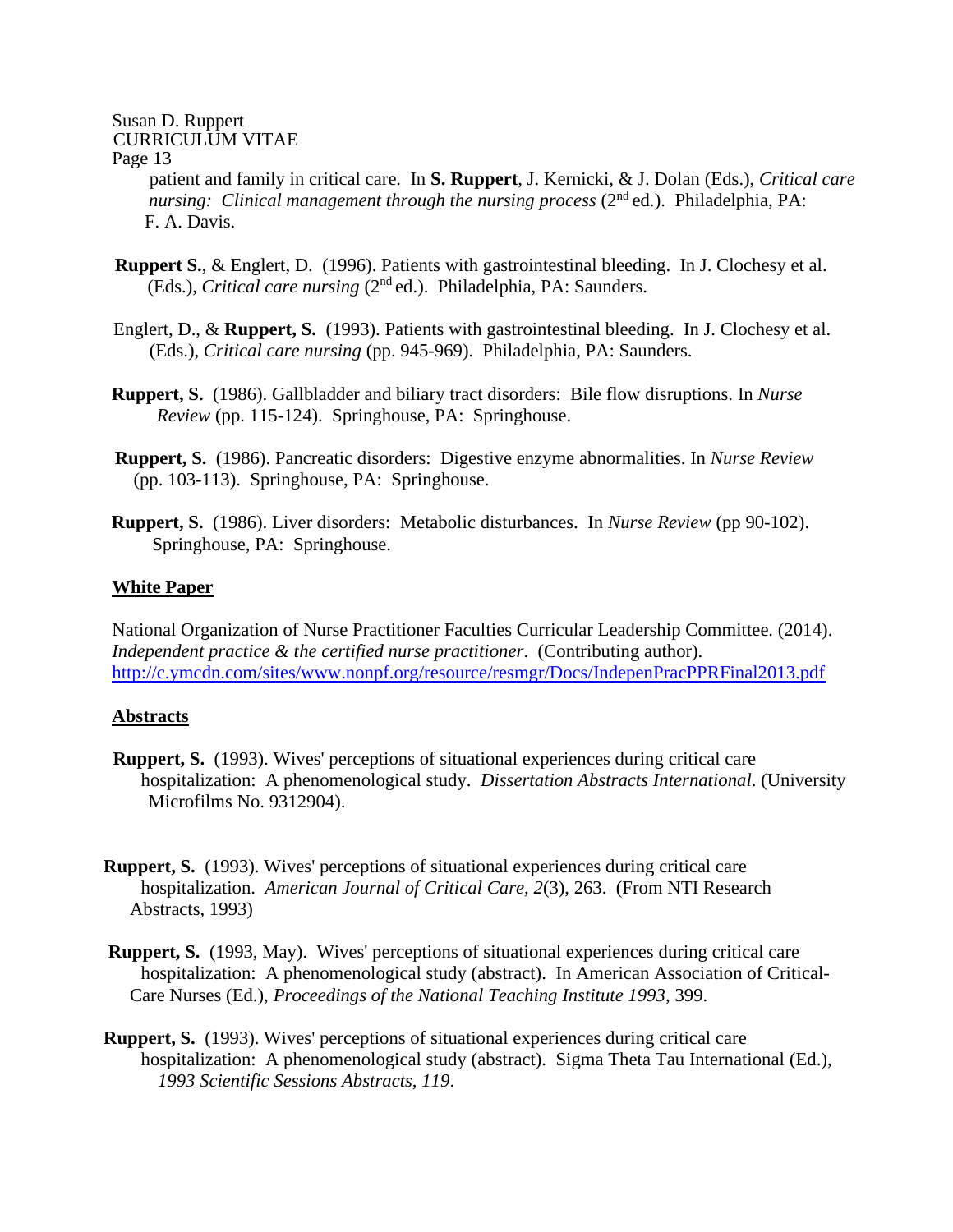Susan D. Ruppert CURRICULUM VITAE Page 14 **Book Reviews**

**Ruppert, S.** Review of *The ICU book*. *Critical Care Nurse*.

- **Ruppert, S.** (1992). Review of *Current gastroenterology volume II*. *Dimensions of Critical Care Nursing, 11(*4), 201.
- **Ruppert, S.** (1982). Review of *Principles of ostomy care*. *Dimensions of Critical Care Nursing, 2(*2), 127.

#### **PRESENTATIONS**

#### **International**

Invited plenary speaker, Nethersole School of Nursing at The Chinese University of Hong Kong Seventh Pan-Pacific Nursing Conference From Evidence to Impact: Co-designing Care for Future, "Building Resilience: A Professional Imperative, virtual, May 29, 2021.

Invited Lecturer for Sultan Qaboos University College of Nursing, "Graduate Nursing Education: Models and Strategies", Muscat, Oman, January 7, 2013.

Invited Lecturer: Sultan Qaboos University College of Nursing, "Writing for Scholarly Publication", Muscat, Oman, May 23, 2011.

Academic Leader & Lecturer: London Conference on Critical Care Nursing, *Nursing 94*  International Journey, London, August 20-27, 1994.

Academic Leader & Lecturer: Eastern Europe Conference on Critical Care Nursing, *Nursing 90* International Journey, Warsaw, Prague, Budapest, Vienna, October 4-18, 1990.

Academic Leader & Lecturer: Soviet-American Conference on General Nursing Professional Seminar Consultants, Inc., Moscow, Leningrad, April 1-10, 1989.

Academic Leader & Lecturer: Ireland, Scotland, England Conference on Medical Surgical Nursing, Professional Seminar Consultants, Inc., Shannon, Dublin, Edinburgh, York, London, October 1-15, 1986.

Academic Leader & Lecturer: Scandinavian Conference on Emergency Nursing, *Nursing 85* International Journey, Copenhagen, Oslo, Tyin, Flaam, Stockholm, Helsinki, September 5-19, 1985.

Academic Leader & Lecturer: Soviet-American Conference on Medical-Surgical Nursing, Professional Seminar Consultants, Inc., Moscow, Kiev, Baku, Yerevan, Tbilisi, October 24 - November 9, 1984.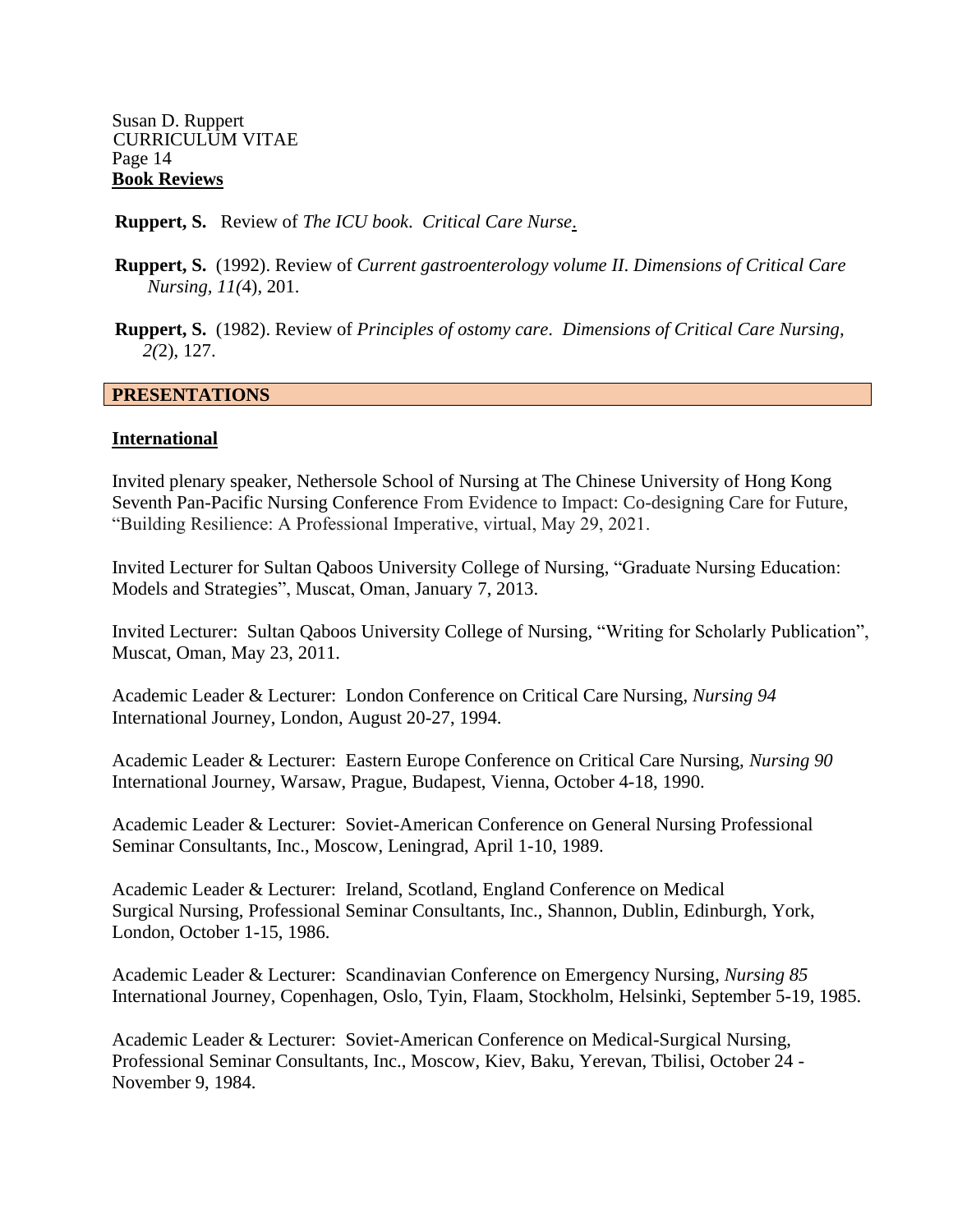#### Susan D. Ruppert CURRICULUM VITAE Page 15 **National**

Invited speaker, "CCNE Workshop on Writing Self-Studies", Commission on Collegiate Nursing Education, virtual, December 1, 2021.

Invited panel speaker, "CCNE Evaluator Training", Commission on Collegiate Nursing Education, virtual, November 8-10, 2021.

Invited webinar speaker, "CCNE Webinar Series, Strategies & Tips for Addressing Standard I", Commission on Collegiate Nursing Education, April 7, 2021; November 2, 2020, and May 28, 2020.

Invited webinar speaker, "CCNE Webinar Series, Strategies & Tips for Addressing Standard III", Commission on Collegiate Nursing Education, April 15, 2021; and November 5, 2020.

Invited webinar speaker, "CCNE Webinar Series, Strategies & Tips for Addressing Standard IV", Commission on Collegiate Nursing Education, April 29, 2021; November 6, 2020; and June 4, 2020.

Invited webinar speaker, "Re-Envisioning the AACN Essentials", Association for Leadership Science in Nursing, April 14, 2020.

Invited panel speaker, "The Changing Landscape of APRN Education", 2020 National Council of State Boards of Nursing APRN Roundtable, Rosemont, IL, April 7, 2020 (Conference cancelled).

Invited speaker, "CCNE Self-Study Workshop", Commission on Collegiate Nursing Education, Washington, D.C., March 20, 2020 (Conference cancelled).

Invited speaker, "AACN Essentials: Progress to Date / CCNE Standards Update", State of Alabama Association of Colleges of Nursing, Birmingham, AL, January 24, 2020.

Invited speaker, "CCNE History and Values" and co-facilitator for CCNE Accreditation Roundtable on Quality in Nurse Practitioner Residency/Fellowship Programs, Washington, D.C., December 3, 2019.

Invited webinar moderator/participant: "Meaningful Practice Experiences in RN-BSN Online Programs", American Association of Colleges of Nursing, May 23, 2019.

Invited panel speaker: "CCNE Forum: Driving Program Quality and Effectiveness Through Accreditation: Introducing the Revised CCNE Standards for Accreditation of Baccalaureate and Graduate Nursing Programs", American Association of Colleges of Nursing Academic Nursing Leadership Conference, Washington, D.C., October 29, 2018.

Invited webinar speaker: "CCNE Standard I – Program Quality: Mission and Governance", American Association of Colleges of Nursing, August 15, 2018.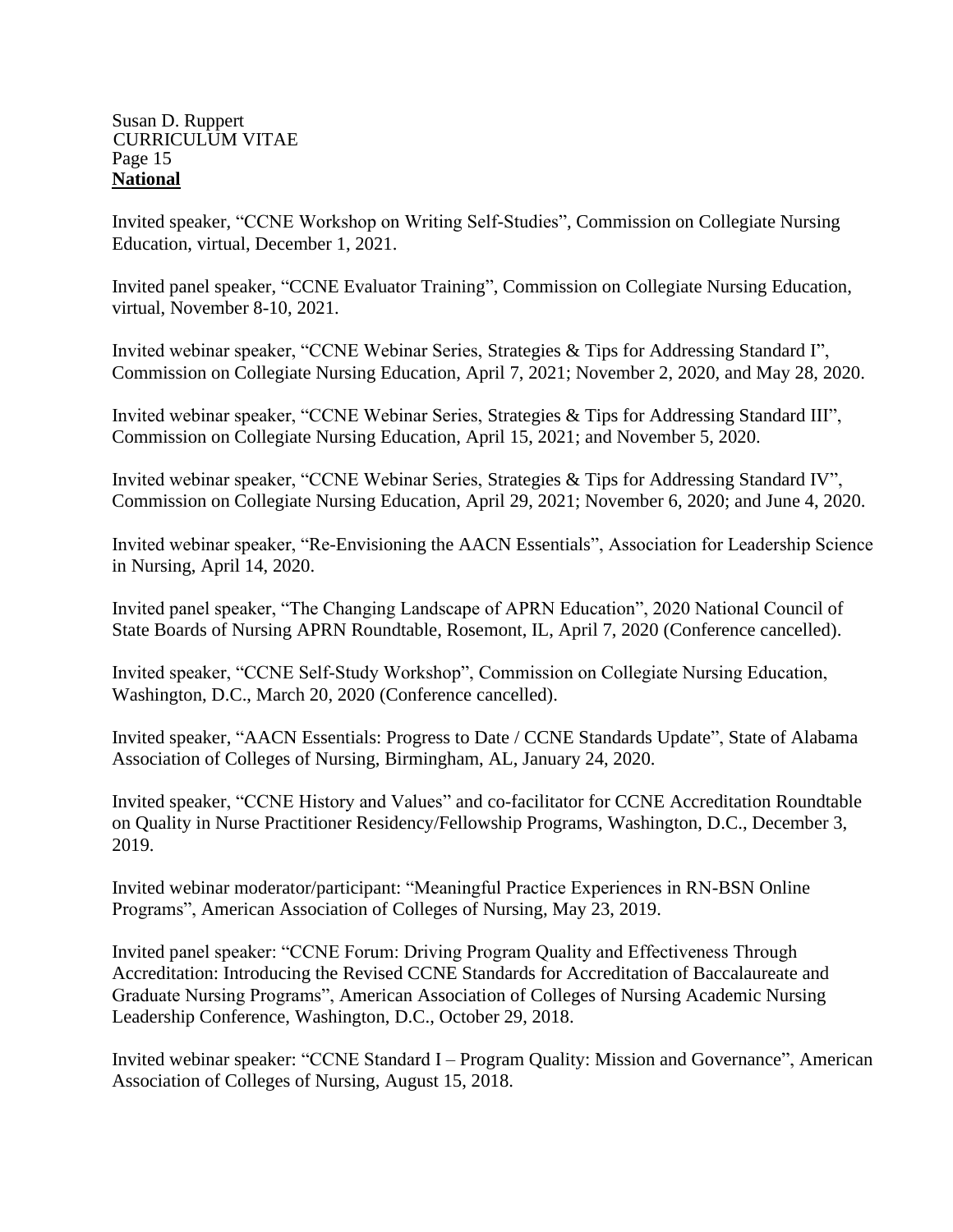#### Susan D. Ruppert CURRICULUM VITAE Page 16 Invited plenary panel speaker: "Assessing Clinical Experiences" at the Commission on Collegiate Nursing Education Evaluator Retraining Program, Philadelphia, PA., June 6, 2018.

Invited plenary panel speaker: "20 Years of Living the CCNE Values" at the Commission on Collegiate Nursing Education Evaluator Retraining Program, Philadelphia, PA., June 5, 2018.

Invited plenary panel speaker: "LACE (Licensure, Accreditation, Certification, Education) Update", National Organization of Nurse Practitioners Faculties 44<sup>th</sup> Annual Conference Steering Nurse Practitioner Education Toward the Future, Indianapolis, IN, April 22, 2018.

Invited plenary panel speaker: "CCNE Accreditation Standards: An Update on the Review and Revisions Process", American Association of Colleges of Nursing Doctoral Education Conference, Naples, FL, January 19, 2018.

Invited plenary speaker: "The Essentials for Board Recertification and Where Practice Does or Does Not Fit In", American Association of Colleges of Nursing Faculty Practice Conference, Naples, FL, January 17, 2018.

Invited webinar speaker: "CCNE Accreditation: A Dialogue about Expectations for Clinical Practice Expectations", American Association of Colleges of Nursing, October 3, 2017.

Invited speaker: "CCNE Forum on Accreditation Standards". American Association of Colleges of Nursing Spring Annual Meeting. Washington, D.C., March 21, 2017.

Invited panel speaker: "LACE and Stewardship of the NP Role". FAANP Winter Meeting: FAANP Stewardship of the NP Role and Implementation of FAANP's Key Strategies. Mesa, AZ, February 18, 2017.

Invited panel speaker: "Expectations Concerning Clinical Practice Experiences", CCNE Team Leader Training. Orlando, FL, February 1, 2017.

Invited panel speaker: "Insights from the Board", CCNE Team Leader Training. Orlando, FL, January 31, 2017.

Invited panel speaker: American Association of Nurse Practitioners 2016 National Conference; "DNP Update 2016", San Antonio, TX, June 24, 2016.

Invited webinar speaker: "Overview of New CCNE Pre-Approval Process for Developing NP and CNS Tracks", American Association of Colleges of Nursing, April 26, 2016.

Invited plenary panel speaker: "Fellows Role in Professional Responsibilities: Walking the Talk". FAANP Winter Meeting: Fellows Leading the Way in NP Practice. Tampa, FL, February 21, 2016.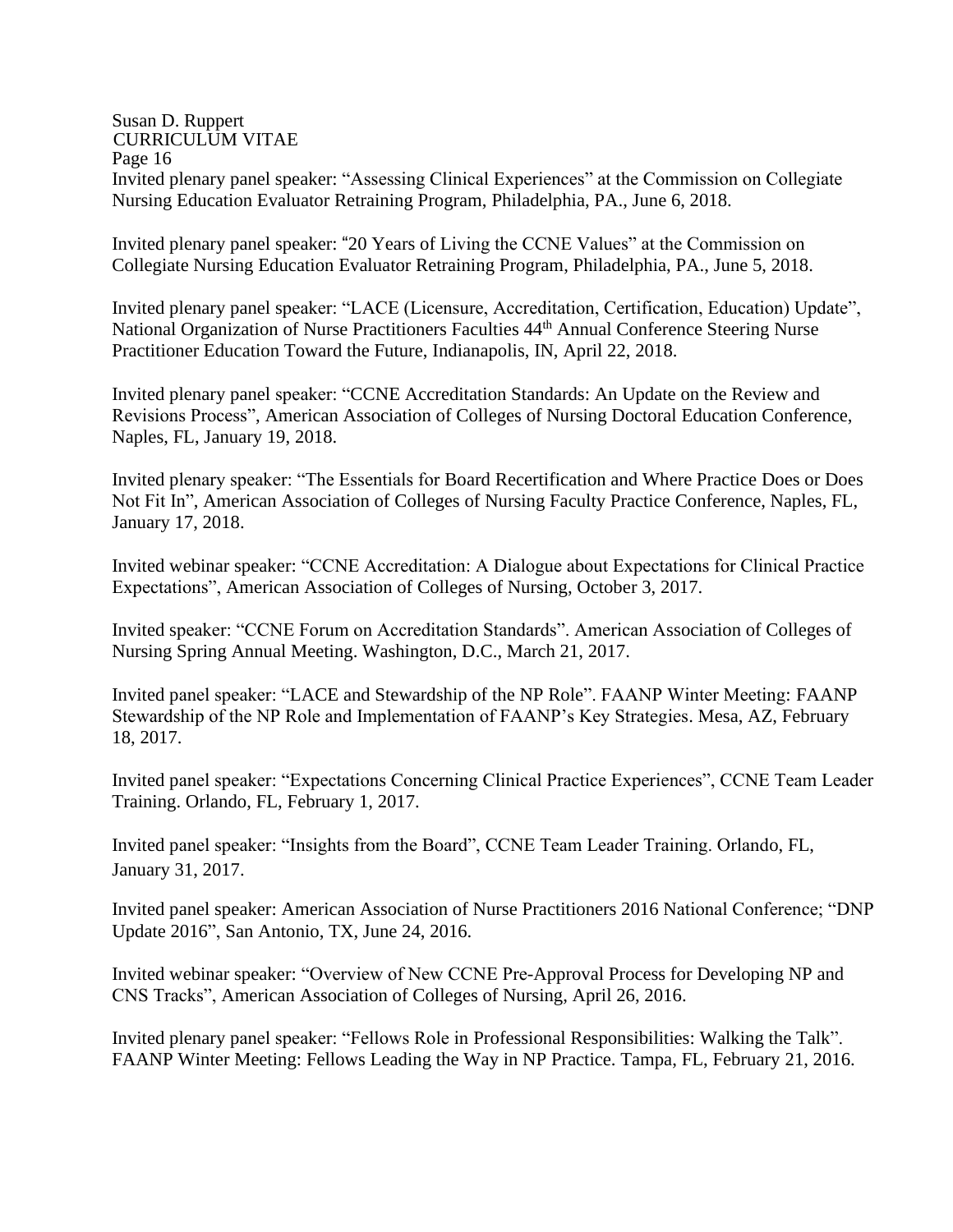#### Susan D. Ruppert CURRICULUM VITAE Page 17 Invited plenary panel speaker: "The Decision-Making Process", CCNE Site Evaluator Retraining. Atlanta, GA, June 18, 2015.

Invited plenary panel speaker: "The *Essentials* Documents", CCNE Site Evaluator Retraining. Atlanta, GA, June 17, 2015.

Invited plenary panel speaker: "Other Professional Nursing Standards and Guidelines". CCNE Site Evaluator Retraining. Atlanta, GA, June 17, 2015.

Panel speaker: American Association of Nurse Practitioners 2015 National Conference; "DNP Update 2015", New Orleans, LA, June 12, 2015.

Invited presenter: American Association of Nurse Practitioners 2015 National Conference; "Roles & Responsibilities of Being a Fellow", New Orleans, LA, June 11, 2015.

Panel speaker: American Association of Nurse Practitioners 2014 National Conference; "DNP Update 2014", Nashville, TN, June 20, 2014.

Co-presenter: American Association of Nurse Practitioners 2014 National Conference; "Finding Your Wings ‐ The Mentoring Relationship for Nurse Practitioners", Nashville, TN, June 19, 2014.

Presenter: American Association of Nurse Practitioners 2014 National Conference; "Roles & Responsibilities of Being a Fellow", Nashville, TN, June 19, 2014.

Invited speaker: National Association of Nigerian Nurses in North America 4<sup>th</sup> Annual Scientific Conference; "Meeting the Demand of the Complex Healthcare Arena: A National Perspective", Houston TX, November 8, 2013.

Invited speaker: National Association of Nigerian Nurses in North America 4<sup>th</sup> Annual Scientific Conference; "Advancing Health through Nursing: Education Perspectives", Houston TX, November 8, 2013.

Invited panel speaker: Perspectives from Members of the CCNE Board of Commissioners & Accreditation Review Committee", CCNE Team Leader Training. Washington, D.C., October 26, 2013.

Invited speaker: "Cardiovascular Risk and Type II Diabetes: A Case Centered Approach" sponsored by American Academy of Nurse Practitioners and BioCentric, Inc, San Francisco, CA, August 20, 2002.

Invited speaker: "Cardiovascular Risk and Type II Diabetes: A Case Centered Approach" sponsored by American Academy of Nurse Practitioners and BioCentric, Inc, Washington, D.C., August 13, 2002.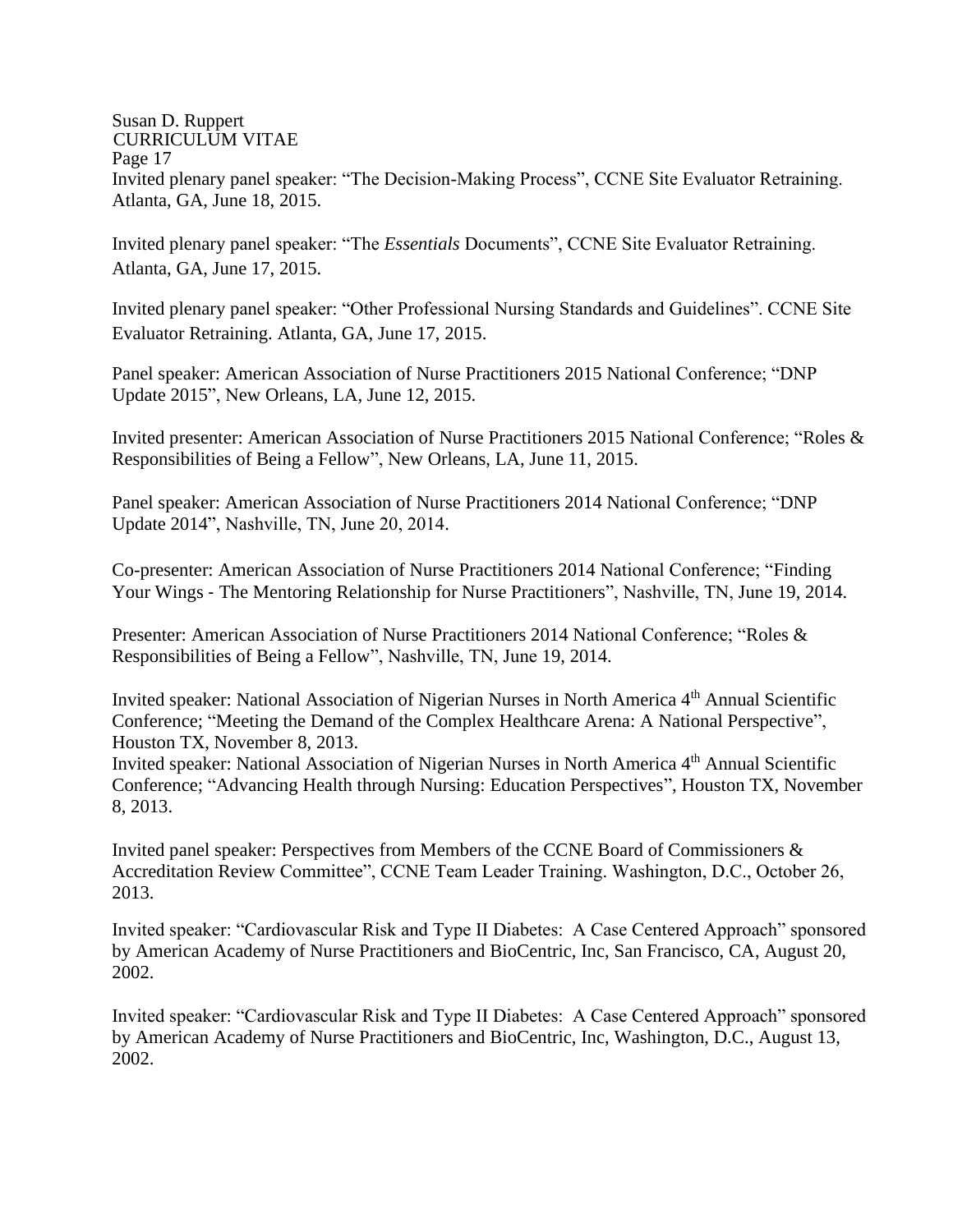Page 18

Invited speaker: NPACE Advances in Health Care Conference, "Gastrointestinal Updates: Current Management Options for GERD, Irritable Bowel Syndrome, and Inflammatory Bowel Disease", San Antonio, TX, February 5, 2001.

Invited speaker: Sixth Annual Acute Care Nurse Practitioner Conference - ACNPs: Charting the Course Through Rivers of Change; "Publishing on the Internet", Pittsburgh, PA, April 19, 1998.

Panel speaker and moderator: Sigma Theta Tau International - "How To Create a Chapter Awards Program", Indianapolis, IN, December 5, 1997.

Panel speaker: American Association of Critical-Care Nurses National Teaching Institute, "Education Opportunities for Constrained Resources", New Orleans, LA, May 17, 1995.

Invited speaker: Ninth Annual Mellen Conference on Acute and Critical Care Nursing, "Revisiting Family Visitation in Critical Care: Right or Privilege?", Cleveland, OH, September 17, 1994.

Invited research presentation at the Scientific Sessions of the 32nd Biennial Sigma Theta Tau International Convention, "Wives' Perceptions of Situational Experiences During Critical Care Hospitalization", Indianapolis, IN, November 30, 1993.

Invited research presentation: AACN National Teaching Institute, "Wives' Perceptions of Situational Experiences During Critical Care Hospitalization", Anaheim, CA, May 26, 1993.

Invited research presentation: Northern Illinois University School of Nursing Eleventh Annual Nursing Scholars in Action Conference - "Wives' Perceptions of Situational Experiences During Critical Care Hospitalization", DeKalb, IL, April 19, 1993.

Invited speaker: Northern Illinois University School of Nursing Eleventh Annual Nursing Scholars in Action Conference - "The Road Traveled: Constructing Professional Paths", DeKalb, IL, April 19, 1993.

Moderator: Nursing Support Mechanisms "Nursing Breakthrough: Energizing the Caregiver for the Continuation of the Profession", Houston, TX, November 1, 1989.

Moderator: Delivery Systems "Nursing Breakthrough: Care Strategies for the Nineties", Houston, TX, February 13, 1988.

Invited Guest Alumni Lecturer: Illinois Valley Community College, "Dynamics of Increased Intracranial Pressure", Oglesby, IL, November 23, 1987.

Invited speaker: American Association of Critical-Care Nurses Chapter Management Workshop, Nashville, TN, June 11, 1983.

Invited speaker: American Association of Critical-Care Nurses Chapter Leadership Institute "MBO and Budgeting", Kansas City, MO, October 24, 1982.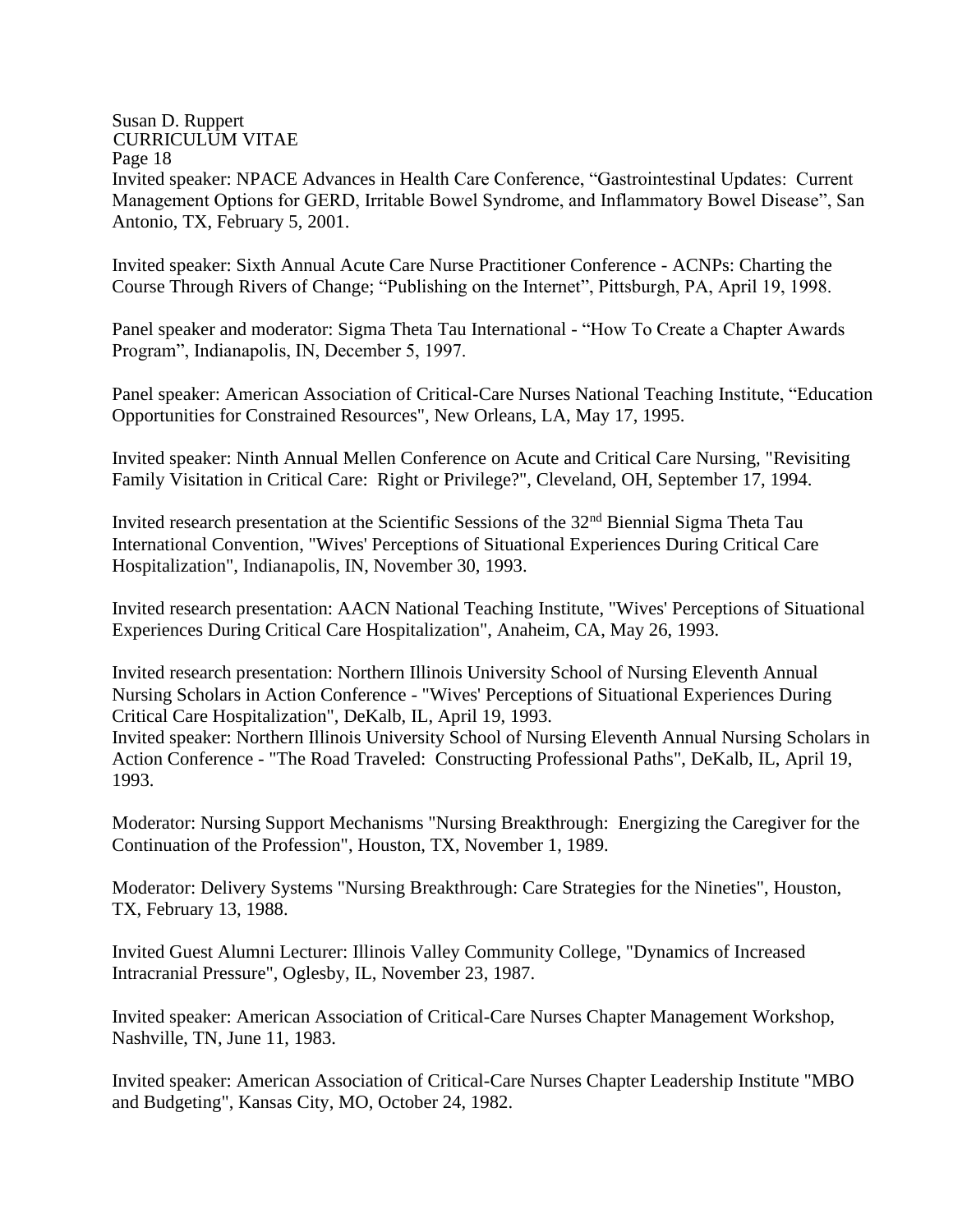Panel speaker: AACN National Teaching Institute, "CCRN Credentialing Forum", Anaheim, CA, May 19, 1982.

### **Regional/State**

Invited Commencement Address: Texas Tech Health Science Center, Gayle Greve Hunt School of Nursing. "Nursing: An Unparalleled Passion" May 21, 2016, El Paso, TX.

Panel Moderator: Texas Team Advancing Health through the Implementation of the IOM Future of Nursing Recommendations Conference. "Transformation of Nursing Practice with the Implementation of the IOM Future of Nursing Recommendations". Houston, TX, October 1, 2015.

Speaker: Texas Team Gulf Coast Regional Leadership Team Leadership Development to Drive the Future of Nursing Conference. "The Future of Nursing: A Call for Leadership". Houston, TX, May 8, 2014.

Speaker: Texas Team Gulf Coast Regional Leadership Team Clinical Leaders – Leading the Way Conference. "The Future of Nursing: A Call for Leadership". Sugar Land, TX, January 29, 2014.

Invited speaker: Brazosport College, "Advancing Health Through Nursing: Resources and Challenges". Lake Jackson, TX, October 3, 2013.

Invited speaker: Texas Nurses Association, District 9, "Texas Team - Nursing and the Future of Healthcare"*,* The Woodlands, TX, July 13, 2013. Invited panel speaker: Texas Nurses Association, District 9, "Nursing and the Future of Healthcare: Campaign for Action"*,* Sugar Land, TX, April 11, 2013.

Invited speaker: Texas Nurse Practitioners Conference, "Writing for Publication: Getting the Word Out", Austin, TX, September 7, 2012.

Invited speaker: University of Houston-Victoria Spring Nursing Forum, "Health Care Issues & Delivery in Texas") IOM Report – the Future of Nursing), Victoria, TX, May 5, 2011.

Invited speaker: Texas Nurse Practitioners Conference, "Acute & Chronic Complications of HIV", Austin, TX, September 27, 2008.

Invited speaker: Texas Nurse Practitioners Conference "Diarrhea: Go with the Flow", Austin, TX, September 27, 2008.

Invited speaker: Baylor College of Medicine conference Southwest Percutaneous Vascular Interventions Meeting II and Concurrent Cath Lab Professionals Symposium, "Career Positioning for the New Millennium", Houston, TX, January 29, 2000.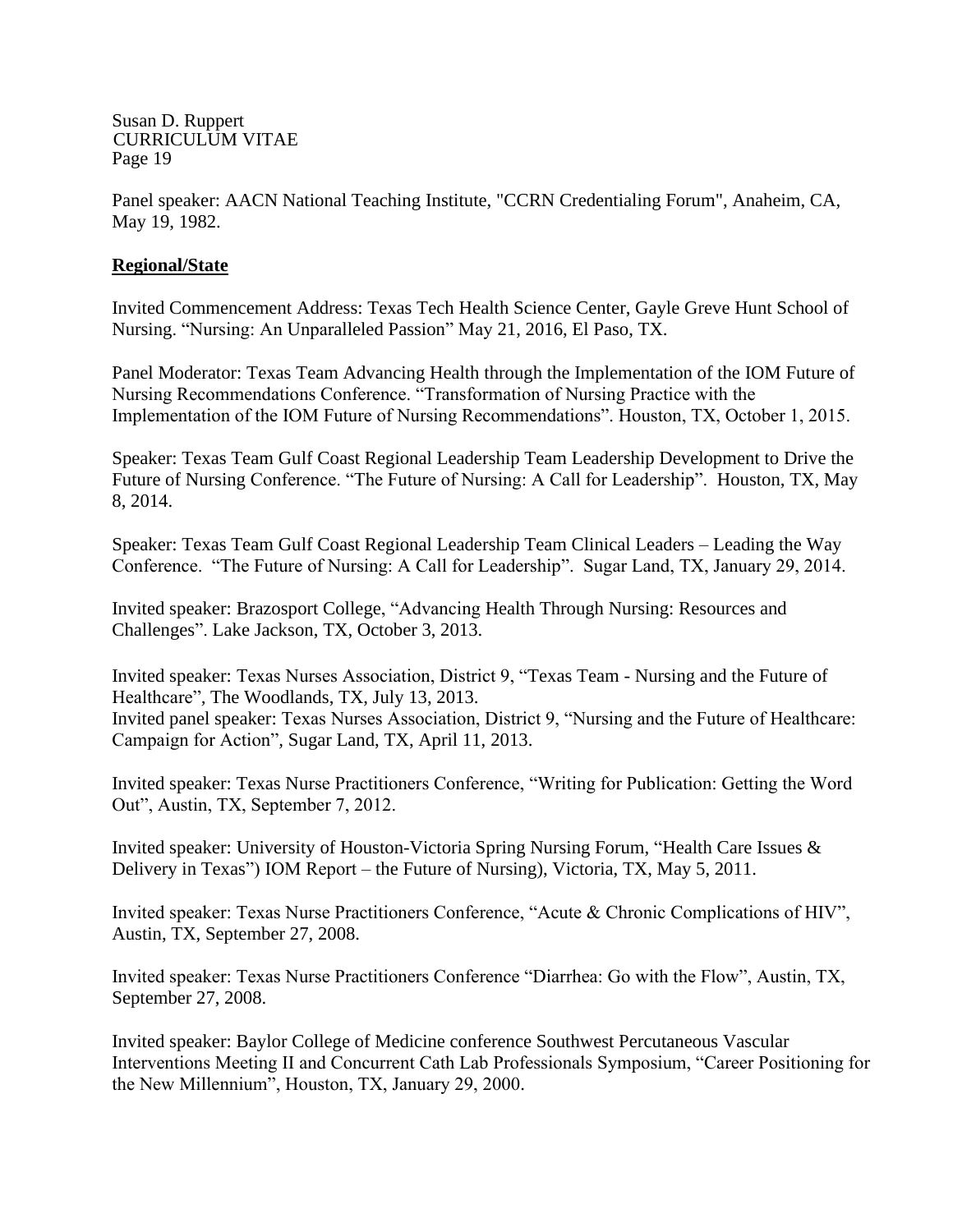#### Susan D. Ruppert CURRICULUM VITAE Page 20 Invited speaker: Baylor College of Medicine conference Primary Care Providers' Guide to Cardiology '99, "Cardiovascular Pharmacology: Implications for Nursing", Houston, TX, February 27, 1999.

Invited speaker: Baylor College of Medicine conference Clinical Pearls Update: In the Management of Dyslipidemia and Diabetes 1998, "Role of the Advanced Practice Nurse in the Care of the Diabetic", Houston, TX, November 21, 1998.

Invited keynote speaker: Texas Nurses Association District 17 1998 Nurse Institute - Charting the Course: Empowerment - "Nurse Empowerment: Soaring with Eagles", Corpus Christi, TX, March 7, 1998.

Invited speaker: Houston-Gulf Coast Chapter of the American Association of Critical-Care Nurses 1995 Critical Care Trends conference - "Revisiting Family Visitation in Critical Care: Right or Privilege?", Houston, TX, March 6, 1995.

Invited panel speaker at Advanced Practice Nurses Association - "Impact of Change in Healthcare Delivery on Advanced Practice Nursing", Houston, TX, June 15, 1994.

Invited speaker: Valley Baptist Hospital conference Critical Care: Focus on the Future, "Revisiting Family Visitation in Critical Care: Right or Privilege", Harlingen, TX, March 23, 1994.

Invited research presentation: The University of Texas Health Science Center at San Antonio School of Nursing Sixth Annual Nursing Research Conference Practice Implications for Nursing Research – "Wives' Perceptions of Situational Experiences During Critical Care Hospitalization: A Phenomenological Study", San Antonio, TX, April 15, 1993.

Invited research presentation: Houston-Gulf Coast Chapter of the American Association of Critical-Care Nurses 1993 Critical Care Trends conference - "Wives' Perceptions of Situational Experiences During Critical Care Hospitalization", Houston, TX, March 26, 1993.

Invited speaker: Houston Gulf-Coast Chapter AACN Education Program "International Nursing Care", Houston, TX, November 7, 1985.

Invited speaker: Houston Gulf-Coast Chapter AACN Critical Care Trends 1985 "Preceptorships in Critical Care", Houston, TX, November 1, 1985.

Invited speaker: Houston Gulf-Coast Chapter AACN Critical Care Trends 1984, "Certification - Issues & Trends", Houston, TX, October 8, 1984.

Invited speaker: Eastern Iowa Chapter of AACN Continuing Education Program "The Dynamics of Increased Intracranial Pressure", Cedar Rapids, IA, April 28, 1981.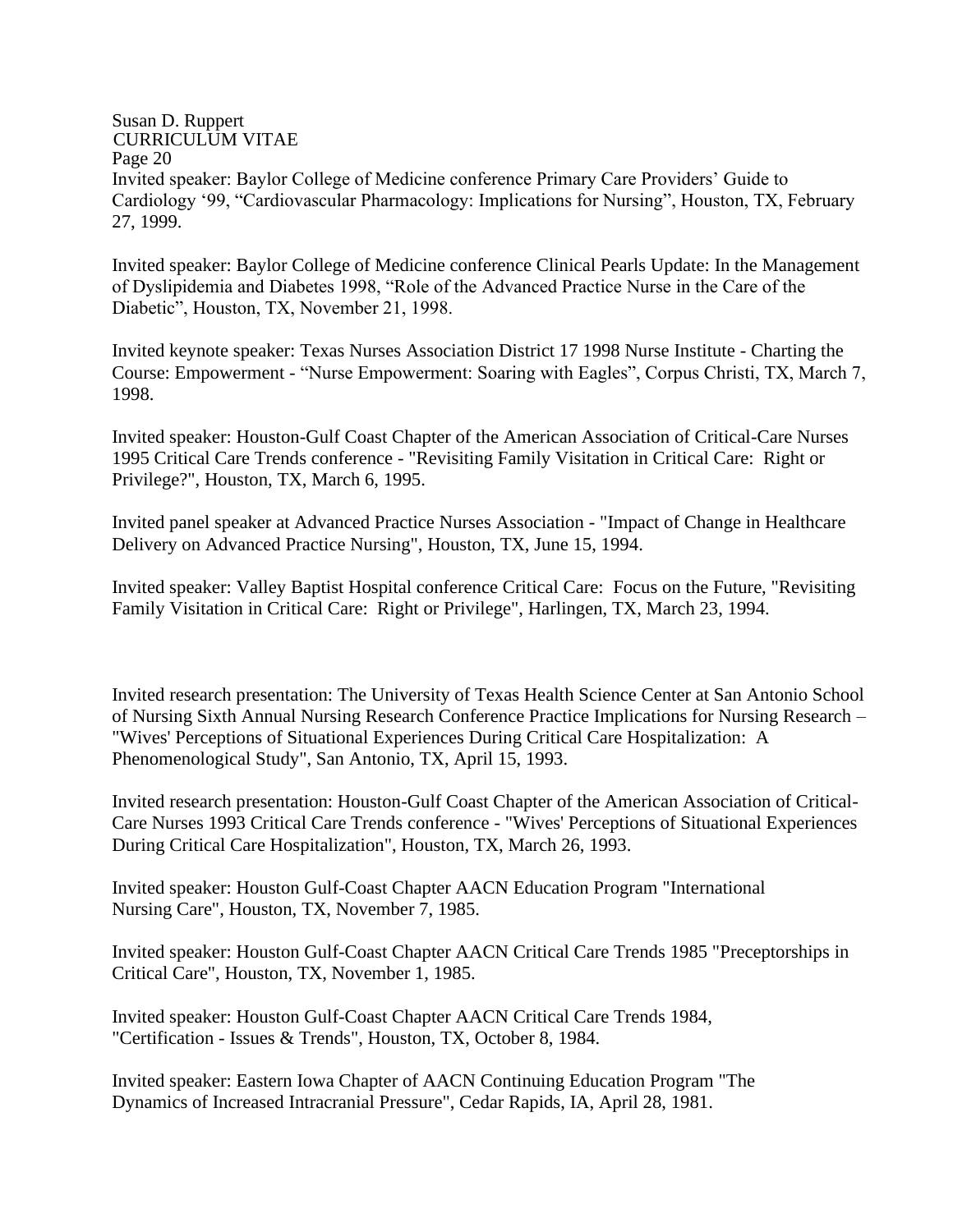Invited speaker: The University of Iowa Continuing Education program "Nursing Assessment and Management of the Diabetic Patient", Burlington, IA, April 28, 1980.

## **Local**

Invited speaker: Harris Health System Inspire Nursing Symposium 2019, "Building a Professional Pathway", Houston, TX, April 26, 2019.

Speaker: The University of Texas Health Science Center at Houston School of Nursing Faculty Development Education Series, "Preparing for Accreditation", Houston, TX, March 18, 2016.

Speaker: The University of Texas Health Science Center at Houston School of Nursing Advanced Pharmacology Update Conference, "Management of Hypertension: Applying the Guidelines, Houston, TX, March 27, 2015.

Invited speaker: Zeta Pi Chapter of Sigma Theta Tau International, "Advancing Health Through Nursing: Issues & Innovations". Houston, TX, November 21, 2013.

Invited keynote speaker: Michael E. DeBakey VA Medical Center/Indian American Nurses Association of Houston Trends in Nursing Practice Conference, "Advancing Health Through Nursing: Issues and Innovations". Sugar Land, TX, August 3, 2013.

Invited speaker: Houston Community College, "The Future of Nursing: Advancing the Profession through Education". Houston, TX, May 15, 2013.

Invited guest speaker: Indian American Nurses Association of Houston, "The Future of Nursing: A Time for Opportunities and Celebration", Sugar Land, TX, May 3, 2013.

Invited speaker: Harris County Psychiatric Hospital, "Future of Nursing: Campaign for Action: Texas Team – Advancing Health through Nursing", Houston, TX, April 17, 2013.

Invited speaker: The University of Texas Medical Branch at Galveston Strategic Planning 2013 - Leading the Path to Innovation: Current Trends in Healthcare. – "Texas Team: Advancing Health Through Nursing: Impacting Healthcare at a Regional Level", League City, TX, February 15, 2013.

Invited speaker: Zeta Pi Chapter of Sigma Theta Tau International, "Zeta Pi Chapter: Celebrating Thirty Years of Scholarship", Houston, TX, November 15, 2012.

Invited speaker: Houston Organization of Nurse Executives Fall 2012 Leadership Conference - "Texas Team: Gulf Coast Regional Leadership Team – How It is Mobilizing and Planned Next Steps", Houston, TX, November 2, 2012.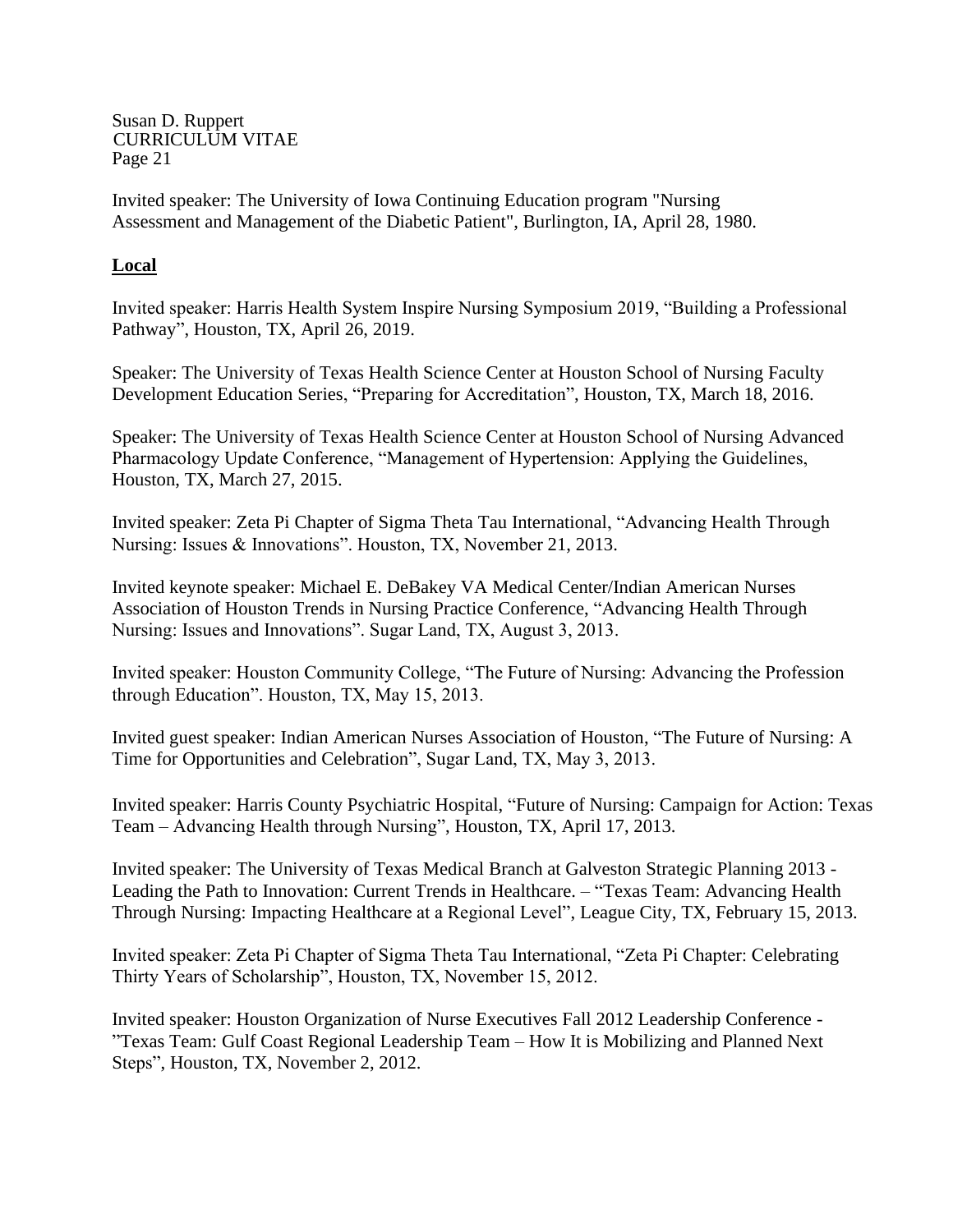#### Susan D. Ruppert CURRICULUM VITAE Page 22 Invited speaker: The University of Texas Health Science Center at Houston School of Nursing, "Texas Team: Advancing Health Through Nursing", Houston, TX, August 8, 2012.

Invited speaker: Zeta Pi Chapter of Sigma Theta Tau International, "Sigma Theta Tau Symposium: Celebrating the Past", Houston, TX, October 24, 2005.

Invited speaker: Sigma Theta Tau International – Beta Beta Chapter Induction (Texas Woman's University), "Professional Empowerment", Houston, TX, April 28, 2000.

Invited speaker: Wyeth-Ayerst Laboratories, "New Options in Pain Management", Houston, TX, June 10, 1998.

Invited speaker: The University of Texas M. D. Anderson Cancer Center - "Gastrointestinal Bleeding in the Critically Ill", Houston, TX, May 2, 1997.

Invited speaker: Greater Houston Columbia/HCA Division conference Legal and Psychosocial Aspects of Critical Care in the 90's - "Revisiting Family Visitation in Critical Care: Right or Privilege?" Houston, TX, November 21, 1995.

Invited speaker: Hermann Hospital -"What's New in Continuing Nursing Education", Houston, TX, April 21, 1994.

Invited speaker: St. Luke's Episcopal Hospital conference Creating a Healing Health Care Environment - "Family Involvement in a Healing Health Care Environment", Houston, TX, March 4, 1994.

Invited speaker: St. Luke's Episcopal Hospital - "Family Experiences During Critical Care Hospitalization", Houston, TX. May 17, 1993.

Invited research presentation: The Methodist Hospital Nursing Research Symposium - "Wives' Perceptions of Situational Experiences During Critical Care Hospitalization", Houston, TX, April 13, 1993.

Invited speaker: Health Meeting Planners, Inc. Conference Accreditation: The Questions in 1993, "Demystifying Continuing Nursing Education", Houston, TX, April 1, 1993.

Invited speaker: The Methodist Hospital - "Family Experiences During Critical Care Hospitalization", Houston, TX, March 8, 1993.

Invited research presentation: Sigma Theta Tau Beta Beta Chapter conference Cultural Issues in Nursing Research - "Wives' Perceptions of Situational Experiences During Critical Care Hospitalization", Houston, TX, March 5, 1993.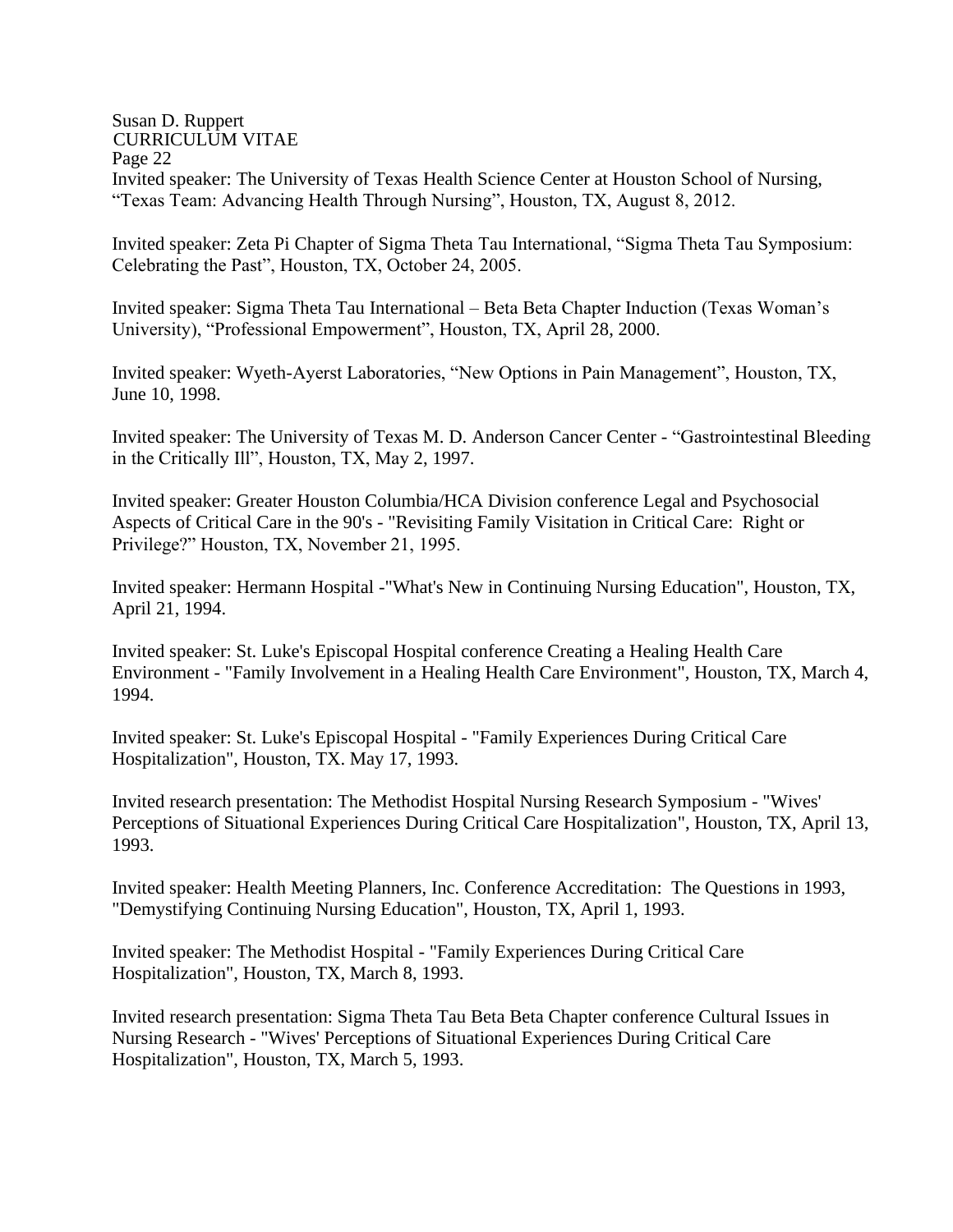Page 23

Invited speaker: The Methodist Hospital conference Cardiovascular Nursing: Look to the Future - "Impacting Professional Practice Through Nursing Research", Houston, TX, January 29, 1993.

Invited guest speaker: Houston Community College, "Continuing Education - Issues & Trends", Houston, TX, February 16, 1989.

Speaker: The Methodist Hospital Staff Development Program "Precepting: The Essential Elements" Topic: Building Relationships, Houston, TX, April 29 and May 1, 1985.

Speaker: The Methodist Hospital Department of Nursing Education Critical-Care Staff Development Program, Houston, TX, 1984:

> May 3 Pancreatitis, Hepatic Failure, Abdominal Trauma May 1 Gastrointestinal Anatomy & Physiology, Gastrointestinal Bleeding March 20 Head Trauma, Increased Intracranial Pressure

Speaker: The Methodist Hospital Department of Nursing Education Program Introduction to the Teaching Process Topic - "Writing Behavioral Objectives," Houston, TX, December 5-6, 1983.

Speaker: The Methodist Hospital Department of Nursing Education Program "Pulmonary Artery Pressure Monitoring", Baytown, TX, October 25, 1983.

Speaker: The Methodist Hospital Department of Nursing Education Program Physical Assessment Topic - "Respiratory Assessment," Houston, TX, March 24, 1983.

Speaker: The Methodist Hospital Department of Nursing Education Program "Arterial Pressure Monitoring", Baytown, TX, September 13 & 14, 1982. Speaker: The Methodist Hospital Department of Nursing Education Program. "Dealing with Reality Shock in the New Graduate", Houston, TX, June 10, 1982, January 13, 1983, and January 11, 1984.

## **Media**

Newspaper Interview - "Male and female nurses doing the same job. Guess who makes more?", *Houston Chronicle*, July 13, 2018.

Television Interview – "Nurses Push for Independent Practice", KRIV Channel 26, Houston, TX November 5, 2015.

**Ruppert, S**. (July, August, September 2013). Gulf Coast Regional Leadership Team Works Toward Stellar Achievement. *Texas Nursing Voice,* 7(3), 18.

Newspaper Interview. (June 1, 2013). Nurses Play Key Role in Country's Changing Health Care Landscape. *Texas Medical Center News*, 35(10), 5.

Newspaper Interview - "Nurse Practitioners", *Houston Chronicle*, September 26, 2010.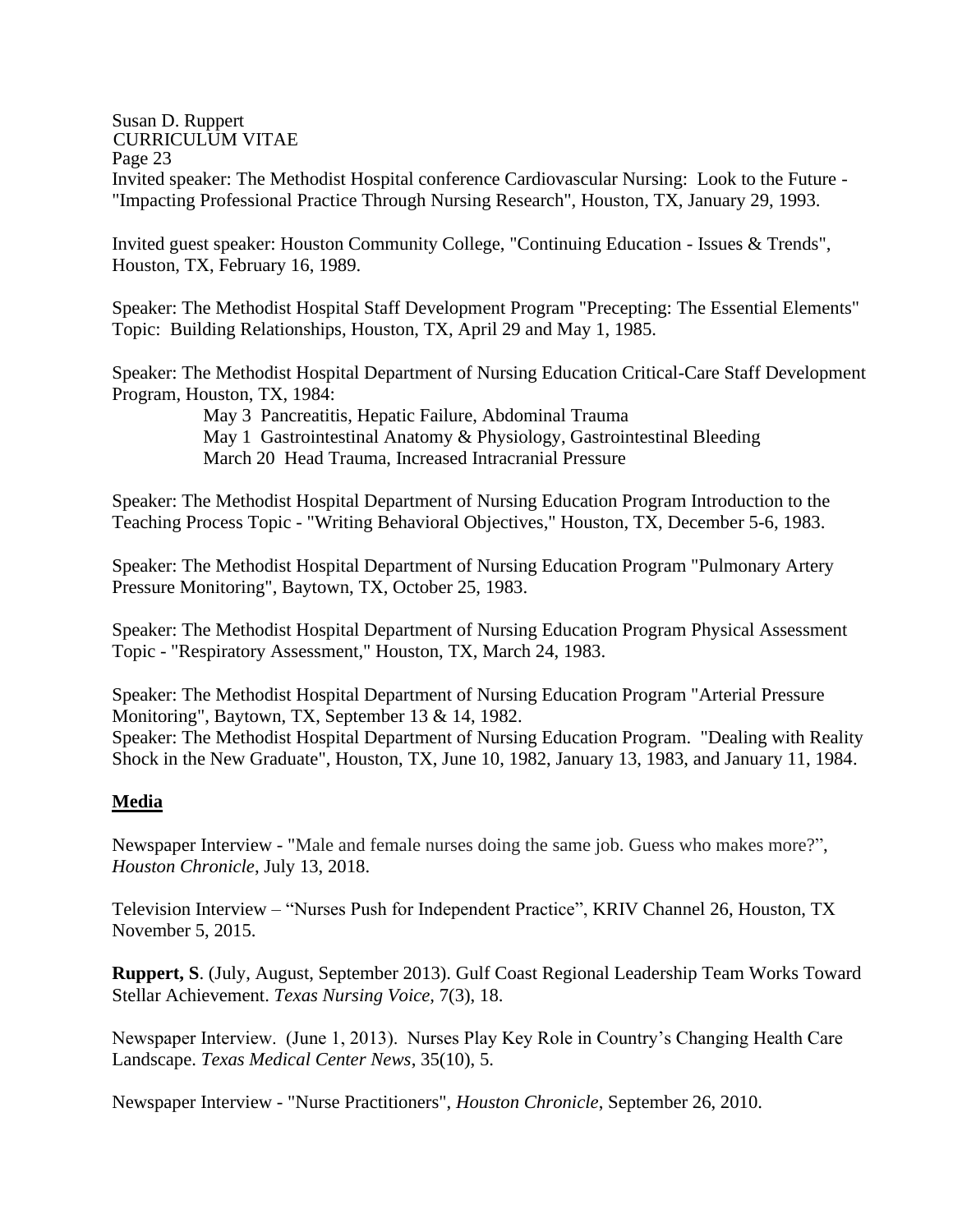Magazine interview - "Monitoring the Heartbeat of Houston", *HealthCare Professional Update* (Houston Chronicle supplement), February 1998.

Health Newsletter Interview - "Going to the Hospital: What You Need to Know", *The University of Texas Lifetime Health Letter,* December 1995.

Magazine Interview - "Critical Care Visitation - Right or Privilege?", *Healthcare News*, Cleveland, Ohio, September 1994.

Newspaper Interview - "Treat the Family, Not Just the Patient", *Texas Medical Center News*, July 1993.

Newspaper Interview - "Hospital Intensive Care: Make It a Family Affair", The University of Texas Health Science Center at Houston *Monday Morning*, February 15, 1993.

Television Interview - "Patient Rights", KHOU TV Channel 11, Houston, TX, January 1, 1987.

## **Video**

Interactive Video Presenter: "Caring & Compassion: Meeting Family Needs in Critical Care", Houston, TX, November 13, 1992.

Interactive Video Presenter "Mandatory Continuing Nursing Education: The Realities and Implications for Texas Nurses", Houston, TX, September 27, 1991.

Interactive Video Presenter "Hepatic Failure", Houston, TX, April 9, 1991.

Co-producer and Lecturer - videotape entitled "The Dynamics of Increased Intracranial Pressure" to be used as reference material at The University of Texas Health Science Center at San Antonio School of Nursing, San Antonio, TX, 1979.

## **Poster**

**Ruppert, S.** Wives' Perceptions of Situational Experiences During Critical Care Hospitalization: A Phenomenological Study. Research Sharing Day, The University of Texas-Houston Health Science Center School of Nursing, Houston, TX, October 30, 1992.

## **PROFESSIONAL SERVICE**

## **Membership & Service**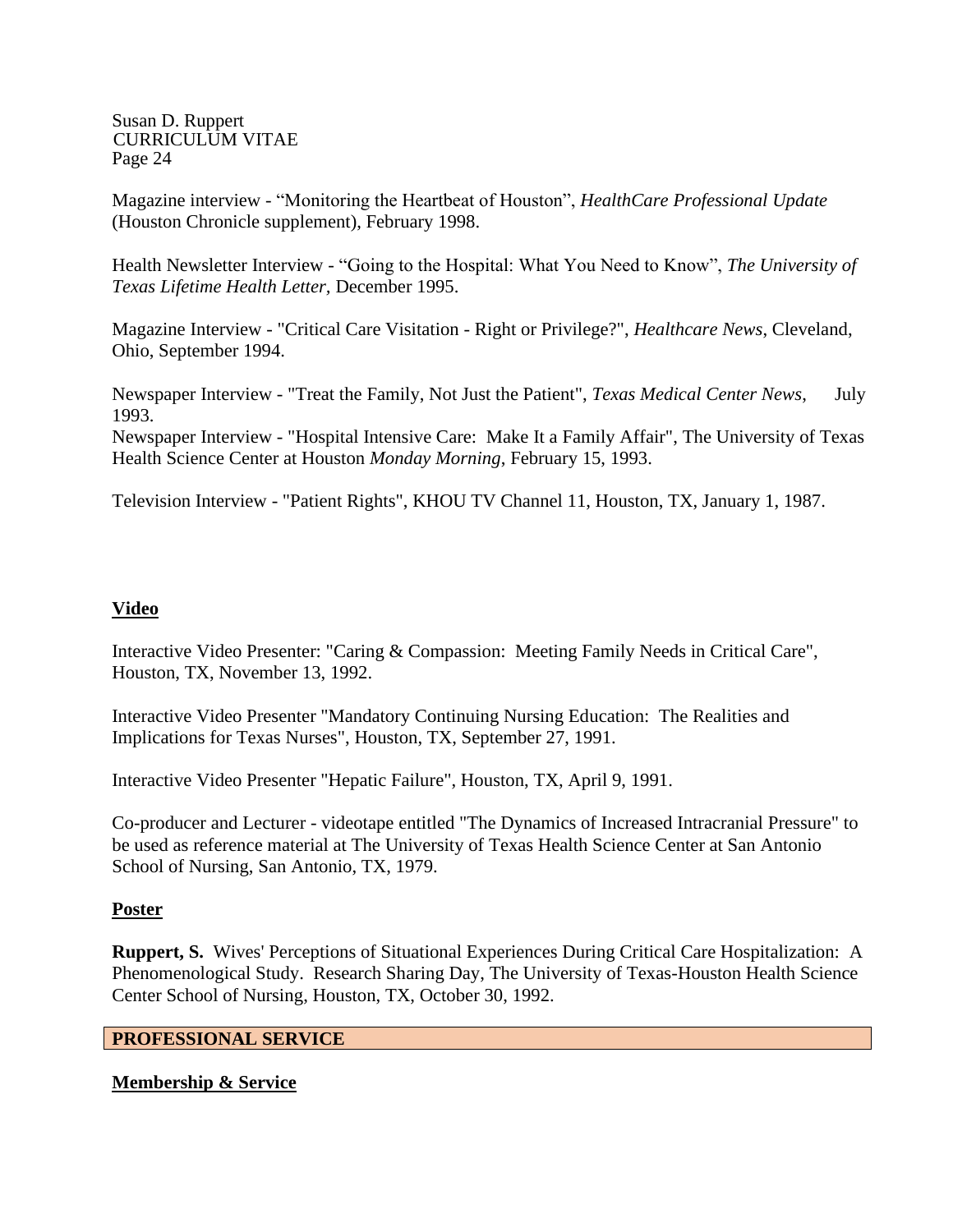| Susan D. Ruppert<br><b>CURRICULUM VITAE</b>                                          |                              |
|--------------------------------------------------------------------------------------|------------------------------|
| Page 25                                                                              |                              |
| American Academy of Nursing                                                          | 2012-Present                 |
| Primary Care Expert Panel                                                            | 2014-Present                 |
| American Academy of Nurse Practitioners Certification Board                          | 2016-2021                    |
| <b>Board of Commissioners</b>                                                        | 2016-2021                    |
| Vice Chair                                                                           | 2019-2021                    |
| <b>Recertification Committee</b>                                                     | 2020-2021                    |
| Practice Analysis Panel                                                              | 2021                         |
| Petitions/Appeals Committee                                                          | 2017-2018                    |
| <b>Research Committee</b>                                                            | 2019-2021                    |
| Test Item Writer & Reviewer                                                          | 2018-Present                 |
| <b>Test Construction Expert Panel</b>                                                | 2016-Present                 |
| <b>Standard Setting Panel</b>                                                        | 2017-Present                 |
| <b>Test Bank Maintenance Panel</b>                                                   | 2017-Present                 |
| Nominating Committee (Chair)                                                         | 2017, 2019, 2020             |
| Representative to NONPF DNP Work Group                                               | 2018-2021                    |
|                                                                                      |                              |
| American Association of Nurse Practitioners (AANP)                                   | 1995-2020                    |
| <b>Entry to Practice Committee</b>                                                   | 2018-2020                    |
| <b>FAANP</b> Winter Meeting Group Leader                                             | 2018                         |
| <b>FAANP Think Tank Participant</b>                                                  | 2017                         |
| <b>FAANP Position Paper Work Facilitator</b>                                         | 2015                         |
| <b>FAANP Executive Committee</b>                                                     | 2012-2014                    |
| Member-at-Large                                                                      |                              |
| <b>FAANP Nominating Committee</b>                                                    | 2009-2011                    |
| Chair                                                                                | 2010-2011                    |
| <b>FAANP New Fellows Orientation Work Group Facilitator</b>                          | 2014                         |
| <b>FAANP Induction Planning Committee</b>                                            | 2009<br>2011-2012            |
| <b>FAANP Leadership Development Committee</b><br><b>Conference Abstract Reviewer</b> |                              |
|                                                                                      | 2009-Present<br>2011-Present |
| Peer Review in CE Programming                                                        |                              |
| American Association of Colleges of Nursing                                          |                              |
| <b>AACN</b> Essentials Implementation Steering Committee                             | 2021-Present                 |
| <b>AACN</b> Essentials Task Force                                                    | 2018-2021                    |
| Organizational Leadership Network Program Planning Committee                         | 2011                         |
| Commission on Collegiate Nursing Education (CCNE)                                    |                              |
| <b>Board of Commissioners</b>                                                        | 2012-2018                    |
| Treasurer                                                                            | 2018                         |
| Chair                                                                                | 2016-2017                    |
| Vice-Chair                                                                           | 2014-2015                    |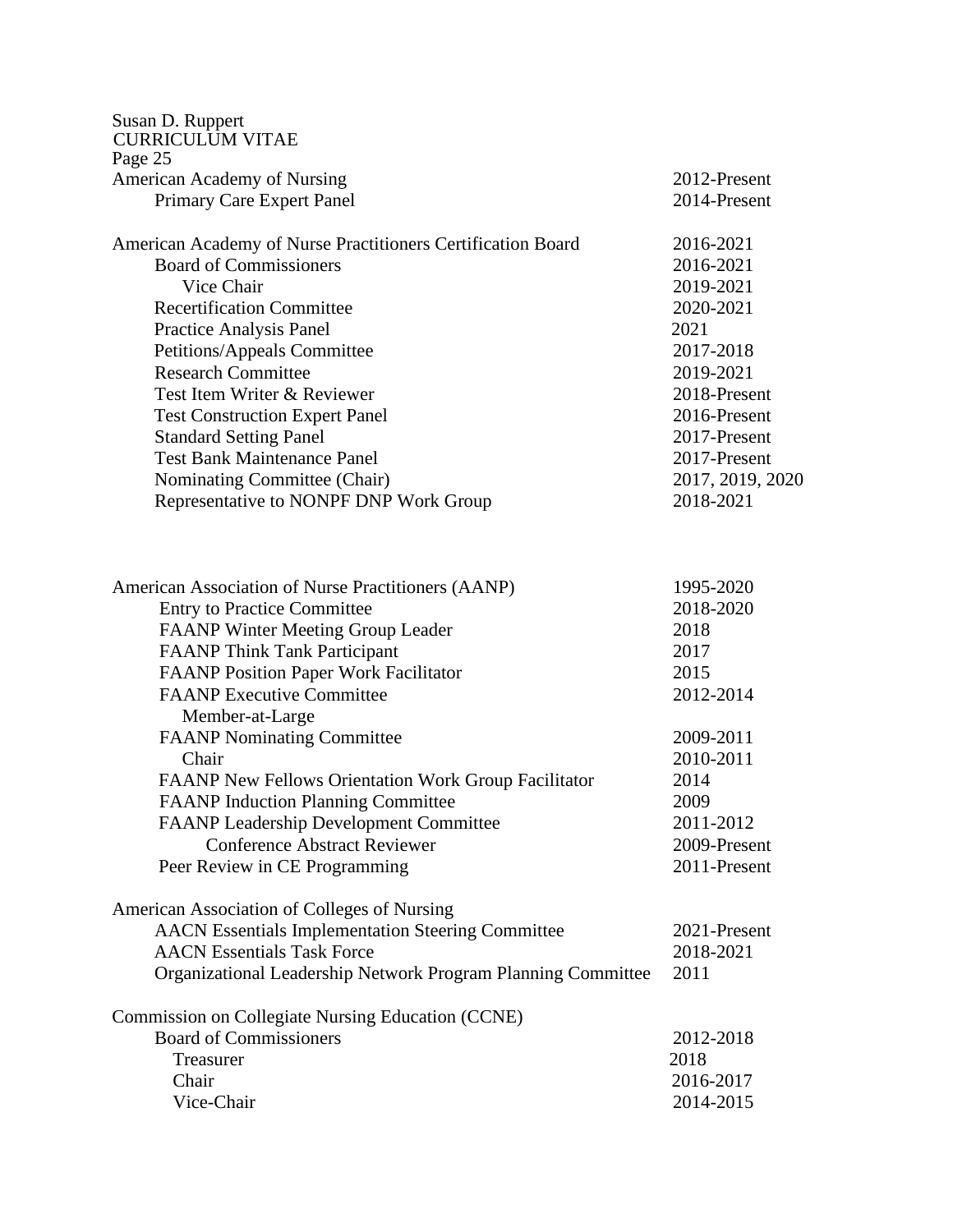| Susan D. Ruppert<br><b>CURRICULUM VITAE</b>                      |              |
|------------------------------------------------------------------|--------------|
| Page 26                                                          |              |
| Executive Committee, Chair 2016, 2017, Vice Chair 2014, 2015     | 2014-2017    |
| <b>Accreditation Review Committee</b>                            | 2012-2018    |
| Co-Chair                                                         | 2014-2018    |
| <b>Budget Committee</b>                                          | 2018         |
| Chair                                                            | 2018         |
| Nurse Practitioner Residency/Fellowship Standards Committee      | 2018-2020    |
| Co-Chair                                                         | 2018-2020    |
| <b>Report Review Committee</b>                                   | 2020-2022    |
| <b>Standards Committee</b>                                       | 2017-2018    |
| Representative to Society to Improve Diagnosis in Medicine       | 2020-2021    |
| Representative to NONPF DNP Workgroup                            | 2018-2021    |
| Representative to NCSBN APRN Roundtable                          | 2017         |
| Representative to NONPF National Task Force (NTF)                | 2015-2016    |
| for Quality Nurse Practitioner Education                         |              |
| Representative to LACE Network                                   | 2016-2018    |
| <b>CCNE On-Site Team Leader/Evaluator</b>                        | 2010-Present |
|                                                                  |              |
| National Organization of Nurse Practitioner Faculties (NONPF)    | 2009-Present |
| Nominating Committee                                             | 2022-2024    |
| <b>DNP Addressing Capacity Issues Workgroup</b>                  | 2018-2021    |
| DNP Clarifying the Educational Model Workgroup                   | 2018-2021    |
| National Task Force for Quality Nurse Practitioner Education     | 2015         |
| <b>Curricular Leadership Committee</b>                           | 2011-2019    |
| <b>National Academies of Practice</b>                            | 2013-Present |
| <b>Conference Poster Abstract Reviewer</b>                       | 2015         |
| American Nurses Association (ANA)                                | 1974-Present |
| ANA Council on Continuing Education & Staff Development          | 1986-1994    |
| Nominating Committee                                             | 1991-1993    |
| Scholarship Committee                                            | 1990         |
| American Nurses Credentialing Center (ANCC)                      |              |
| ANCC Adult Nurse Practitioner Content Expert Panel               | 2004-2012    |
| Panel Chair                                                      | 2009-2012    |
| <b>ANCC Appointments Committee</b>                               | 2011-2012    |
| Vice-Chair                                                       | 2012         |
| ANCC Representative to NONPF (NP Core Competencies Review)       | 2011         |
| <b>ANCC CORE Nurse Practitioner Role Delineation Study Panel</b> | 2007-2008    |
| <b>ANCC Board on Certification (Panel Chairs)</b>                | 2009-2012    |
| <b>Texas Nurses Association</b>                                  | 1981-Present |
| <b>State Level</b>                                               |              |
| <b>Competency Task Force Response Group</b>                      | 2004-2005    |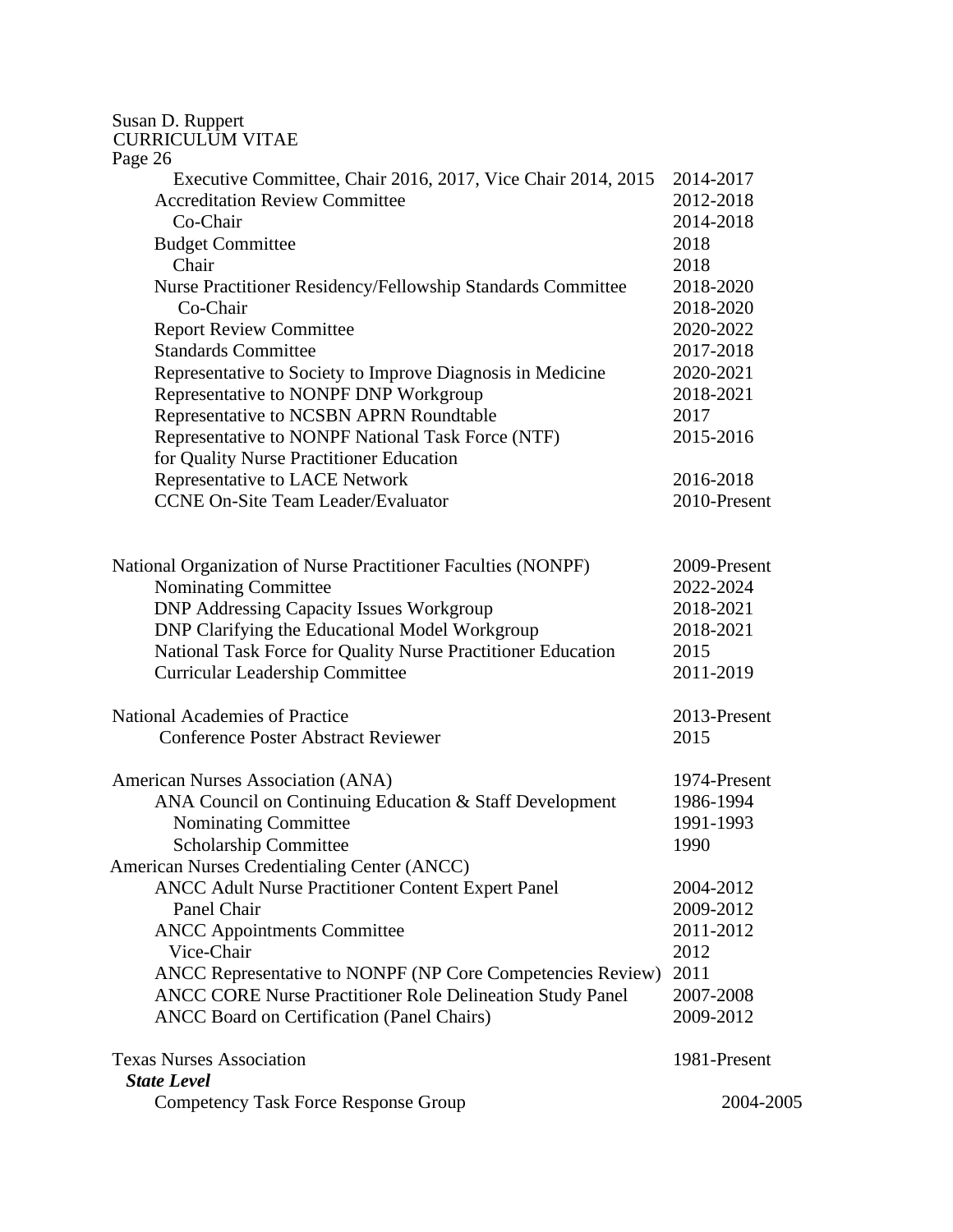| Susan D. Ruppert<br><b>CURRICULUM VITAE</b>                  |              |
|--------------------------------------------------------------|--------------|
| Page 27<br><b>Convention Planning Committee</b>              | 1995-1996    |
| Continuing Nursing Education (CNE) Committee                 | 1990-1993    |
| <b>CNE Re-accreditation Subcommittee</b>                     | 1991-1992    |
| District 9                                                   |              |
| Nursing Celebration Registration/Table Assignments Committee | 2013-2014    |
| <b>Nominating Committee</b>                                  | 1996-1997    |
| Nursing Celebration '1996 Task Force                         | 1996         |
| TNA Convention Local Arrangements Committee                  | 1996         |
| Nominating Committee                                         | 1993-94      |
| Nursing Celebration '1993 Task Force                         | 1993         |
| Board Member-at-Large                                        | 1993         |
| Scholarships & Grants Committee, Chair                       | 1993         |
| Delegate                                                     | 1991-1993    |
| <b>Board of Directors</b>                                    | 1990-1992    |
| Secretary                                                    | 1990         |
| Alternate Delegate                                           | 1989 & 1990  |
| Delegate                                                     | 1988         |
| Nominating Committee                                         | 1987-1988    |
| American Association of Critical-Care Nurses (AACN)          | 1977-Present |
| <b>AACN National Positions</b>                               |              |
| Program Advisory Panel                                       | 1996-1997    |
| <b>Advanced Practice Network</b>                             | 1996         |
| <b>Research Abstract Review Panel</b>                        | 1995-1996    |
| <b>Education/Professional Development Committee</b>          | 1994-1995    |
| Volunteer in Participatory Sampling (VIP)                    | 1993-1997    |
| <b>AACN Certification Corporation Appeal Panel (Chair)</b>   | 1985-1987    |
| Participant, AACN Invitational Conference                    | 1985         |
| (March 13-15, Washington, D.C.)                              |              |
| <b>AACN</b> Certification Corporation Appeal Panel           | 1984-1985    |
| Inter-Organization (AACN/SCCM) Liaison Group                 | 1983-1984    |
| <b>Strategic Planning Committee</b>                          | 1983-1984    |
| <b>Chapter Coordination Committee (Board Liaison)</b>        | 1983-1984    |
| Chapter/Programming Task Force (Chair)                       | 1983-1984    |
| <b>AACN</b> Board of Directors                               | 1982-1984    |
| AACN Certification Corporation Board of Directors            | 1982-1984    |
| Awards and Scholarships Committee (Chair)                    | 1982-1983    |
| Nominating Committee                                         | 1982-1983    |
| <b>AACN</b> Board Liaison to Emergency Department            | 1982-1984    |
| Nurses' Association Board of Certification for Emergency     |              |
| Nursing (BCEN)                                               |              |
| <b>Certification Committee</b>                               | 1980-1982    |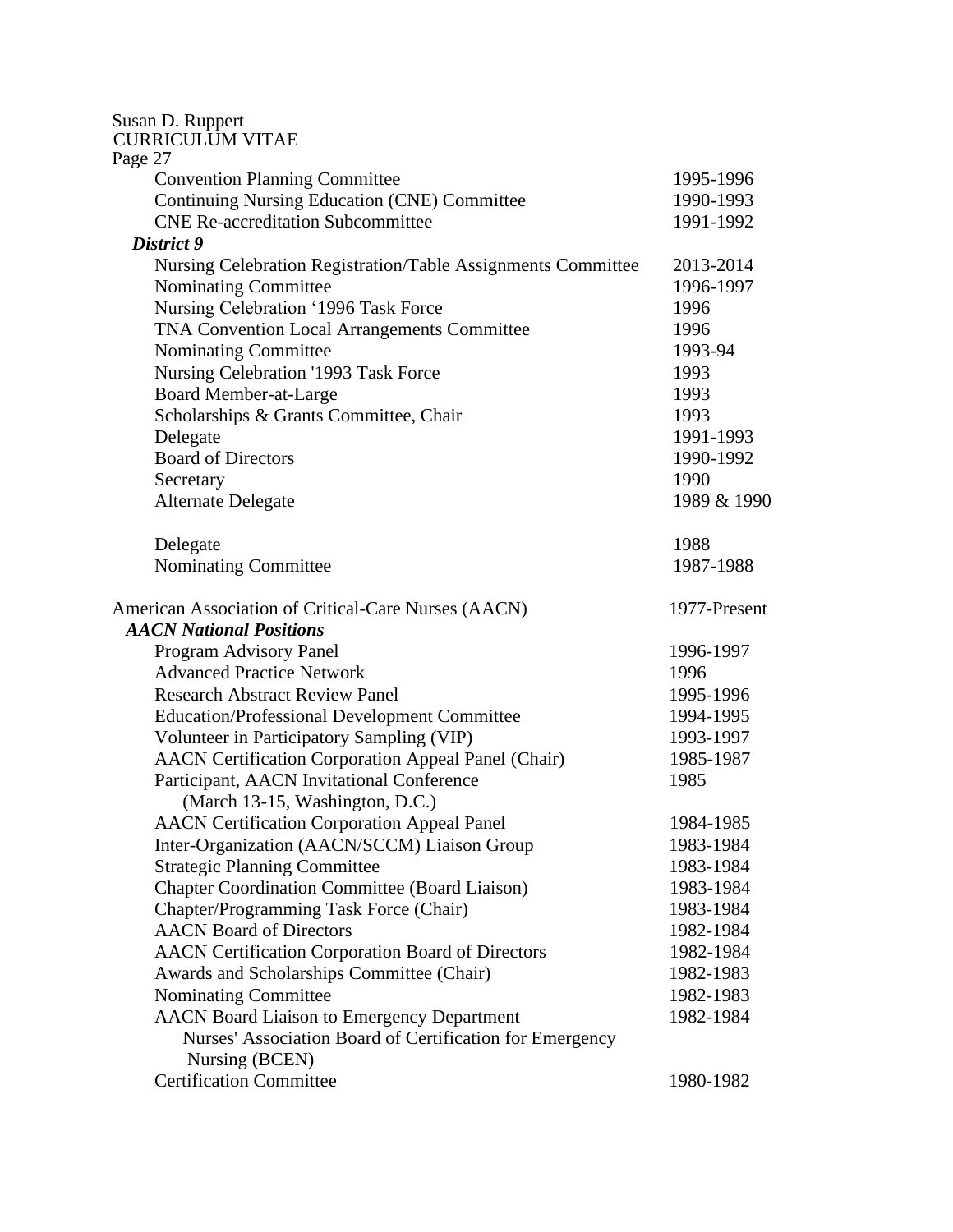| Susan D. Ruppert<br><b>CURRICULUM VITAE</b>                            |              |
|------------------------------------------------------------------------|--------------|
| Page 28                                                                |              |
| <b>AACN</b> Local Positions                                            |              |
| Houston Gulf-Coast Chapter - AACN                                      | 1981-2008    |
| Co-Chairperson - Research Committee                                    | 1994-1997    |
| Volunteer in Participatory Sampling (VIP)                              | 1993-1994    |
| Eastern Iowa Chapter - AACN                                            | 1979-1981    |
| President                                                              | 1980-1981    |
| <b>Bylaws Committee</b>                                                | 1980-1981    |
| San Antonio Chapter - AACN                                             | 1977-1979    |
| Society of Critical Care Medicine (SCCM)                               | 1993-Present |
| <b>SCCM National Positions</b>                                         |              |
| Member; ACCM Outcomes & Investigations Committee                       | 2005-2007    |
| Member; AACM Distinguished Investigator Committee                      | 2005-2007    |
| Member; N.J. Shoemaker Nursing Excellence Award Subcommittee 2004-2008 |              |
| Member; Fundamental Critical Care Support Course Committee             | 1998-2001    |
| <b>SCCM Regional Positions (Texas Chapter)</b>                         |              |
| <b>Board of Directors</b>                                              | 2008-2011    |
| Chair; Membership Committee                                            | 2005-2006    |
| Greater Houston Society of Critical Care Medicine                      | 1989-2005    |
| Sigma Theta Tau International (STTI)                                   | 1979-Present |
| <b>STTI National Positions</b>                                         |              |
| <b>Abstract Reviewer</b>                                               | 2010-Present |
| Panel of Visitors and Consultants                                      | 2000-2001    |
| Region 3 Coordinator                                                   | 1997-1999    |
| <b>Regional Chapter Coordinating Committee</b>                         | 1997-1999    |
| Region 3 Committee (Committee Member for Awards)                       | 1995-1997    |
| <b>STTI Local Positions</b>                                            |              |
| Zeta Pi Chapter (charter member)                                       |              |
| President                                                              | 1994-1996    |
| Delegate                                                               | 1994-1996    |
| President-Elect                                                        | 1993-1994    |
| <b>Regional Assembly Local Arrangements Planning Committee</b>         | 1991-1992    |
| <b>International Council of Nurses</b>                                 |              |
| <b>Conference Abstract Reviewer</b>                                    | 2021         |
| Nurse Practitioner/Advanced Practice Nursing Network                   | 2012-Present |
| <b>Education Subgroup</b>                                              | 2019-Present |
| <b>International Academy of Nursing Editors</b>                        | 2012-Present |
| <b>Texas Nurse Practitioners</b>                                       | 1995-2014    |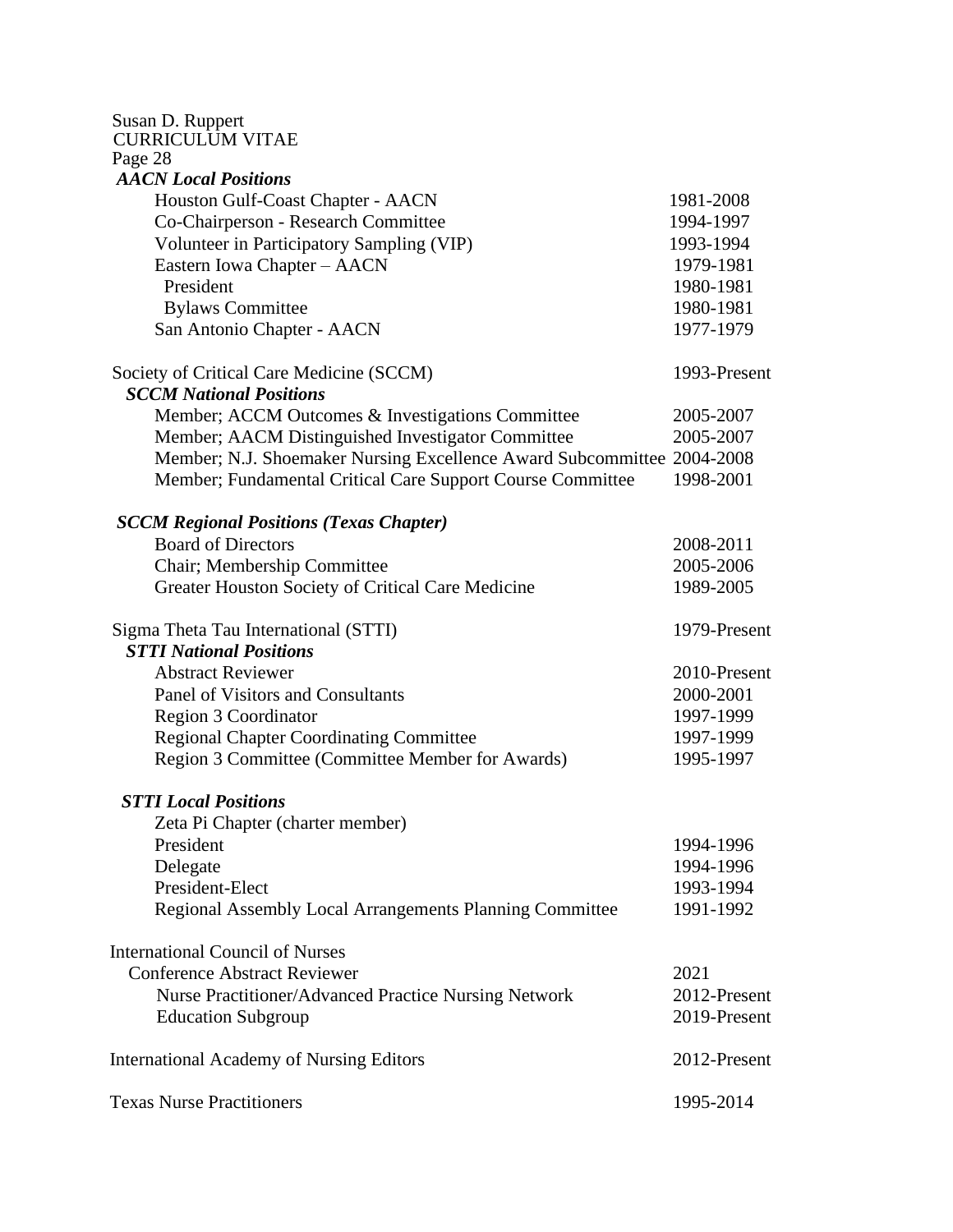| <b>Houston Area Nurse Practitioners</b>                                                                                                             | 1995-2020                 |
|-----------------------------------------------------------------------------------------------------------------------------------------------------|---------------------------|
| National League for Nursing                                                                                                                         | 2010-2020                 |
| <b>American Red Cross</b><br><b>Cultural Events Committee</b>                                                                                       | 1975-Present<br>2003-2008 |
| North American Nursing Diagnosis Association<br><b>Public Relations/Membership Committee</b>                                                        | 1987-1993<br>1989-1992    |
| The University of Texas Kenneth I. Shine, M.D.,<br>Academy of Health Science Education<br><b>Awards Committee</b>                                   | 2019-Present              |
| <b>Editorial Boards/Panels</b>                                                                                                                      |                           |
| <b>Editor-in-Chief</b> - The Internet Journal of Advanced Nursing Practice                                                                          | 1997-Present              |
| Editorial Board – Journal of the American Association of Nurse<br>Practitioners (JAANP)                                                             | 2021-Present              |
| Editorial Board (Health Care Section) – Journal of Interprofessional<br><b>Education and Practice</b>                                               | 2015-Present              |
| Editorial Board - Critical Care Nursing Quarterly.                                                                                                  | 1987-Present              |
| <b>Ruppert, S.</b> (Issue Editor). "Advanced Case Studies in<br>Acute/Critical Care". Critical Care Nursing Quarterly, 35(2).                       | 2012                      |
| <b>Ruppert, S.</b> (Issue Co-Editor) "Gastrointestinal Disorders",<br>AACN Clinical Issues: Advanced Practice in Acute and<br>Critical Care, 10(4). | 1999                      |
| <b>Ruppert, S.</b> (Issue Editor). "Advances in Transplantation".<br>Critical Care Nursing Quarterly, 17(4).                                        | 1995                      |
| Editorial Board - AACN Clinical Issues: Advanced Practice<br>in Acute and Critical Care.                                                            | 1996-1999                 |
| Editorial Board - Med/Surg Quarterly.                                                                                                               | 1990-1993                 |
| Editorial Consultant - Critical Care Nurse.                                                                                                         | 1986-1992                 |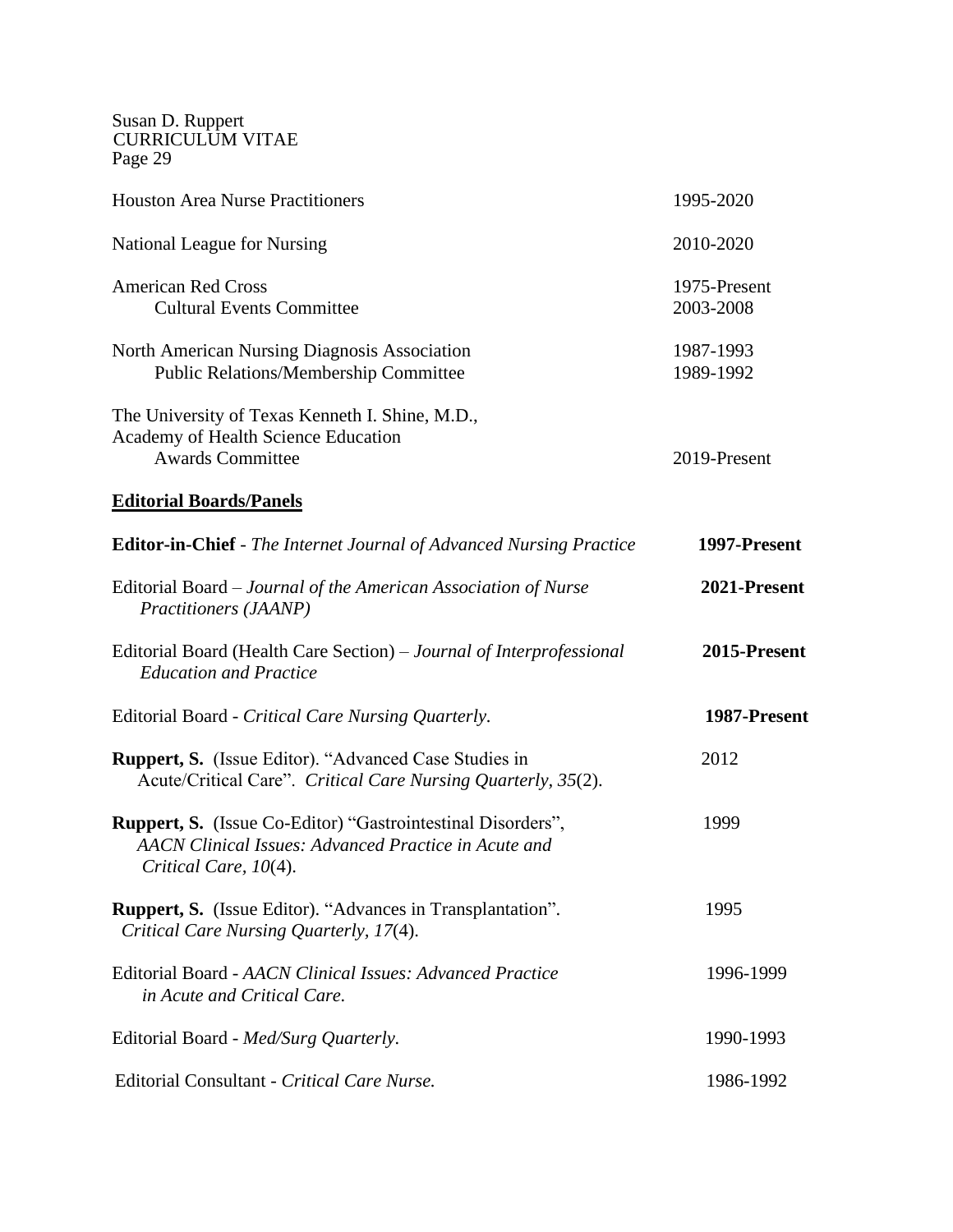| Susan D. Ruppert                                                          |                |
|---------------------------------------------------------------------------|----------------|
| <b>CURRICULUM VITAE</b><br>Page 30                                        |                |
| Editorial Advisor - Update, American Nurses Association Council on        | 1988-1990      |
| <b>Continuing Education and Staff Development</b>                         |                |
| Editorial Consultant - Dimensions of Critical Care Nursing.               | 1984-1985      |
| Editorial Consultant Board - Focus on Critical Care.                      | 1984-1985      |
| Clinical Consultant for the Photobook Carrying Out Special                | 1983           |
| Procedures, Springhouse.                                                  |                |
| Abstractor - AACN Nursing Scan in Critical Care.                          | 1990-1998      |
| Reviewer - Journal of Interprofessional Education and Practice            | 2017-Present   |
| Reviewer - Nursing Research & Practice                                    | 2012-Present   |
| Reviewer - The Internet Journal of Emergency and Intensive Care Medicine. | 1997-Present   |
| Reviewer - American Journal of Critical Care                              | 2007-Present   |
| Reviewer - AACN's Advanced Critical Care                                  | 1989-Present   |
| Reviewer - Critical Care Nurse                                            | 1992-Present   |
| Reviewer - Heart & Lung                                                   | 1989-Present   |
| Reviewer - Journal of the American Association of Nurse Practitioners     | 2001-Present   |
| Reviewer – Journal of Advanced Emergency Nursing                          | 2009-Present   |
| Reviewer - The Journal for Nurse Practitioners                            | 2009-Present   |
| Reviewer - Journal of Professional Nursing                                | 2013-Present   |
| Reviewer - Nursing Outlook                                                | 1989-91; 2015- |
|                                                                           | <b>Present</b> |
| <b>Reviewer</b> - <i>Nursing Diagnosis</i>                                | 1989-1995      |
| <b>Reviewer - Critical Care Nurse</b>                                     | 1985-1986      |
| Manuscript Reviewer - F. A. Davis                                         | 1992           |
| <b>Manuscript Reviewer - Saunders</b>                                     | 1986           |
| Manuscript Reviewer - Springhouse.                                        | 1985           |
| <b>Manuscript Reviewer - Mosby</b>                                        | 1985           |

### **Other Professional Service/Activities**

#### *International*

Research Grant Reviewer for the Hong Kong Research Grants Council, 2018 - present.

External Evaluation Visiting Committee for the Nethersole School of Nursing, The Chinese University of Hong Kong, 2018.

External Examiner for the Doctor of Nursing Program (PhD & DN), The Nethersole School of Nursing, The Chinese University of Hong Kong, 2015, 2020-2021.

Expert External Examiner, Sultan Qaboos University College of Nursing, Muscat, Oman, 2011-2013.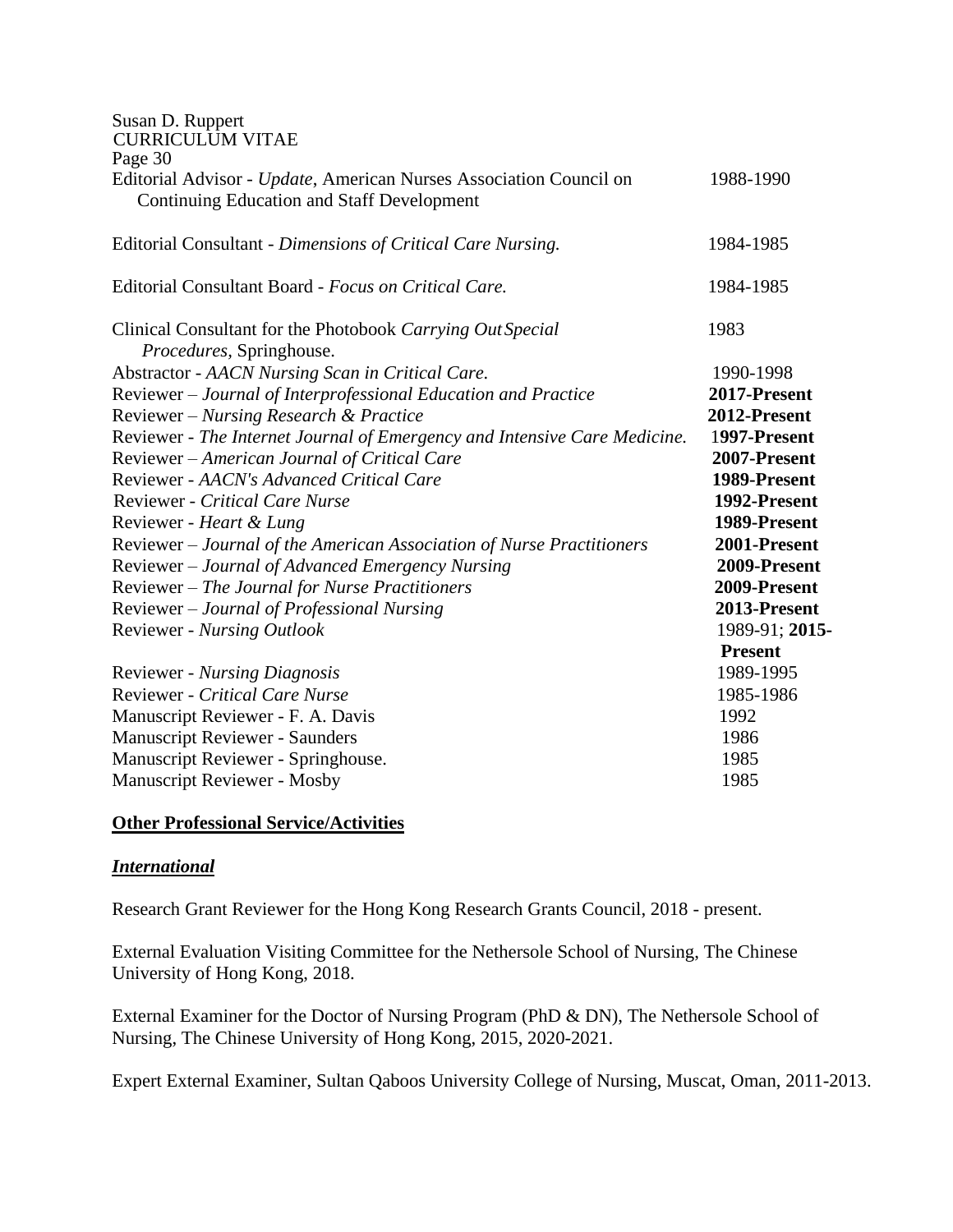#### Susan D. Ruppert CURRICULUM VITAE Page 31 *National*

Work group member for Macy Foundation sponsored interprofessional workgroup "Steps to Improve Diagnosis Education", Society to Improve Diagnosis in Medicine, 2020-2021.

Completed the Wharton School of The University of Pennsylvania 6-week online course "The Business of Health Care Specialization: Financial Acumen for Non-financial Managers", 2020.

Facilitator. American Association of Colleges of Nursing "Re-envisioning of the Essentials" 2020 National Meetings, February 17-18 (Entry-Level Nursing Education) and June17, June 23, and June 25 Advanced Level Nursing Education).

Team Report Editing Consultant, Commission on Collegiate Nursing Education (CCNE), 2019 Invited participant, National Organization of Nurse Practitioners Faculties DNP Summit, Washington, DC, December 18, 2017.

Invited participant, Robert Wood Johnson Foundation/AARP Think Tank "Strategies to Better Prepare Nurses for Roles in Population-focused Nursing", Washington, DC, October 10-11, 2017.

Invited participant, Fellows of the American Association of Nurse Practitioners Think Tank "Stewardship of the NP Role – FAANP", Reno, NV, September 28, 2017.

On-Site Team Leader/Evaluator, Commission on Collegiate Nursing Education (CCNE), 2010 present.

Consultant, AACRN Role Delineation Committee, HIV/AIDS Nursing Certification Board, 2009- 2010.

Alumnus, Johnson & Johnson Diabetes Institute, 2009.

Member, Nurse Practitioner/Physician Assistant District Virology Advisory Board. Bristol Myers Squibb, 2002.

Member, National Nurse Practitioner Avandia Advisory Board. GlaxoSmithKline, 2001.

Member, National Nurse Practitioner Augmentin Advisory Board, Smith-Kline Beecham, 2000.

Board Liaison, Emergency Nurses Association (ENA) Board of Certification for Emergency Nursing (BCEN), 1982-1984.

## *State*

Member, Texas Center for Nursing Workforce Studies Advisory Committee, 2015-Present Education Subcommittee, 2018-Present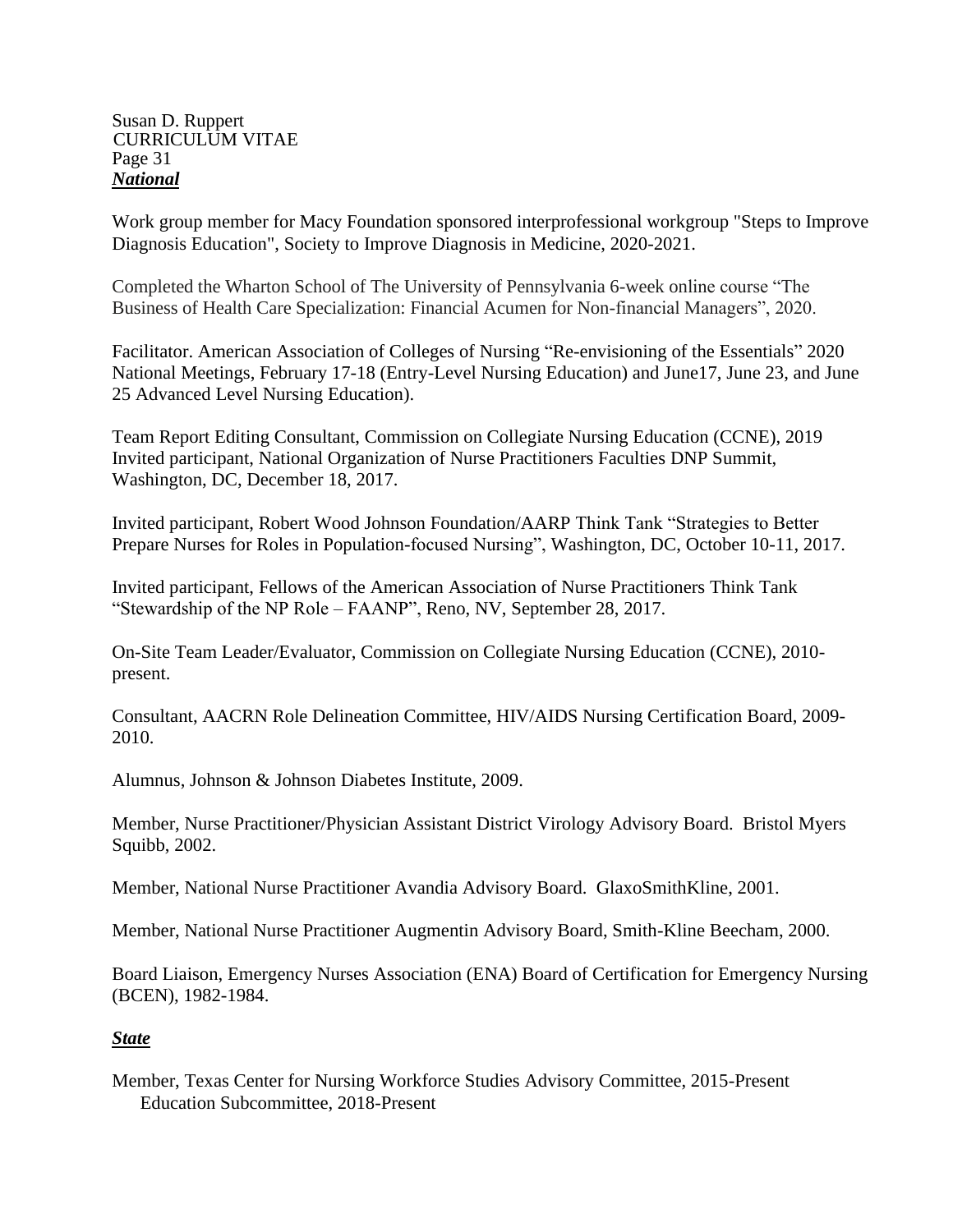Member, Texas Team Executive Committee, 2014-2017.

Steering Committee Member, 2015 Texas Team Promise of Nursing for Texas Gala (sponsored by Johnson & Johnson in Houston 10/01), 2015.

Steering Committee Member, 2014 Texas Team Promise of Nursing for Texas Gala (sponsored by Johnson & Johnson in Dallas 02/14), 2013-2014.

### *Regional*

Nurse Leader, Texas Team Gulf Coast Regional Leadership Team, 2012-2014 Leadership Conference Planning Committee, 2013-2014

### *Local*

Executive Participant, Executive Leadership Institute, UTHealth, 2019

Texas Medical Center Health Policy Course Curriculum Advisory Committee, 2017-2018.

Volunteer Committee Member. Houston Livestock Show & Rodeo –Wine Events Committee, 2020, 2021, 2022; Ladies Go Texan Committee (renamed Agriculture Education Committee, 2019), 2017, 2018, 2019, 2020; Safety Committee (Medical), 2014, 2015, 2016.

Volunteer Committee Member. Fort Bend County Fair – Grapes on the Brazos Committee, 2013- Present.

Member, UT Health Consortium on Aging, 2011-present.

Planning Committee. "Advanced Pharmacology Update" conference by The University of Texas Health Science Center at Houston School of Nursing, 2015.

Professional Advisory Board & Ethics Committee Member, Houston Solari Hospice Care, Houston, TX, 2010-2014.

Planning Committee. "A Special Gift...Just One Donor" conference sponsored by LifeGift, 2000.

Planning Committee. "Primary Care Providers' Guide to Cardiology in the Next Millennium". Baylor College of Medicine, 1999 –2000.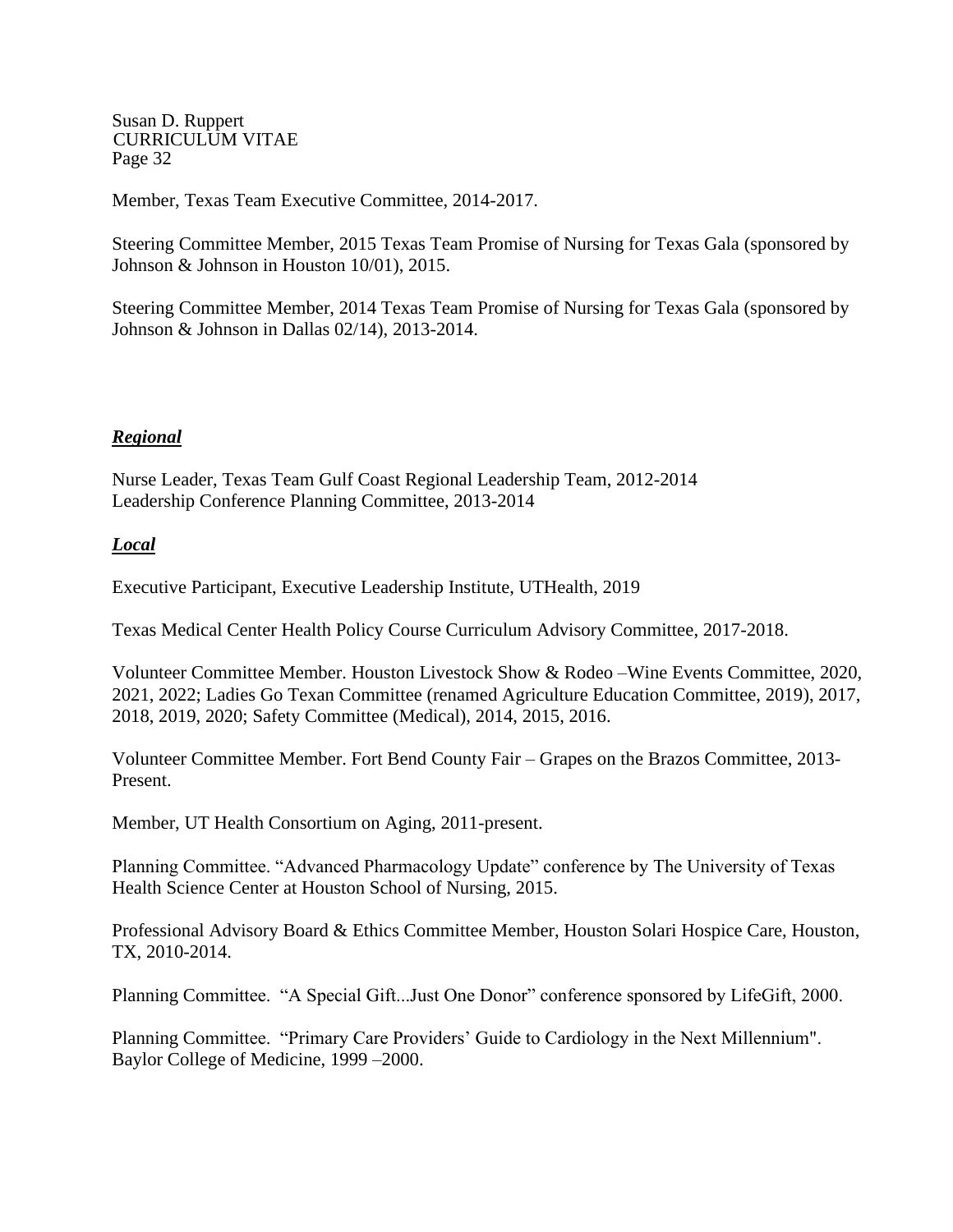#### Susan D. Ruppert CURRICULUM VITAE Page 33 Planning Committee. "Southwest Percutaneous Vascular Interventions Meeting II/The Cardiac Cath Lab: Current Topics, Future Trends." Baylor College of Medicine, 1999 – 2000.

Planning Committee. "Primary Care Providers' Guide to Cardiology '99". Baylor College of Medicine, 1999.

Planning Committee. "A Special Gift...Just One Donor" annual conference sponsored by LifeGift, 1999, 1998, 1997, 1996, 1995.

Member. Training & Development Advisory Council, Texas Children's Hospital, Houston, TX, 1995-1997.

Consultant for Hermann Hospital on Continuing Nursing Education, Houston, TX, 1994. Planning Committee. "Houston Epilepsy Symposium 1994: The Person with Epilepsy". Cosponsored conference by The University of Texas-Houston Health Science Center Medical School, The University of Texas-Houston Health Science Center School of Nursing, The Epilepsy Association of Houston/Gulf Coast, and The University of Houston College of Pharmacy, 1994. Consultant. "18th International Congress of Chemotherapy" presented in Stockholm, Sweden, 1993.

Planning Committee. "Houston Epilepsy Symposium 1993: New Advances in the Treatment of Epilepsy." Cosponsored conference by The University of Texas-Houston Health Science Center Medical School, The University of Texas-Houston Health Science Center School of Nursing, The Epilepsy Association of Houston/Gulf Coast, and The University of Houston College of Pharmacy, 1993.

Local Arrangements Committee (Zeta Pi), Sigma Theta Tau International Regional Assembly, 1992. Planning Committee. "Prevention & Treatment of Youth Violence." Cosponsored conference by The University of Houston-Clear Lake & The University of Texas-Houston Health Science Center School of Nursing, 1992.

Planning Committee. "Smoking Cessation: Meeting the Challenge of Nicotine Abuse." Cosponsored conference by The University of Texas-Houston Health Science Center Medical School, The University of Texas-Houston Health Science Center School of Nursing and The University of Houston College of Pharmacy, 1992.

Planning Committee. "Burns in Children 1991". Cosponsored conference by The University of Texas-Houston Health Science Center Medical School, The University of Texas-Houston Health Science Center School of Nursing, and Hermann Hospital, 1991.

Planning Committee. "Quality Assurance and Residents' Right in Long-Term Care". Cosponsored conference by The University of Texas-Houston Health Science Center School of Nursing, The University of Texas-Houston Health Science Center on Aging, The University of Texas Systems Valley/Border Health Coordination Office, Baylor Huffington Center on Aging, Texas Association of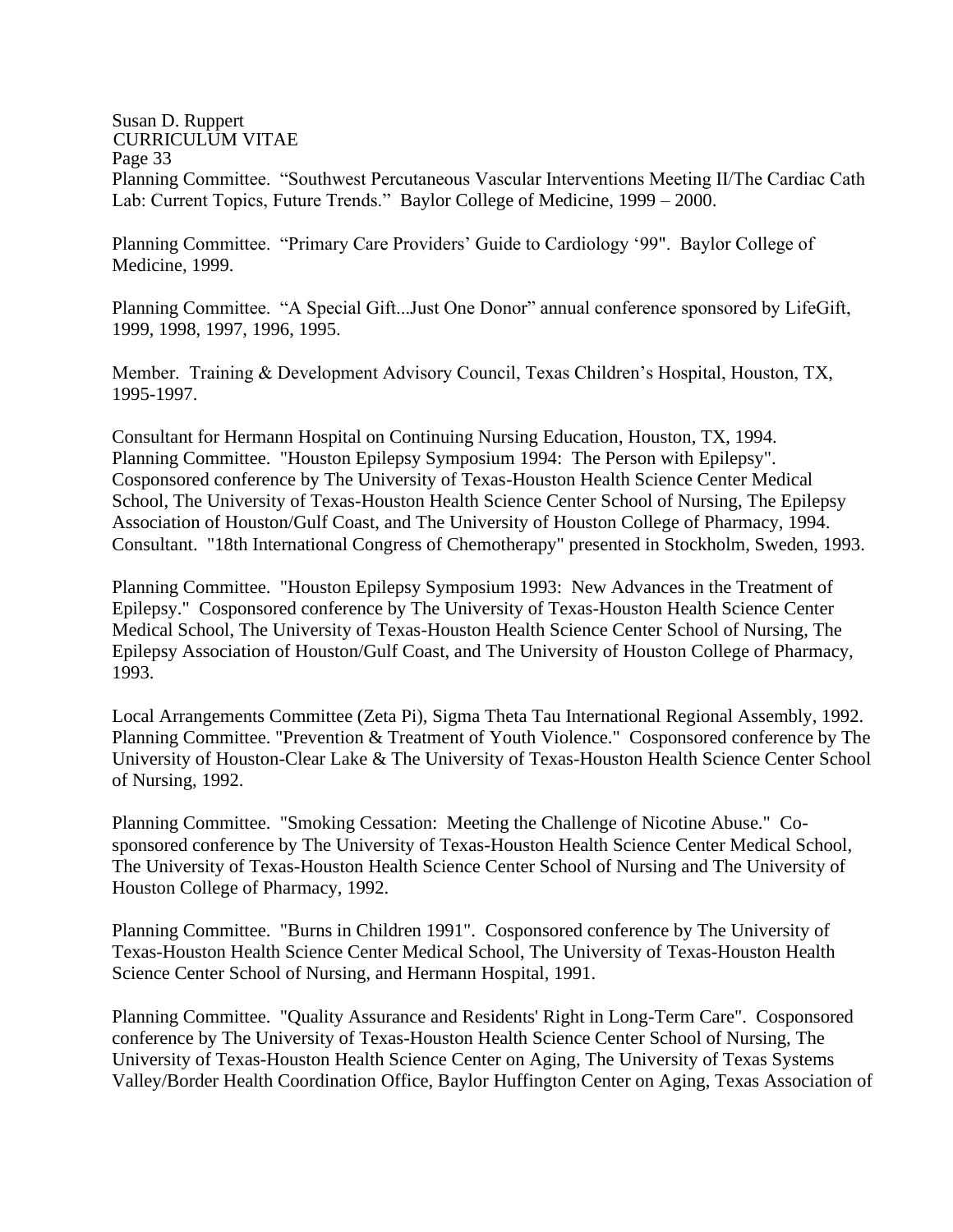#### Susan D. Ruppert CURRICULUM VITAE Page 34 Homes for the Aging, Texas Consortium of Geriatric Education Centers, and Texas Health Care Association, 1991.

Abstract Reviewer for Call for Papers for conference "Issues in Transplantation: A Multidisciplinary Approach", 1991.

Participant. Texas Board of Nurse Examiners/Board of Vocational Nurse Examiners Joint Advisory Committee on Mandatory Continuing Education, 1990.

Chairperson of Poster Awards Committee for conference "Caring: The Compassionate Healer, A Call to Consciousness", 1990.

Abstract Reviewer for Call for Papers for conference "Issues in Transplantation: A Multidisciplinary Approach", 1990.

Planning Committee. Inter-Institutional Conference "Nursing Breakthrough: Energizing the Caregiver for the Continuation of the Profession", 1989.

Abstract Reviewer for Call for Papers for Inter-Institutional Conference, "Nursing Breakthrough: Energizing the Caregiver for the Continuation of the Profession", 1989.

Planning Committee. Texas Medical Center Nursing Education Consortium sponsored "ANA Council on Continuing Education and Staff Development 1991 Conference", 1989-1991.

#### **INSTITUTIONAL SERVICE**

## **The University of Texas Health Science Center at Houston**

Education & Training (UTH-MDA Population Health Initiative) Workgroup, 2019 UTHealth Shine Academy Selection Committee, 2019 UTHealth ROTA Selection Committee, 2019 Academic Council, 2018-present President's Scholar Awards (PSA) Selection Committee, 2018 Accreditation Working Group, 2018 UTHealth Interprofessional Collaboration Team – IPC Academic Team, 2016 University of Health Planning Committee, 1995-1996 Review Committee for Allied Health Programs (Chair), 1994-1996 Planning Task Force for Continuing Education, 1992-1993 Continuing Education Advisory Committee, 1990-1992

## **Cizik School of Nursing (CSON) at The University of Texas Health Science Center at Houston**

Simulation Steering Committee, 2021-Present Search Committee, CSON Writing Coach, 2021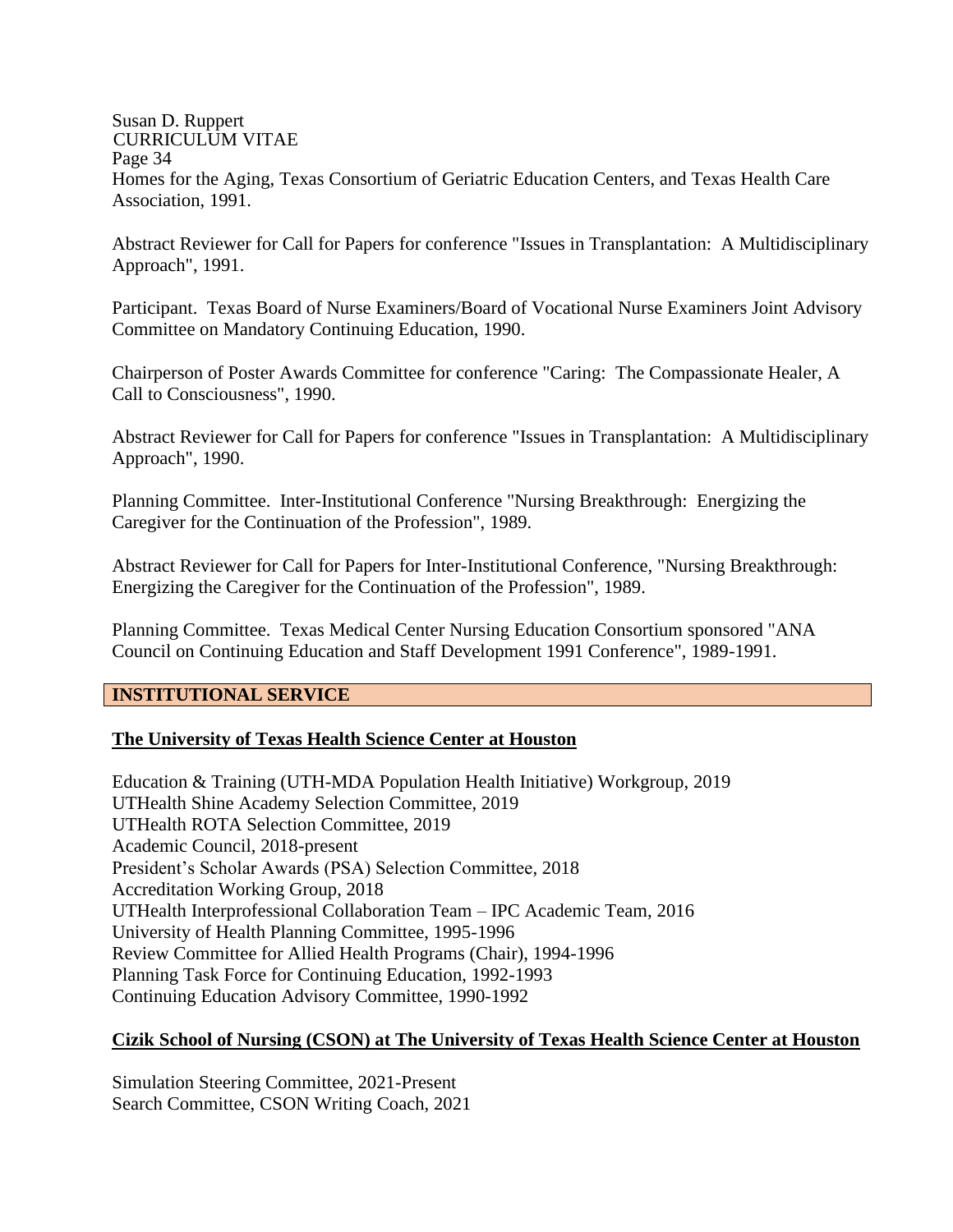Susan D. Ruppert CURRICULUM VITAE Page 35 Search Committee for CSON Associate Dean of Practice & Community Engagement, 2020-2021 Search Committee for CSON UT Health Services Director, 2020-2021 Search Committee Chair for CSON Assistant Dean for Education and Assessment, 2020 CCNE Accreditation Co-Coordinator, 2019-present Search Committee for CSON Associate Dean of Management, 2018-2019 Cizik School of Nursing Advisory Board, 2018-present Dean's Executive Council (Executive Leadership Council), 2010-2012; 2015-2016; 2017-Present School of Nursing Academic Council (SONAC), 2007-2008, 2009-2012, 2015-2017 Dean's Faculty Search Committee, 2018 Search Committee for SON Executive Director of Student Affairs & Admissions, 2017 Academic Council, 2016-present Education Strategic Planning Task Force, 2016 Practice Strategic Planning Task Force, 2016 SON Strategic Planning Committee, 2015 Accredited Provider Unit Advisory Board (Continuing Education Provider Unit Committee), 2014 present Search Committee for SON Executive Director of Student Affairs & Admissions, 2015 CCNE Coordinator, 2014-2016 Doctor of Nursing Practice Council, 2006-present Master's Council, 2004 – present Chair, 2009-2010 Baccalaureate Council, 2010-present Faculty Life Council, 2000-2004, 2006-2008 Chair, 2007-2008 Chair-Elect, 2006-2007 Appointment, Promotion, Tenure, & Review Subcommittee, 2000 –2003 Strategic Planning Core Group, 2010 Track Directors Subcommittee, 2004-2011 Compensation Committee, 2008-2009 Teaching Excellence Task Force, 2008-2010 Information Technology Committee, 2008-2009 Clinical Appreciation Day Planning Task Force, 2006-2007 Bylaws Committee, 2006 – 2009 Search Committee, 2002- 2006 Graduate Council, 2000 Undergraduate Council, 2000 Undergraduate Curriculum Committee, 1998-2000 UT Health Services Continuous Quality Improvement Committee, 1998 - 2002 Faculty Forum Planning Committee, 1998 FNP Task Force, 1997 Undergraduate Lead Leaders, 1996- present McGovern Endowed Professorship Committee (Ad hoc), 1996 Appointment, Promotion, & Tenure Committee, 1995-1997 Faculty Development Leave Committee, 1994-1996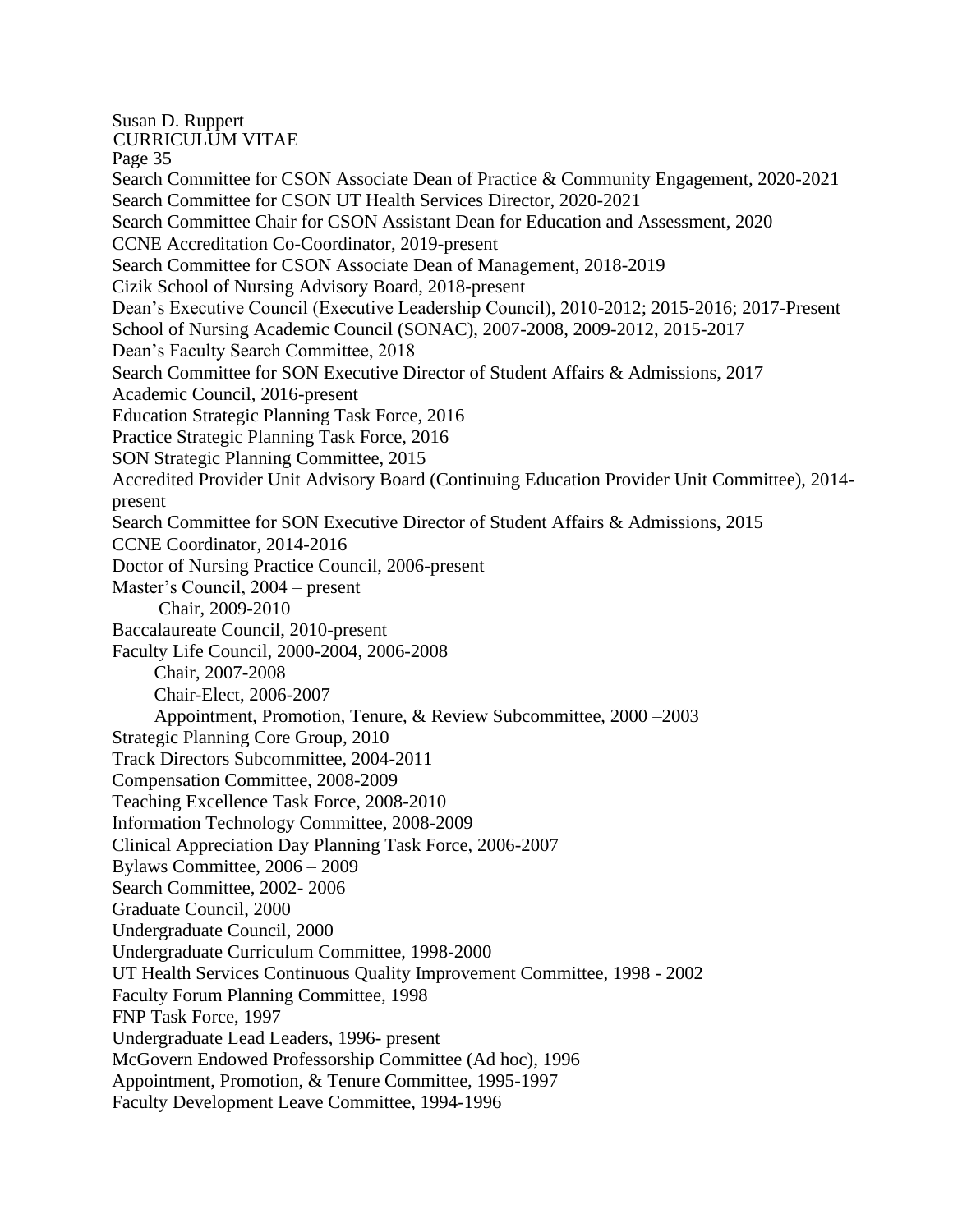Susan D. Ruppert CURRICULUM VITAE Page 36 Research Advisory Committee, 1995-1996 Clinical Project Option Group, 1994 Curriculum Reform Steering Committee, 1994-1996 Task Force on Molecular Biology Interface, 1993-1994 International Nursing Task Force, 1992-1993 Search Committee for Associate Dean for Academic Affairs, 1992 NLN Self Study Steering Committee, 1991-1993 MSN Curriculum Subcommittee, 1991-1993 Budget Super Committee, 1991-1996 Secretary, Faculty Organization, 1990-1991 Graduate Curriculum Committee, 1990-1994 Co-Chairperson, 1992-1993 Chairperson, 1993-1994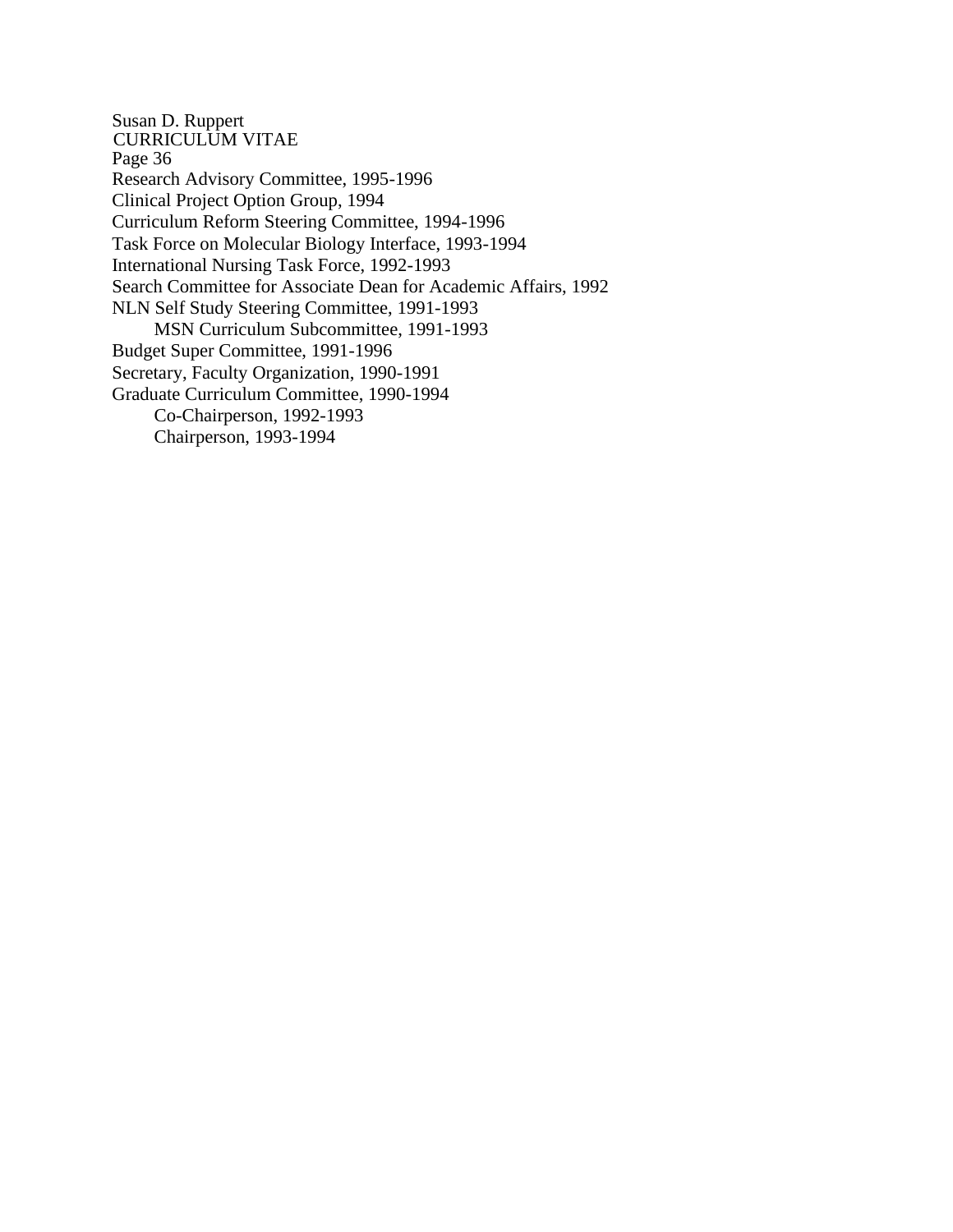## **APPENDIX A**

### **Courses Taught (at The University of Texas Health Science Center at Houston)**

#### *Doctoral*

| N.6801<br><b>Scholarly Foundations for Advanced Nursing Practice</b> |
|----------------------------------------------------------------------|
|----------------------------------------------------------------------|

- N.6830 Clinical Scholarship Portfolio Advisement
- N.6840 Advanced Management of Complex Health Conditions I (Lead Faculty)
- N.6840B Preceptorship in Advanced Management of Complex Health Conditions I
- N.6841 Advanced Management of Complex Health Conditions II
- N.6841B Preceptorship in Advanced Management of Complex Health Conditions II
- N.6846 Clinical Scholarship Portfolio I
- N.6856 Clinical Scholarship Portfolio II
- N.6866 Clinical Scholarship Portfolio III
- N.6876 Clinical Scholarship Portfolio IV
- N.6855 Independent Study DNP Portfolio
- N.6860B DNP Fellowship I
- N.6870B DNP Fellowship II

#### *Master's*

- N.5501 Theoretical Foundations of Nursing
- N.5504 Preparation of Nursing Research Prospectus
- N.5520 Health Assessment for Advanced Nursing Practice (Lab)
- N.5575 Critical Care Nursing I
- N.5576 Critical Care Nursing II
- N.5577 Critical Care Nursing III
- N.5521 Acute Care Nursing I
- N.5521 Acute Care Nursing II (Lead Faculty)
- N.5521 Acute Care Nursing III
- N.6152 Advanced Physical Examination and Differential Diagnosis (Lead Faculty)
- N.6165W Advanced Practice Role in Population Health
- N.6195B Family Nurse Practitioner II Clinical
- N.6225 Acute Symptoms Management (Lead Faculty)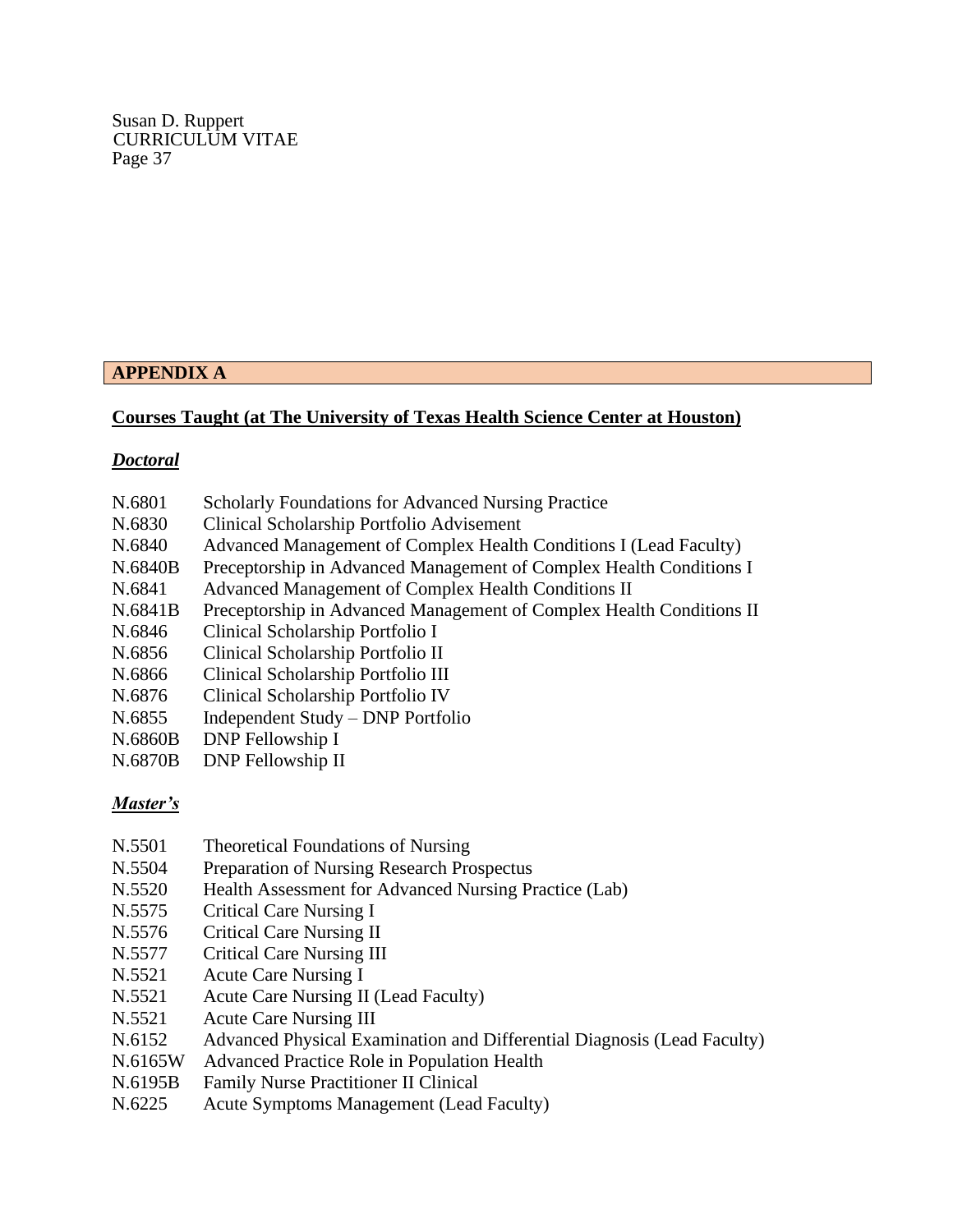Susan D. Ruppert

|         | <b>CURRICULUM VITAE</b>                                                                                                         |
|---------|---------------------------------------------------------------------------------------------------------------------------------|
| Page 38 |                                                                                                                                 |
| N.6203  | Diagnostic Tests & Procedures - Emergency/Acute Care                                                                            |
| N.6225  | Acute Care Nursing I (Lead Faculty)                                                                                             |
| N.6225B | Acute Care Nurse Practitioner Clinical Practicum I (Lead Faculty)                                                               |
| N.6226  | Acute Care Nursing II (Lead Faculty)                                                                                            |
| N.6226B | Acute Care Nurse Practitioner Clinical Practicum II (Lead Faculty)                                                              |
| N.6227  | Acute Care Nursing III (Lead Faculty)                                                                                           |
| N.6227B | Acute Care Nurse Practitioner Clinical Practicum III (Lead Faculty)                                                             |
| N.6742  | Advanced Clinical Practice: Nurse Practitioner Preceptorship in Acute Care                                                      |
|         | (Lead Faculty)                                                                                                                  |
| N.6720A | Advanced Clinical Practice: Clinical Nurse Specialist Preceptorship in Acute<br>$(I_{\text{ood}} E_{\text{out}} _{\text{tot}})$ |

- N.6720A Advanced Clinical Practice: Clinical Nurse Specialist Preceptorship in Acute Care (Lead Faculty)
- N.6575 Adult Nurse Practitioner I (Lead Faculty)
- N.6575B Adult Nurse Practitioner Practicum I Clinical (Lead Faculty)
- N.6576 Adult Nurse Practitioner II (Lead Faculty)
- N.6576B Adult Nurse Practitioner Practicum II Clinical (Lead Faculty)
- N.6577 Adult Nurse Practitioner III (Lead Faculty)
- N.6577B Adult Nurse Practitioner Practicum III (Lead Faculty)
- N.6304 Adult/Gerontology Primary Care Nurse Practitioner I (Lead Faculty)
- N.6304B Adult/Gerontology Primary Care Nurse Practitioner Clinical I (Lead Faculty)
- N.6305 Adult/Gerontology Primary Care Nurse Practitioner II (Lead Faculty)
- N.6305B Adult/Gerontology Primary Care Nurse Practitioner Clinical II (Lead Faculty)
- N.6741 Advanced Clinical Practice: Nurse Practitioner Preceptorship Adult/Gerontology Primary Care (Lead Faculty)

## *Baccalaureate*

- N.3301 Health Assessment of Young, Middle, and Older Adults (Lab)
- N.3313 Nursing Care of Young, Middle, and Older Adults II (Lead Faculty)
- N.3331 Adult Health Module, RN Transition (Lead Faculty)
- N.3511 Health Assessment (Lead Faculty & Lab)
- N.4430 Adult Critical Care Nursing; Lead Faculty (Lead Faculty, Didactic & Clinical)
- N.4499 Independent Study (Critical Care Focus)
- N.4523 Management of the Critically Ill Adult (Lead Faculty)

## **Courses Taught over Past Seven Years (at The University of Texas Health Science Center at Houston)**

# *Fall 2021*

| N.6830  | Clinical Scholarship Portfolio Advisement    |
|---------|----------------------------------------------|
| N.6195B | <b>Family Nurse Practitioner II Clinical</b> |

# *Summer 2021*

N.6830 Clinical Scholarship Portfolio Advisement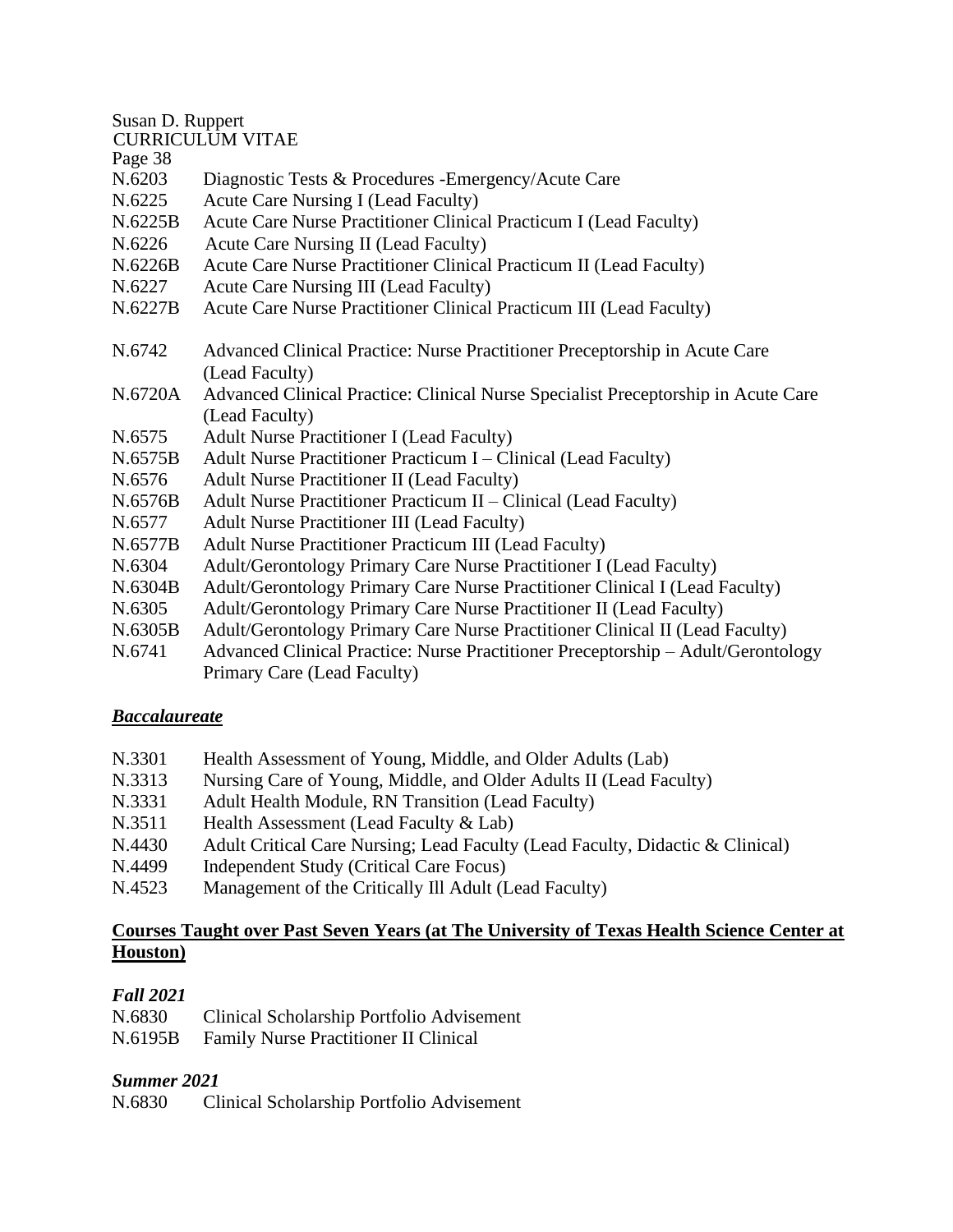### *Spring 2021*

N.6830 Clinical Scholarship Portfolio Advisement

N.6195B Family Nurse Practitioner II Clinical

### *Fall 2020*

N.6830 Clinical Scholarship Portfolio Advisement

*Summer 2020*

N.6830 Clinical Scholarship Portfolio Advisement

## *Spring 2020*

N.6830 Clinical Scholarship Portfolio Advisement

## *Fall 2019*

| N.6801                                                                        | <b>Scholarly Foundations for Advanced Nursing Practice</b> |  |
|-------------------------------------------------------------------------------|------------------------------------------------------------|--|
| $\mathbf{1}$ $\mathbf{1}$ $\mathbf{2}$ $\mathbf{0}$ $\mathbf{2}$ $\mathbf{0}$ |                                                            |  |

N.6830 Clinical Scholarship Portfolio Advisement

### *Summer 2019*

| N.6305  | Adult/Gerontology Primary Care Nurse Practitioner II (Lead Faculty)          |
|---------|------------------------------------------------------------------------------|
| N.6305B | Adult/Gerontology Primary Care Nurse Practitioner Clinical II (Lead Faculty) |

## *Spring 2019*

N.6304B Adult/Gerontology Primary Care Nurse Practitioner Clinical I (Lead Faculty)

## *Fall 2018*

N.6741 Advanced Clinical Practice: Nurse Practitioner Preceptorship – Adult/Gerontology Primary Care (Lead Faculty)

#### *Summer 2018*

| N.6305  | Adult/Gerontology Primary Care Nurse Practitioner II (Lead Faculty)          |
|---------|------------------------------------------------------------------------------|
| N.6305B | Adult/Gerontology Primary Care Nurse Practitioner Clinical II (Lead Faculty) |

## *Spring 2018*

|  | N.6304W Adult/Gerontology Primary Care Nurse Practitioner I (Lead Faculty) |  |  |  |
|--|----------------------------------------------------------------------------|--|--|--|
|--|----------------------------------------------------------------------------|--|--|--|

N.6304B Adult/Gerontology Primary Care Nurse Practitioner Clinical I (Lead Faculty)

## *Fall 2017*

N.6741 Advanced Clinical Practice: Nurse Practitioner Preceptorship – Adult/Gerontology Primary Care (Lead Faculty)

### *Summer 2017*

| N.6305  | Adult/Gerontology Primary Care Nurse Practitioner II (Lead Faculty)          |
|---------|------------------------------------------------------------------------------|
| N.6305B | Adult/Gerontology Primary Care Nurse Practitioner Clinical II (Lead Faculty) |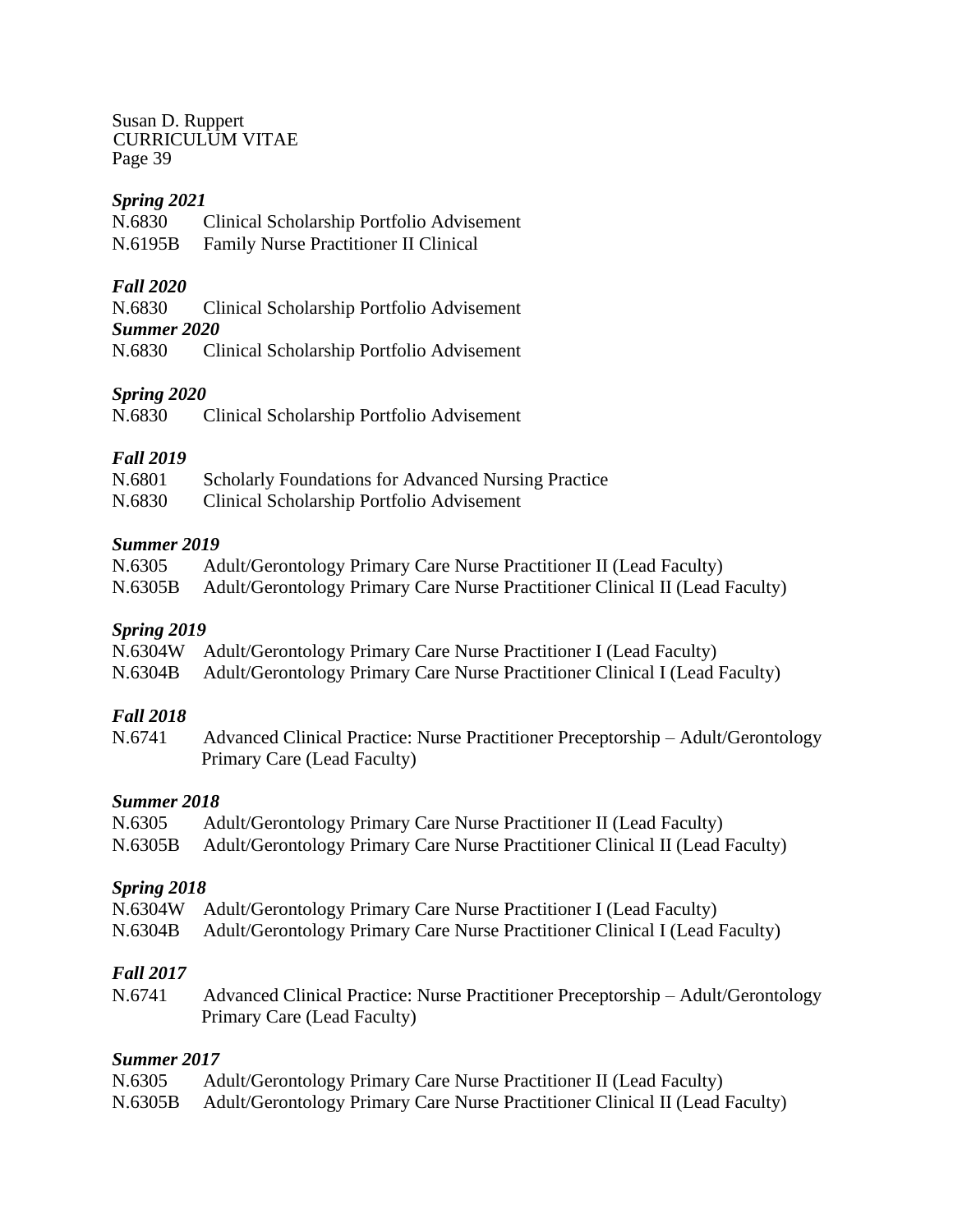## *Spring 2017*

| N.6304  | Adult/Gerontology Primary Care Nurse Practitioner I (Lead Faculty)          |
|---------|-----------------------------------------------------------------------------|
| N.6304B | Adult/Gerontology Primary Care Nurse Practitioner Clinical I (Lead Faculty) |
| N.6830  | Clinical Scholarship Portfolio Advisement                                   |

## *Fall 2016*

| N.6741  | Advanced Clinical Practice: Nurse Practitioner Preceptorship – Adult/Gerontology |
|---------|----------------------------------------------------------------------------------|
|         | Primary Care (Lead Faculty)                                                      |
| N.6165W | Advanced Practice Role in Population Health                                      |
| N.6830  | Clinical Scholarship Portfolio Advisement                                        |

## *Summer 2016*

| N.6305  | Adult/Gerontology Primary Care Nurse Practitioner II (Lead Faculty)          |
|---------|------------------------------------------------------------------------------|
| N.6305B | Adult/Gerontology Primary Care Nurse Practitioner Clinical II (Lead Faculty) |
| N.6165W | Advanced Practice Role in Population Health                                  |
| N.6830  | Clinical Scholarship Portfolio Advisement                                    |

## *Spring 2016*

| N.6304  | Adult/Gerontology Primary Care Nurse Practitioner I (Lead Faculty)          |
|---------|-----------------------------------------------------------------------------|
| N.6304B | Adult/Gerontology Primary Care Nurse Practitioner Clinical I (Lead Faculty) |
| N.6830  | Clinical Scholarship Portfolio Advisement                                   |

## *Fall 2015*

| N.6741 | Advanced Clinical Practice: Nurse Practitioner Preceptorship – Adult/Gerontology |
|--------|----------------------------------------------------------------------------------|
|        | Primary Care (Lead Faculty)                                                      |

N.6830 Clinical Scholarship Portfolio Advisement

## *Summer 2015*

| N.6305  | Adult/Gerontology Primary Care Nurse Practitioner II (Lead Faculty)          |
|---------|------------------------------------------------------------------------------|
| N.6305B | Adult/Gerontology Primary Care Nurse Practitioner Clinical II (Lead Faculty) |
| N.6830  | Clinical Scholarship Portfolio Advisement                                    |

## *Spring 2015*

| N.6304  | Adult/Gerontology Primary Care Nurse Practitioner I (Lead Faculty)          |
|---------|-----------------------------------------------------------------------------|
| N.6304B | Adult/Gerontology Primary Care Nurse Practitioner Clinical I (Lead Faculty) |

N.6830 Clinical Scholarship Portfolio Advisement

## *Fall 2014*

| N.6741 | Advanced Clinical Practice: Nurse Practitioner Preceptorship – Adult/Gerontology |
|--------|----------------------------------------------------------------------------------|
|        | Primary Care (Lead Faculty)                                                      |
| N.6846 | Clinical Scholarship Portfolio I                                                 |

## *Summer 2014*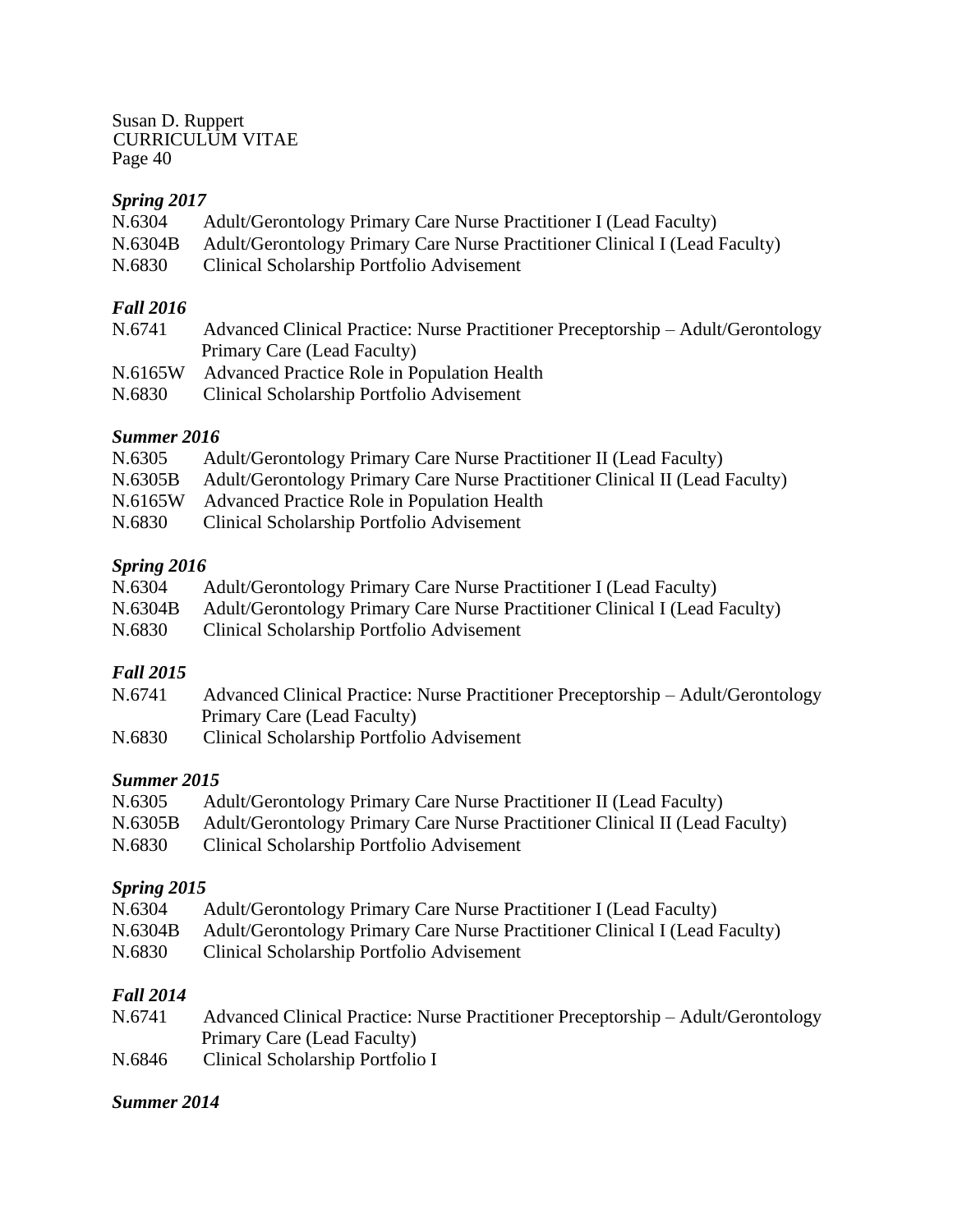Susan D. Ruppert CURRICULUM VITAE Page 41 N.6305 Adult/Gerontology Primary Care Nurse Practitioner II (Lead Faculty) N.6305B Adult/Gerontology Primary Care Nurse Practitioner Clinical II (Lead Faculty) N.6855 Independent Study – DNP Portfolio

## *Spring 2014*

- N.6304 Adult/Gerontology Primary Care Nurse Practitioner I (Lead Faculty)
- N.6304B Adult/Gerontology Primary Care Nurse Practitioner Clinical I (Lead Faculty)
- N.6856 Clinical Scholarship Portfolio II
- N.6876 Clinical Scholarship Portfolio IV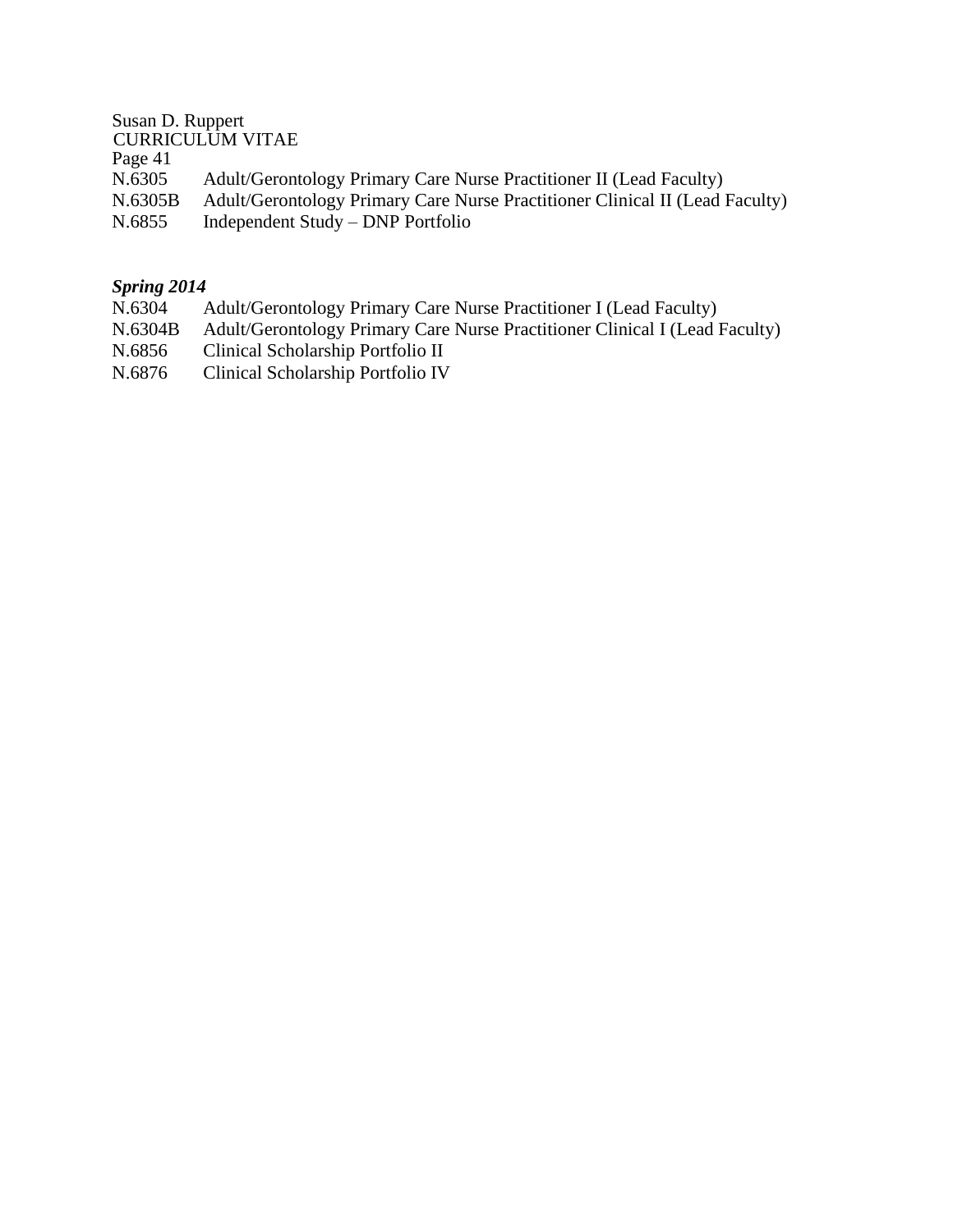#### **APPENDIX B**

#### **List of Project/Thesis/Dissertation Advisees**

#### *Dissertation*

#### **Committee:**

Robin Hardwicke, "HIV Testing in Emergency Departments", Texas Woman's University, 2003-2004.

Janet McKibbin Banks, "Nursing Barriers to the Provision of Personalized Nursing Care To Mothers and Their Newborn Infants", The University of Texas at Austin, 1996-2000.

#### *DNP Practice Inquiry Project*

#### **Advisor:**

.

Breanna Sweeney, "Enhanced Recovery After Caesarean", 2020-Present.

 Renjini Kurup, "Implementation of a practice Project to Decrease Narcotic Discrepancies in the Anesthesia Department", 202-Present.

Carla Baker, "Does Digital Matter", 2019-Present.

Nancy Dugas, "Standardized Care of Insomnia in Older Adult Patients", 2019-Present.

Julie Boytim, "Decreasing Medication Errors to Promote Safety in the Perioperative Area", 2015-2017.

Ahmad Soboh, "Implementing Nurse Practitioner Led Bedside Interprofessional: Impact on Length of Stay in Adult Patients Admitted with Decompensated Heart Failure", 2014-2017

Maureen Beck, "Implementation of a Comprehensive Clinical Practice Guideline for Osteoporosis Screening in Primary Care", 2012-2015.

 Scott Zela, "Implementation of a Hepatocellular Carcinoma Surveillance Monitoring System for At- Risk Patients in a Private Clinical Practice", 2010-2012.

Mary Lou Warren, "The Development and Evaluation of an Early Mobilization Program for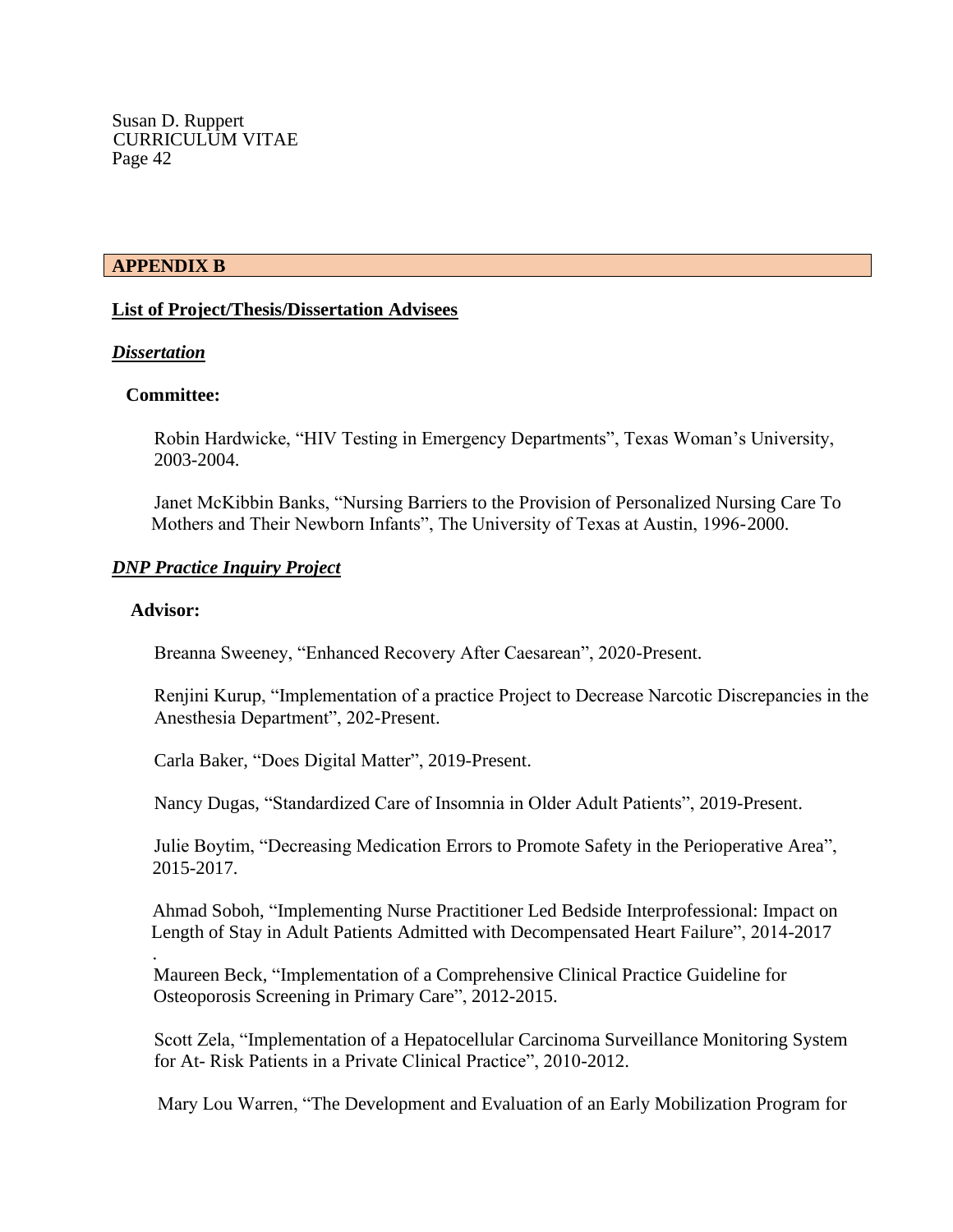Susan D. Ruppert CURRICULUM VITAE Page 43 Critically Ill Adult Patients", 2010-2012.

> Sarah Livesay, Development of a Regional Stroke System of Care through Telemedicine", 2010-2012.

Tammy Hanson, "Implementation of a Nurse Practitioner Run Program to Assess and Impact Quality Indicators in the Management of Heart Failure", 2010-2011.

 Patrick Laird, "Induced Hypothermia Protocol for Neuroprotection Following Cardiac Arrest in a Community Hospital", 2009-2011.

Elizabeth Gonzales, "Implementation of a First-to-Activate Sepsis Therapy (FAST) Team", 2008-2009.

### *Doctoral Thesis/Dissertation*

### **External Examiner (The Chinese University of Hong Kong Graduate School):**

Liang, Surui, "The Effects of a Theory-based Sensory Stimulation Intervention on Preventing Delirium and Improving Critically Ill Patients' Psychological, Clinical and Family Outcomes: A Randomized Controlled Trial", 2021.

Zhao, Jie, "The Effects of Sitting Tai Chi on Upper Limb Function, Balance Control, Depressive Symptoms, Activities of Daily Living, and Quality of Life Among Stroke Survivors: A Randomized Controlled Trial", 2021.

Tsang, Lap Fung, "Effects of a Po**S**toperative Deliriu**M** C**A**re Bundle to Prevent Postoperative Deli**R**ium in Geria**T**ric Hip Fracture Patients (SMART) Programme: A Quasi-experimental Study", 2021.

Chan, Wing Keung David, "Comparing the Effect of Polyurethane Endotracheal Tube and Polyurethane Subglottic Secretion Drainage Endotracheal Tube on Fluid Leakage across Endotracheal Tube Cuff as a Measure for Preventing Microaspiration to Reduce Ventilator Associated Pneumonia: A Laboratory Study", 2015.

Ho, Ka Ming, "Effectiveness of Initiating Radiographic Tests by Emergency Nurses Using the Ottawa Ankle Rules on Improving Healthcare Outcomes among Patients with Ankle Injuries: A Pilot Randomized Controlled Trial", 2015.

Lee, Wai Man, "The Effectiveness of Motivational Interviewing on Modifying Cardiovascular Disease Patients' Lifestyle", 2015.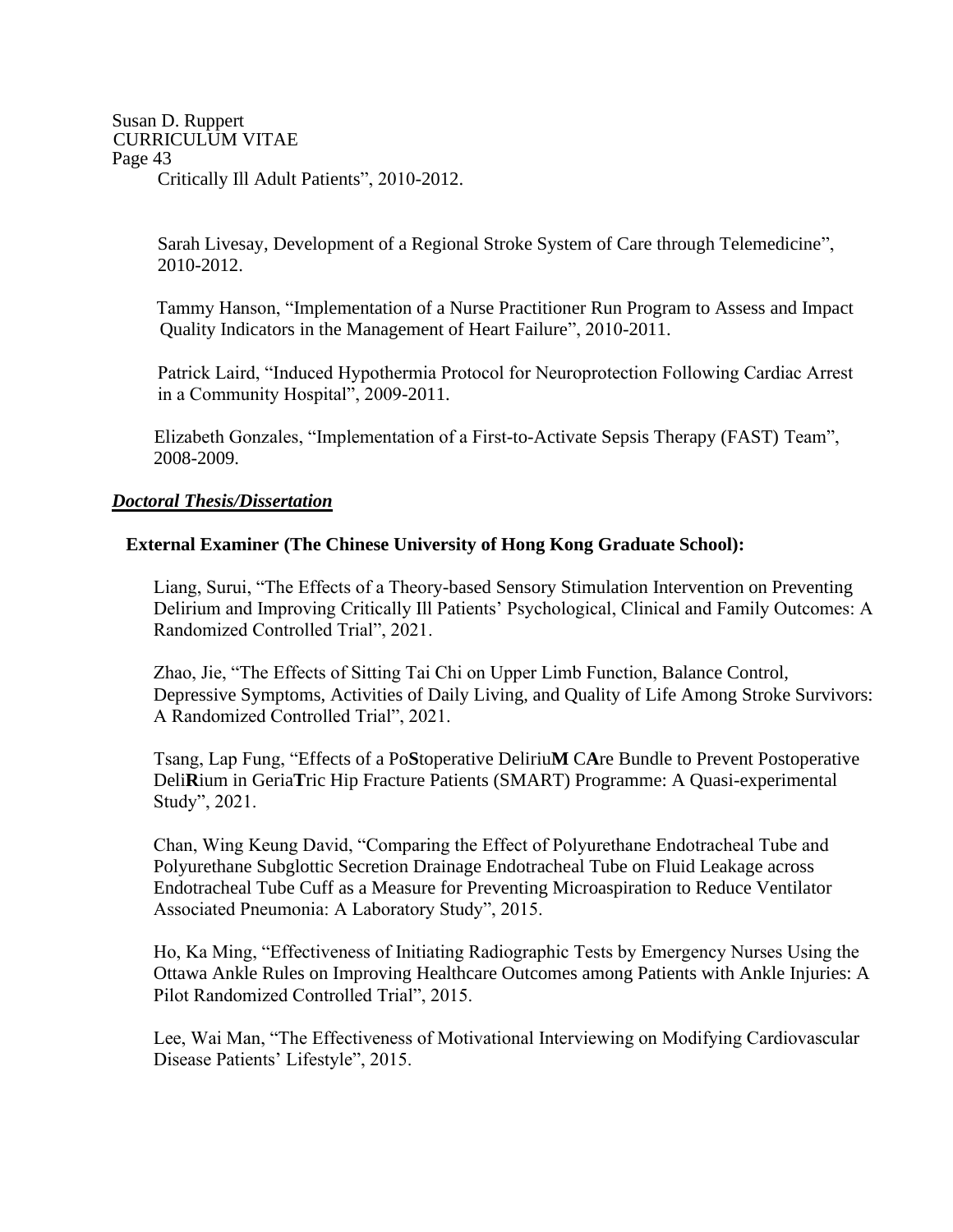Mok, Lai Fong Annie, "An Exploratory Study on Stress Management among New Graduate Registered Nurses: A Pilot Study", 2015.

Ng, Mi Fun, "Exploring the Impact of Advance Care planning on Chinese Older People in Hong Kong", 2015.

Tsang, Chi Ho, "A Systematic Review and Pilot Study on the Effectiveness of Video/DVD-Based Training on Cardiopulmonary Resuscitation and Automated External Defibrillation Skill Acquisition, Retention, and Manpower Cost", 2015.

To, Ka Wing, "The Effects of an Education-Based Adherence Intervention on Adherence of Inhalation Therapy among Patients with Chronic Respiratory Diseases", 2015.

### *Master's Thesis*

### **Chair:**

Charlean B. Mason, "Attitudes of Emergency Care Nurses in Texas Toward Organ Donation and Transplantation", 1993-1996.

Heather A. Cagle, "Comparison of Epidural and Patient-Controlled Analgesia in the Pain Management of Postoperative Patients", 1993-1994.

#### **Committee:**

Natalie Ledbetter, William Irwin, & Margie Shenkir, "Factors That Influence an Individual's Decision to Become a Certified Registered Nurse Anesthetist", 1994-1996.

Leah Canonizado & Lisa Swanson, "The Relationship Between Critical Care Nurses' Beliefs and Attitudes Concerning Family Visitation", 1994.

Sheila Harvin, "The Effect on Non-Smoking Policy on the Rate of Seclusion in an Inpatient Psychiatric Facility", 1993-1994.

Carole J. Griffiths, "Factors Influencing Nurses' Decision to Use Seclusion as an Intervention With Psychiatric Inpatients", 1993-1994.

Sharon Finney & Susan Heard, "Factors in the Lives of Women That Contributed to Quality of Life in Old Age", 1993-1994.

Lynora Metoyer, "How Do Family Members Describe the Critical Care Experience?", 1992- 1993.